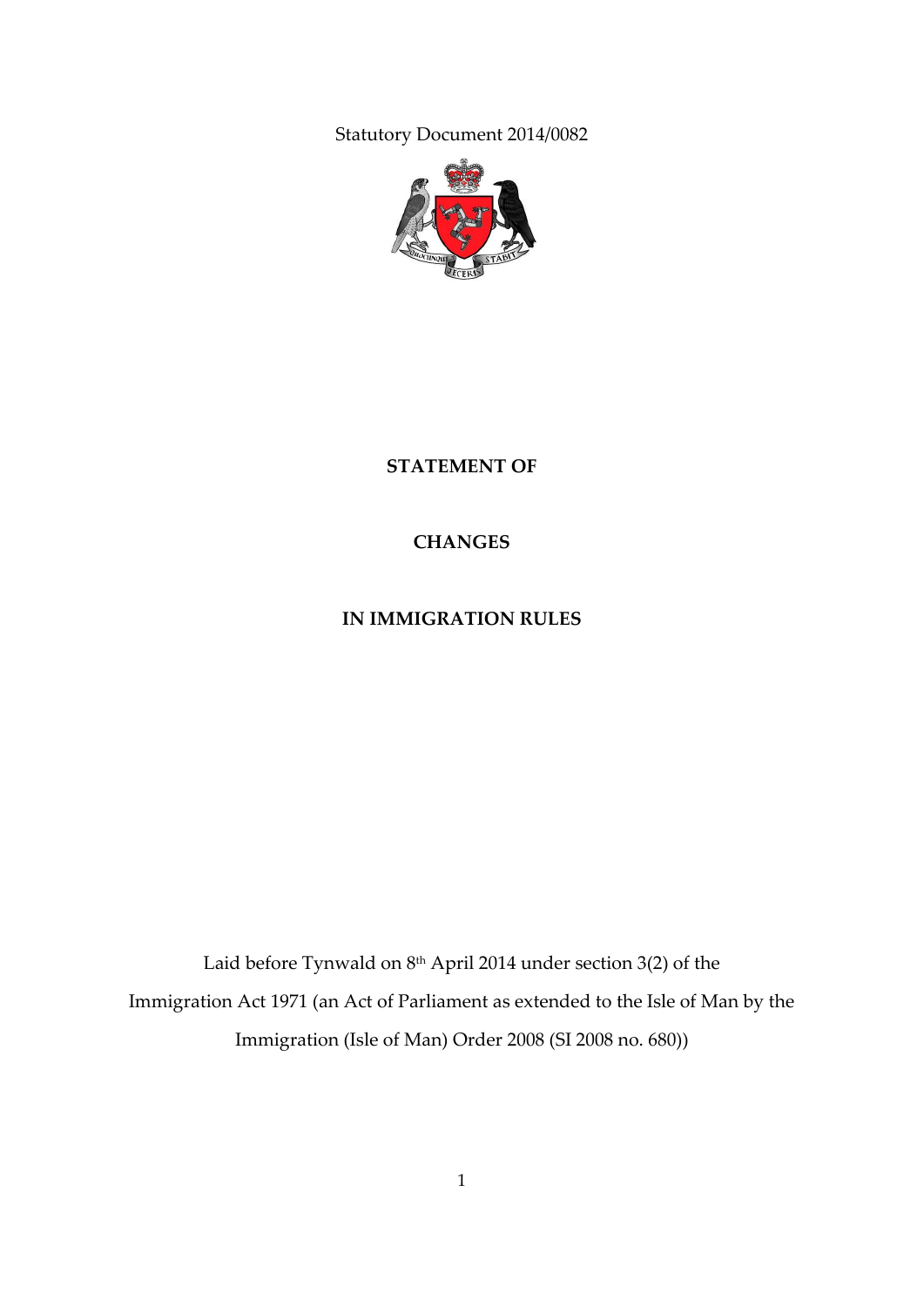#### **STATEMENT OF CHANGES IN IMMIGRATION RULES**

The Council of Ministers has made the following changes to the Rules laid down by it as to the practice to be followed in the administration of the Immigration Act 1971<sup>1</sup> (of Parliament) as it has effect in the Isle of Man**<sup>2</sup>** for regulating entry into and the stay of persons in the Isle of Man and contained in the Statement laid before Tynwald on 17th May 2005<sup>3</sup> .

The changes in this Statement shall take effect on 01 April 2014. However, if an applicant has made an application for entry clearance or leave before 01 April 2014 and the application has not been decided before that date, it will be decided in accordance with the rules in force on 31March 2014.

#### **Changes**

1. In paragraph 6 delete the definition of "**must not be leading an independent life"**  and substitute:

**""must not be leading an independent life"** or **"is not leading an independent**  life" means that the applicant does not have a partner as defined in Appendix FM; is living with their parents (except where they are at boarding school, college or university as part of their full-time education); is not employed full-time (unless aged 18 years or over); is wholly or mainly dependent upon their parents for financial support (unless aged 18 years or over); and is wholly or mainly dependent upon their parents for emotional support.".

2. In paragraph 6, in the definition of "**relevant NHS body**" after "of these Rules" insert:

", and in paragraphs S-EC.2.3., S-LTR.2.3. and S-ILR.2.3. of Appendix FM to these Rules".

-

<sup>1</sup> 1971 c. 77

<sup>2</sup> See the Immigration (Isle of Man) Order 2008 (S.I. 2008 No 680)

<sup>3</sup> S.D. 62/05 amended by S.D.692/05, S.D. 442/06, S.D. 547/06, S.D. 781/06, S.D. 871/06, S.D. 124/07, S.D. 303/07, S.D. 534/07, S.D. 02/08, S.D. 500/08, GC 32/09, GC 35/09, GC 14/10, GC 26/10, GC 02/11, SD 518/11, SD 40/12, SD 0288/12, SD 0625/12, SD 0657/12, SD250/13, SD 302/13, SD 345/13 and SD 2014/0004.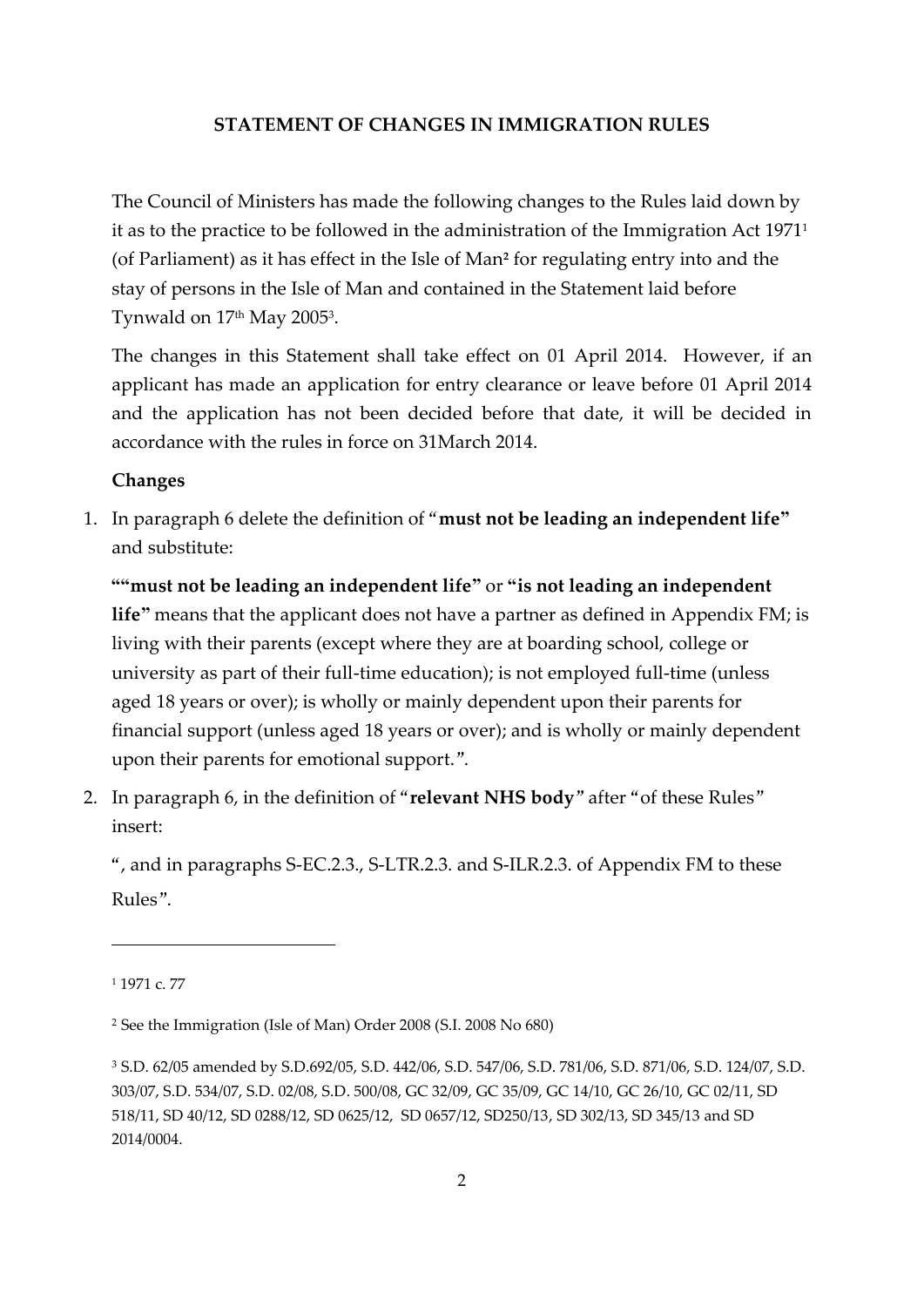3. In paragraph 6, after the definition of "Working Holidaymaker", insert new definition:

"A "visitor" is a person granted leave to enter or remain in the Isle of Man under paragraphs 40-56Z, 75A-M or 82-87 of these Rules.".

4. Delete paragraph A39 and substitute:

"A39. Any person from a country listed in Appendix T Part 1 making an application for entry clearance to come to the Isle of Man for more than six months or as a fiancé(e) or proposed civil partner applying for leave to enter under Section EC-P: Entry clearance as a partner under Appendix FM or leave to enter under paragraphs 290-291 in Part 8 of these Rules, must present, at the time of application, a valid medical certificate issued by a medical practitioner listed in Appendix T Part 2 of the United Kingdom Immigration Rules, as amended from time to time, confirming that they have undergone screening for active pulmonary tuberculosis and that this tuberculosis is not present in the applicant.".

5. Delete paragraph 39B(f) and substitute:

"(f) Where any specified documents provided are not in English, the applicant must provide the original and a full translation that can be independently verified by the Entry Clearance Officer, Immigration Officer or the Lieutenant Governor.

The translation must be dated and include:

(i) confirmation that it is an accurate translation of the original document;

(ii) the full name and original signature of the translator or an authorised official of the translation company;

(iii) the translator or translation company's contact details; and

(iv) if the applicant is applying for leave to remain or indefinite leave to remain, certification by a qualified translator and details of the translator or translation company's credentials.".

- 6. In paragraph 41(v), at the beginning insert, "Save to the extent provided by paragraph 43A,".
- 7. In paragraph 42, delete ", study".
- 8. After paragraph 43, insert:

## "**Permitted study as a general visitor**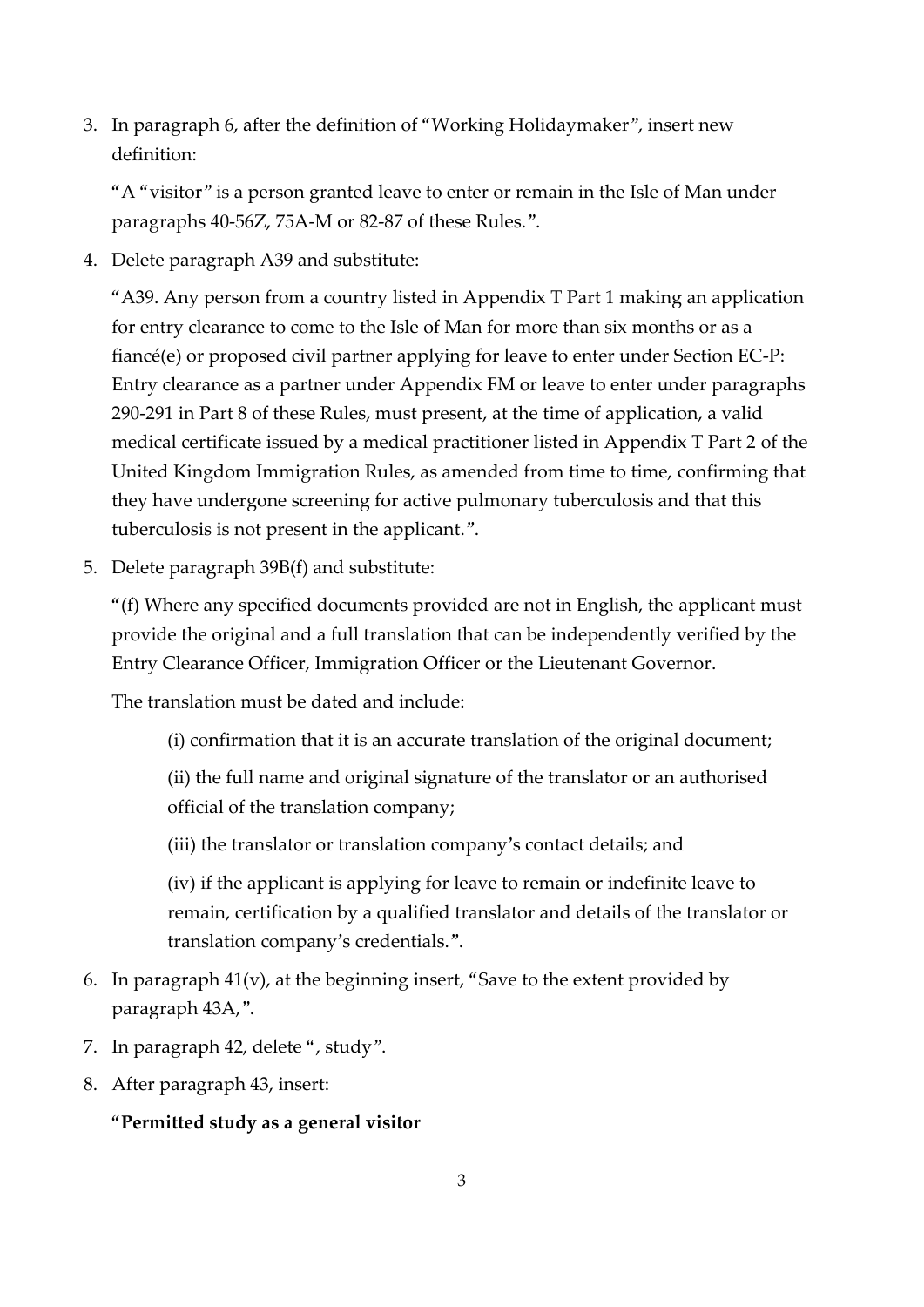43A. (1) A person who has been granted leave to enter the Isle of Man under paragraph 42 may undertake a course of study to the extent permitted by this paragraph.

(2) A course of study is permitted under this paragraph if it-

(a) does not exceed 30 days in duration (either alone or taken together with any other course and whether continuous or otherwise); and

(b) is a recreational course; but

(c) is not an English language course.

(3) A course of study is also permitted under this paragraph if it-

(a) does not exceed 30 days in duration (either alone or taken together with any other course and whether continuous or otherwise); and

(b) is provided by an institution which is-

(i) the holder of a Sponsor licence for Tier 4 of the Points-Based System,

(ii) the holder of valid accreditation from the Department for Education and Children or a UK Border agency approved accreditation body,

(iii) inspected by one of the bodies set out in guidance published by the UK Border Agency,

or

(iv) an overseas higher education institution offering only part of its programmes in the Isle of Man, holding its own national accreditation and offering programmes that are an equivalent level to a United Kingdom degree.

(4) For the purposes of this paragraph a "recreational course" is one which a person undertakes purely for leisure purposes. ".

9. In paragraph 45, delete ", study".

10. After paragraph 46A(vi) insert:

"(via) except to the extent permitted by sub-paragraph (viii), does not intend to study at a maintained school; and".

11. In paragraph 46A(vii) after "accepted for" insert "or intends to follow".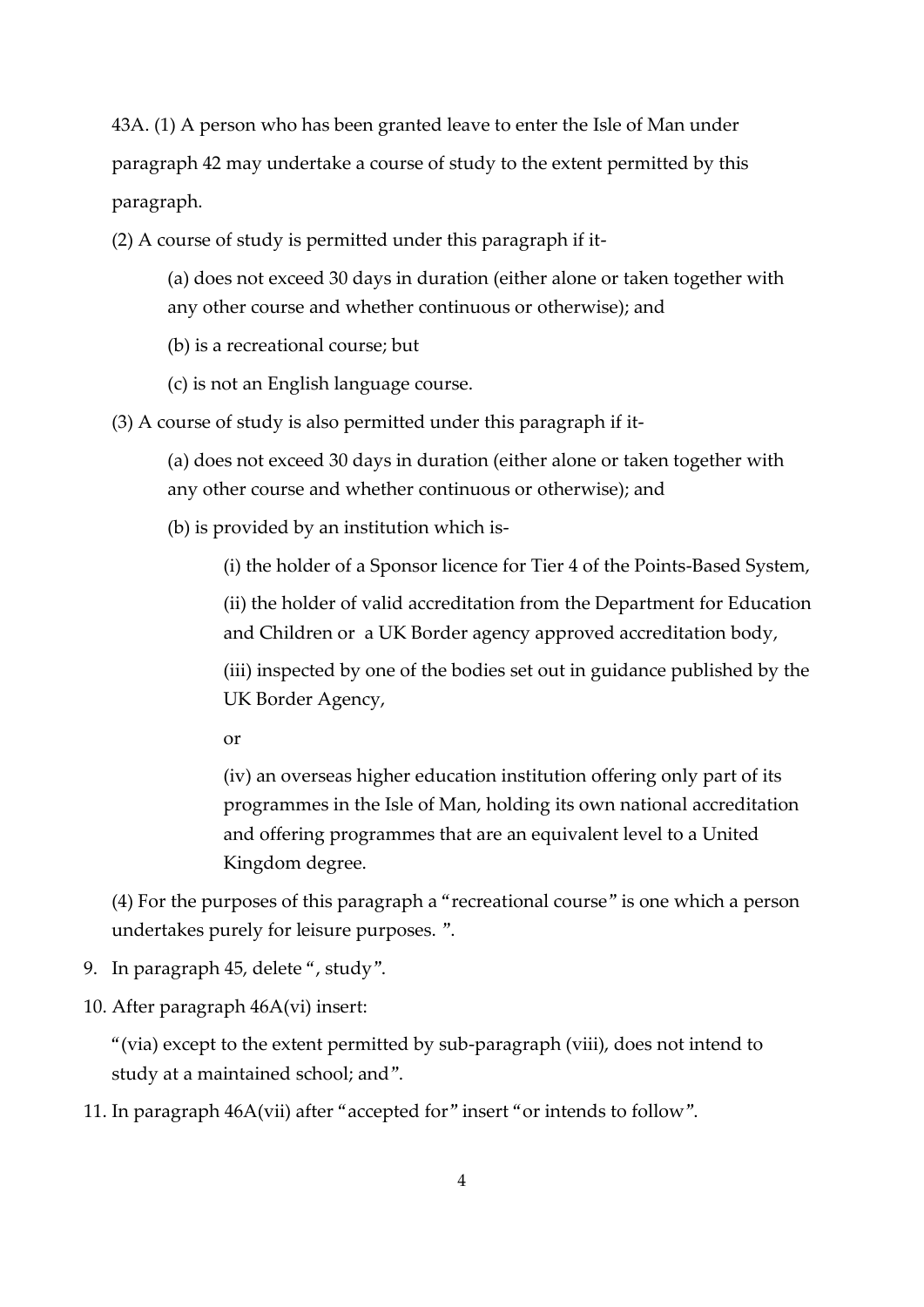- 12. In paragraph 46G (ii) (business visitor), for "paragraphs 41(ii)-(viii) and (x)-(xii)" substitute, "paragraphs 41 (ii)-(iv), subject to paragraph 46HA, (v), (vi)-(viii) and (x)-  $(xii)$ ".
- 13. In paragraph 46G(iii)(h) after "trainer" insert ", internal auditor".
- 14. Amend paragraph 46G(iii)(i) as follows:

a. before "Specific" insert "To receive", and

b. after sub-paragraph (d) omit "." and insert: ", or (e) the training is corporate training provided for the purposes of the person's employment overseas and delivered by an Isle of Man company that is neither part of the person's employer's corporate group nor whose main activity is the provision of training.".

- 15. In paragraph 46H, delete ", study".
- 16. After paragraph 46H, insert:

## "**Permitted study as a business visitor**

46HA. A person granted leave to enter under paragraph 46H may undertake a course of study to the same extent permitted by paragraph 43A.".

- 17. In paragraph 46K, delete ", study".
- 18. In paragraph 46M (sports visitor), in sub-paragraph (ii), after "(xii)" insert "(except that the requirement in paragraph  $41(v)$  is to be read as if it were not qualified by paragraph 43A)".
- 19. In paragraph 46S (entertainer visitor), in sub-paragraph (ii), after "(xii)" insert "(except that the requirement in paragraph  $41(v)$  is to be read as if it were not qualified by paragraph 43A)".
- 20. In paragraph 51 (visitor for private medical treatment), in sub-paragraph (i), after "(xii)" insert "(except that the requirement in paragraph  $41(v)$  is to be read as if it were not qualified by paragraph 43A)".
- 21. In paragraph 56A (parent of a child at school), in sub-paragraph (i), after "(xii)" insert "(except that the requirement in paragraph  $41(v)$  is to be read as if it were not qualified by paragraph 43A)".
- 22. In paragraph 56D (visitor for marriage or to enter a civil partnership), in subparagraph (i), after "(xii)" insert "(except that the requirement in paragraph  $41(v)$  is to be read as if it were not qualified by paragraph 43A)".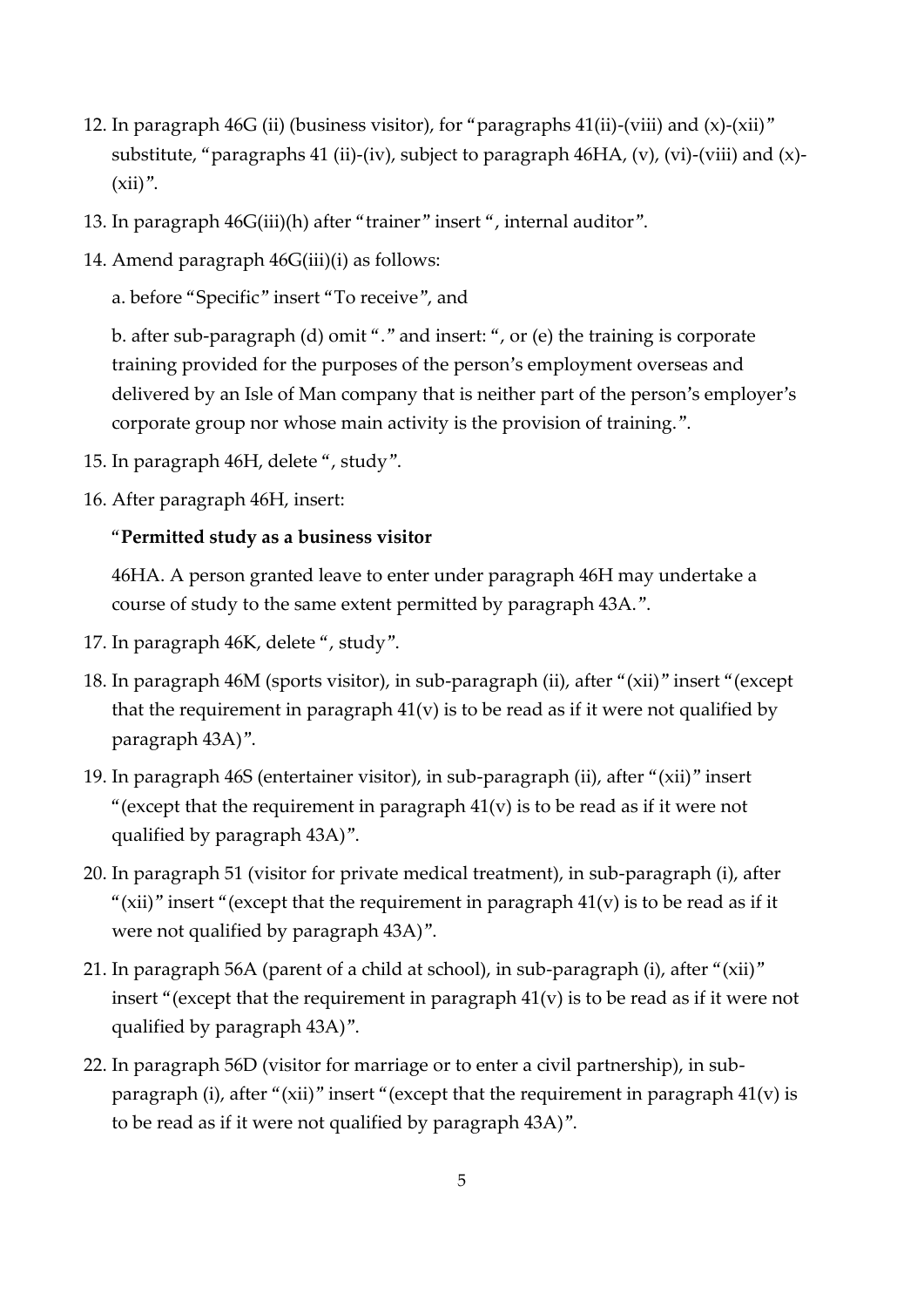- 23. In paragraph 56X(permitted paid engagements), in sub-paragraph (ii), after "(xii)" insert "(except that the requirement in paragraph  $41(v)$  is to be read as if it were not qualified by paragraph 43A)".
- 24. In paragraph 134SDA(b)(iv)(2), delete "from an online account".
- 25. In paragraph 134SDA(b)(iv)(3), delete "from an online account".
- 26. In paragraph 159EA(i) before "entered the Isle of Man", insert "last".
- 27. In paragraph 159EA(iii) before "domestic worker" insert "full time".
- 28. Delete paragraph 159EA(iv) and substitute:

"(iv) does not intend to take employment except as a full time domestic worker in the private household referred to in sub-paragraph 159EA (iii); and".

29. Renumber 159EB to new number 159EB(i). After 159EB(i), insert new 159EB(ii):

"(ii) Except, where the application is decided before the current leave expires, the extension of stay granted may be for a period not exceeding 12 months plus the time remaining before the expiry of the current leave (so if the application is decided on March 31st and the current leave does not expire until April 30th, an additional period of one month's leave may be granted).".

- 30. After paragraph 177 and "177A to 177G DELETED" insert "178 to 185 [Not Used].
- 31. In the heading above paragraph 193A, delete "Spouses or civil partners" and substitute "Partners".
- 32. In paragraphs 193A to 196F, including the headings, delete all references to "spouse or civil partner" and substitute "partner".
- 33. In paragraphs 194 to 196D, delete all references to "is married to or a civil partner of" and substitute "is the spouse, civil partner, unmarried or same-sex partner of".
- 34. Delete paragraph 194(ii)-(vi) and substitute:
	- "(ii) if an unmarried or same-sex partner:

(1) any previous marriage or civil partnership (or similar relationship) by either partner has permanently broken down; and

(2) the parties are not involved in a consanguineous relationship with one another; and

(3) the parties have been living together in a relationship akin to marriage or civil partnership which has subsisted for 2 years or more; and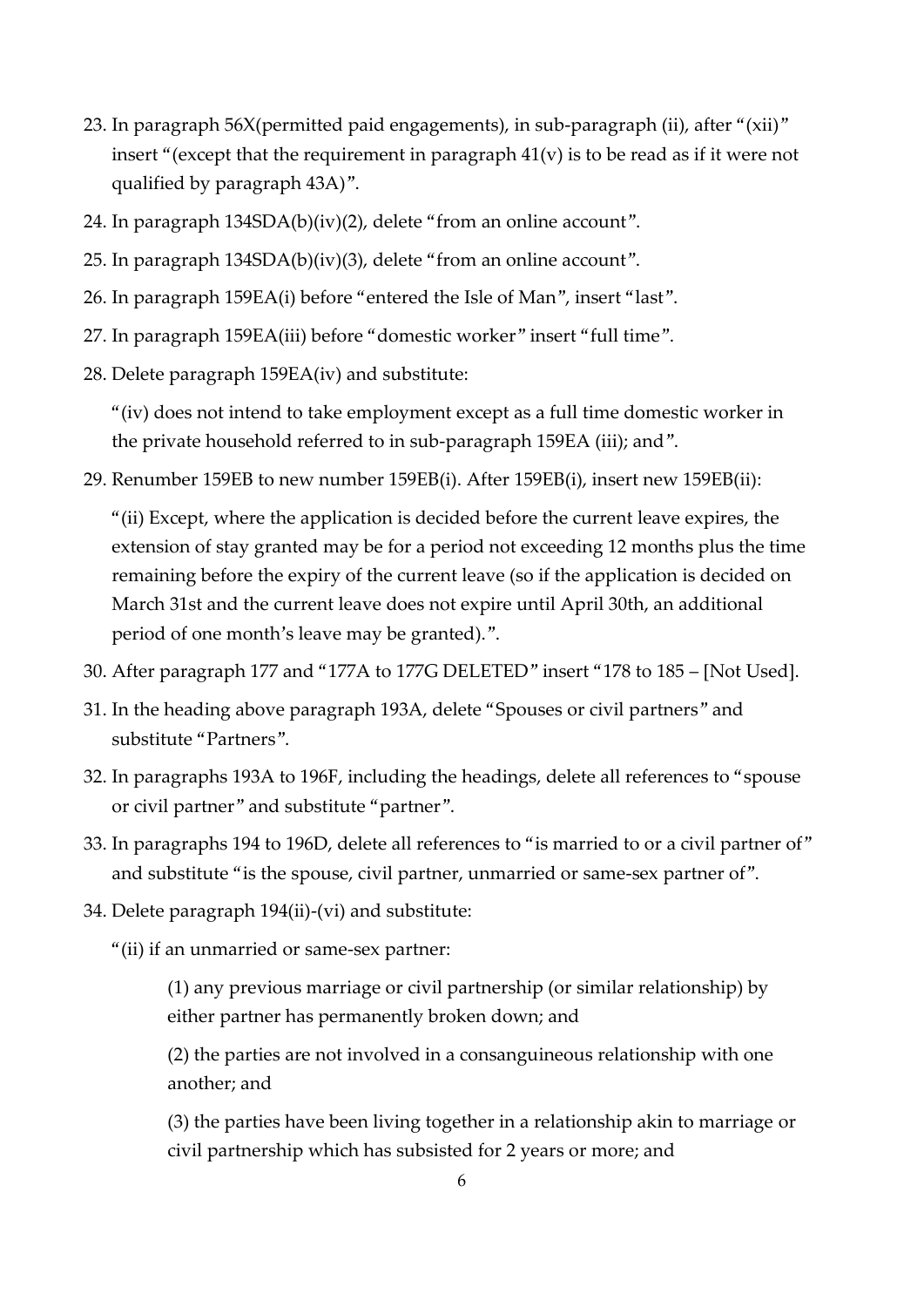(iii) each of the parties intends to live with the other as his or her partner during the applicant's stay and the relationship is subsisting; and

(iv) there will be adequate accommodation for the parties and any dependants without recourse to public funds in accommodation which they own or occupy exclusively; and

(v) the parties will be able to maintain themselves and any dependants adequately without recourse to public funds; and

(vi) the applicant does not intend to stay in the Isle of Man beyond any period of leave granted to his partner; and

(vii) the applicant does not fall for refusal under the general grounds for refusal; and

(viii) the applicant holds a valid Isle of Man entry clearance for entry in this capacity.".

35. Delete paragraph 196A(i)-(vi) and substitute:

"(i) is the spouse, civil partner, unmarried or same sex partner of a person who:

(1) has limited leave to enter or remain in the Isle of Man under paragraphs 128-193 (but not paragraphs 135I-135K); or

(2) has indefinite leave to remain in the Isle of Man or has become a British citizen, and who had limited leave to enter or remain in the Isle of Man under paragraphs 128-193 (but not paragraphs 135I-135K) immediately before being granted indefinite leave to remain;

and

(ii) meets the requirements of paragraph 194(ii) - (vii); and

(iii) was not last granted:

(1) entry clearance or leave as a visitor,

(2) temporary admission, or

(3) temporary release;

and

(iv) must not be in the Isle of Man in breach of immigration laws except that any period of overstaying for a period of 28 days or less will be disregarded.".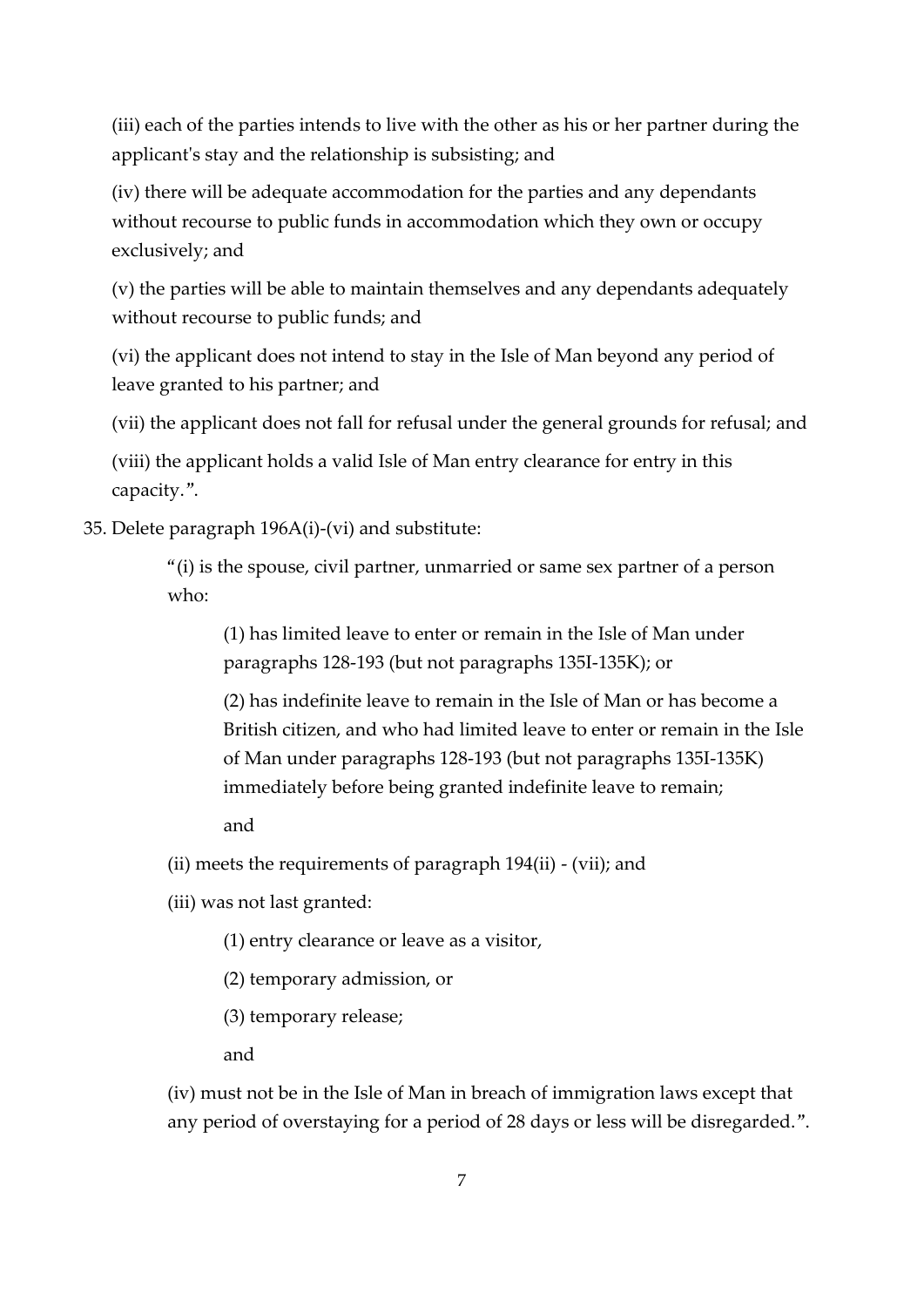- 36. In paragraph 196B(ii), after "has indefinite leave to remain", insert "or has become a British citizen".
- 37. Delete paragraph 196D(i)-(vii) and substitute:
	- "(i) is the spouse, civil partner, unmarried or same-sex partner of a person who:

(1) has limited leave to enter or remain in the Isle of Man under paragraphs 128-193 (but not paragraphs 135I-135K) and who is being granted indefinite leave to remain at the same time; or

(2) is the spouse, civil partner, unmarried or same-sex partner of a person who has indefinite leave to remain in the Isle of Man or has become a British citizen, and who had limited leave to enter or remain in the Isle of Man under paragraphs 128-193 (but not paragraphs 135I-135K) immediately before being granted indefinite leave to remain; and

(ii) meets the requirements of paragraph 194(ii) - (vii); and

(iii) has demonstrated sufficient knowledge of the English language and sufficient knowledge about life in the United Kingdom and Islands, unless he is under the age of 18 or aged 65 or over at the time he makes his application; and

(iv) was not last granted:

- (1) entry clearance or leave as a visitor,
- (2) temporary admission, or
- (3) temporary release;

and

(v) must not be in the Isle of Man in breach of immigration laws except that any period of overstaying for a period of 28 days or less will be disregarded.".

- 38. In paragraph 196E, after the first instance of "Isle of Man", delete "for" and substitute "as".
- 39. In paragraph 196F, after the first instance of "Isle of Man", delete "for" and substitute "as".
- 40. Delete paragraph 197(vii) and substitute:

"(vii) if seeking leave to enter, he holds a valid Isle of Man entry clearance for entry in this capacity or, if seeking leave to remain, he was not last granted:

(1) entry clearance or leave as a visitor,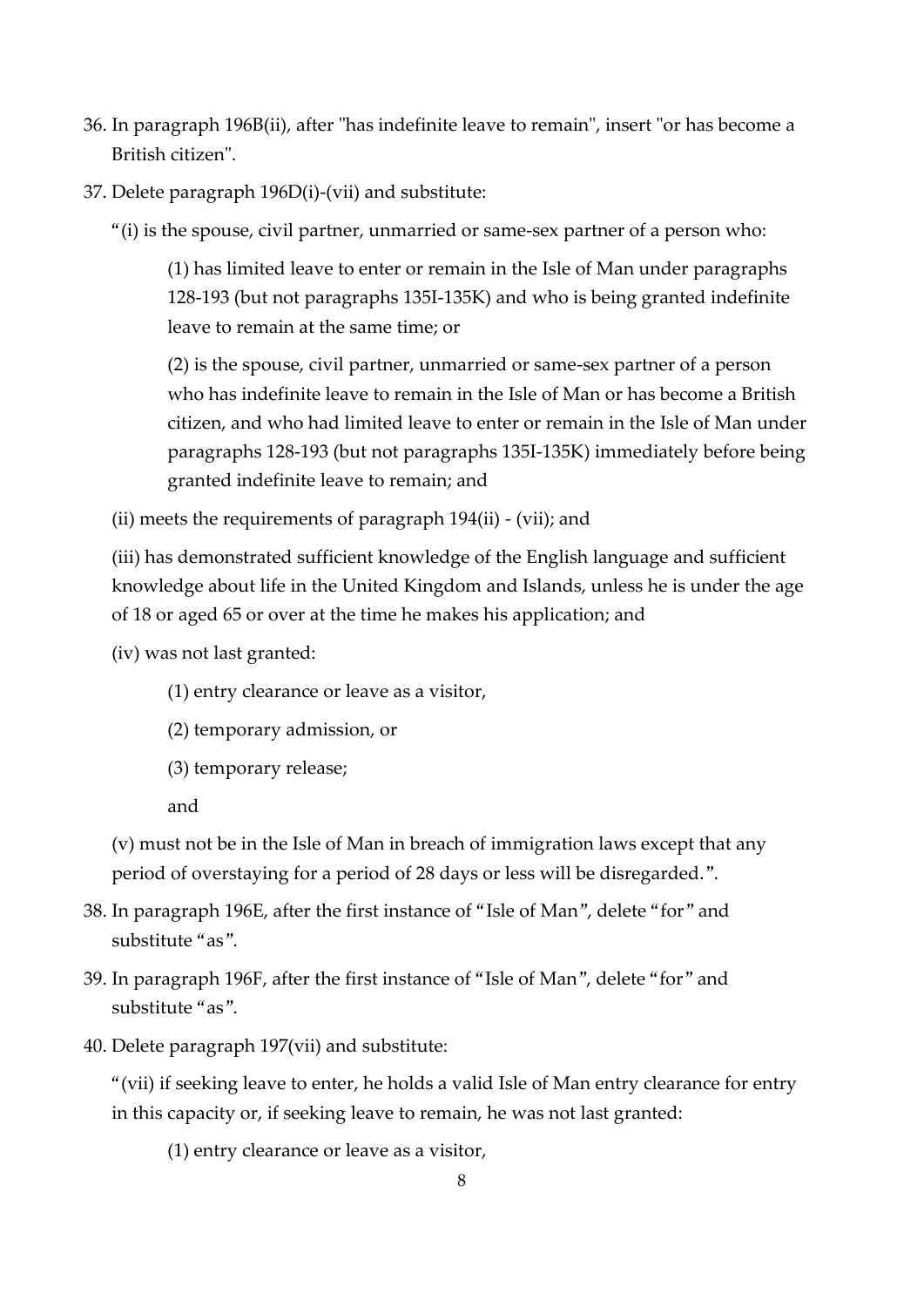(2) temporary admission, or

(3) temporary release;

and".

- 41. In Part 6 delete paragraph 200A; paragraphs 209 to 210;; paragraphs 222 to 223A; paragraphs 230 to 231 which includes paragraph 230 – SD; and paragraphs 238 to 245; and delete, in so far as they remain in force, paragraphs 200 to 208; paragraphs 210A to 210 F; paragraphs 224 to 229; and paragraphs 232 to 237.
- 42. In paragraph 245AA(a), delete "the Isle of Man Immigration Office" and substitute "the Entry Clearance Officer, Immigration Officer or the Lieutenant Governor".
- 43. Delete paragraph 245AA(b) to (d) and substitute:
	- "(b) If the applicant has submitted specified documents in which:

(i) Some of the documents in a sequence have been omitted (for example, if one bank statement from a series is missing);

(ii) A document is in the wrong format (for example, if a letter is not on letterhead paper as specified); or

(iii) A document is a copy and not an original document; or

(iv) A document does not contain all of the specified information; the Entry Clearance Officer, Immigration Officer or the Lieutenant Governor may contact the applicant or his representative in writing, and request the correct documents. The requested documents must be received at the address specified in the request within 7 working days of the date of the request.

(c) Documents will not be requested where a specified document has not been submitted (for example an English language certificate is missing), or where the Entry Clearance Officer, Immigration Officer or the Lieutenant Governor does not anticipate that addressing the omission or error referred to in subparagraph (b) will lead to a grant because the application will be refused for other reasons.

(d) If the applicant has submitted a specified document:

(i) in the wrong format; or

(ii) which is a copy and not an original document; or

(iii) which does not contain all of the specified information, but the missing information is verifiable from: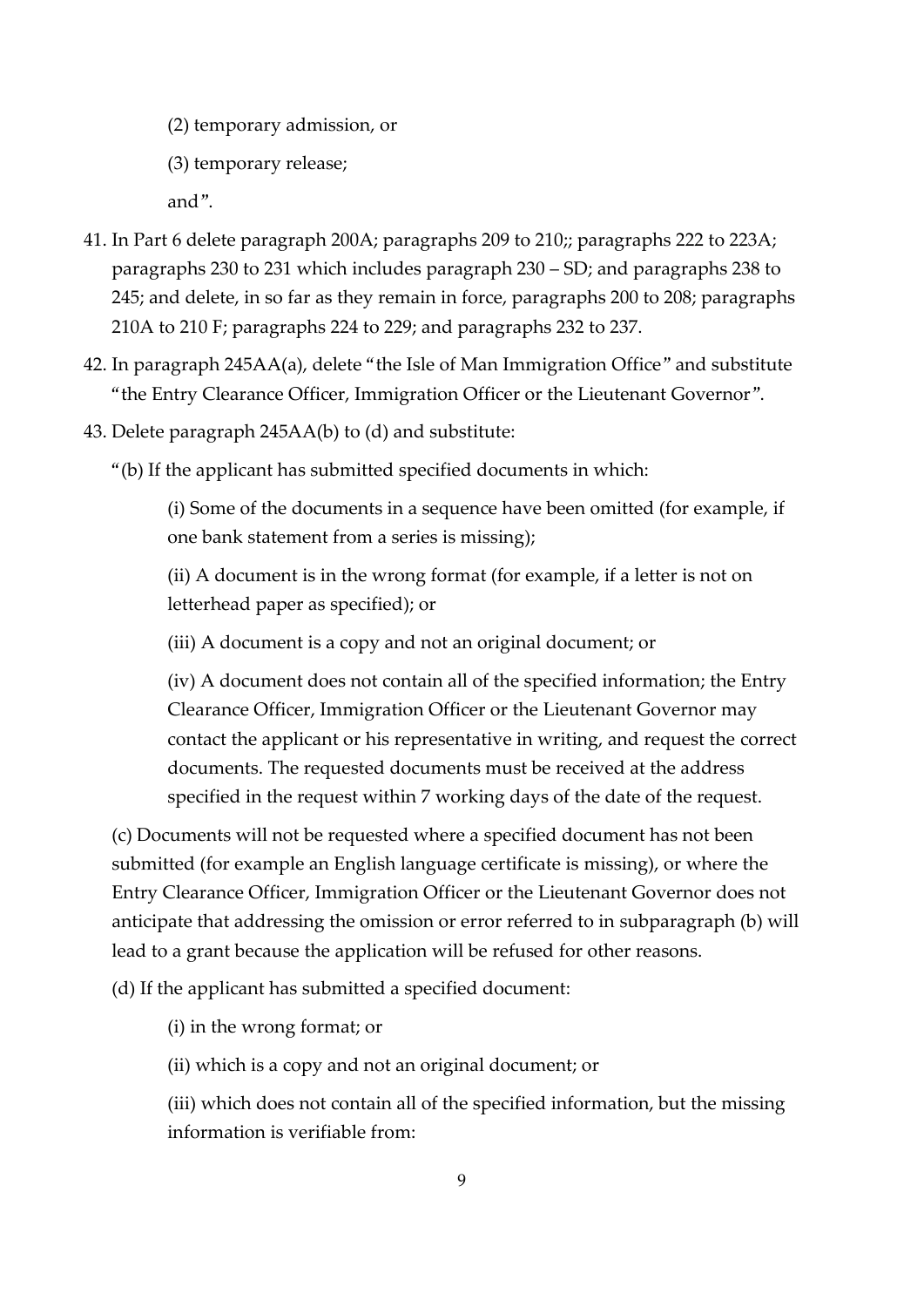- (1) other documents submitted with the application,
- (2) the website of the organisation which issued the document, or
- (3) the website of the appropriate regulatory body;

the application may be granted exceptionally, providing the Entry Clearance Officer, Immigration Officer or the Lieutenant Governor is satisfied that the specified documents are genuine and the applicant meets all the other requirements. The Entry Clearance Officer, Immigration Officer or the Lieutenant Governor reserves the right to request the specified original documents in the correct format in all cases where (b) applies, and to refuse applications if these documents are not provided as set out in (b).".

- 44. At the end of paragraph  $245CD(c)(viii)$ , delete "." and substitute ", or as a Work Permit Holder where the work permit was granted because the applicant was the subject of an Intra-Company Transfer".
- 45. In paragraph 245DB(j), delete "will not carry out" and substitute "may decide not to carry out".
- 46. In paragraph 245DD(h) to (m), delete all instances of "the Isle of Man Immigration Office" and substitute "the Lieutenant Governor".
- 47. In paragraph 245DD(l), delete "will not carry out" and substitute "may decide not to carry out".
- 48. Delete paragraph 245GD(g).
- 49. In paragraph 245GE(h)(ii), delete "£150,000" and substitute "£152,100".
- 50. Delete paragraph 245GF(e) and substitute:

"(e) The Sponsor that issued the Certificate of Sponsorship that led to the applicant's last grant of leave must:

(i) still hold, or have applied for a renewal of, a Tier 2 (Intra-Company Transfer) Sponsor licence; and

(ii) certify in writing that:

(1) he still requires the applicant for the employment in question, and

(2) the applicant is paid at or above the appropriate rate for the job as stated in the Codes of Practice in Appendix J, or where the applicant is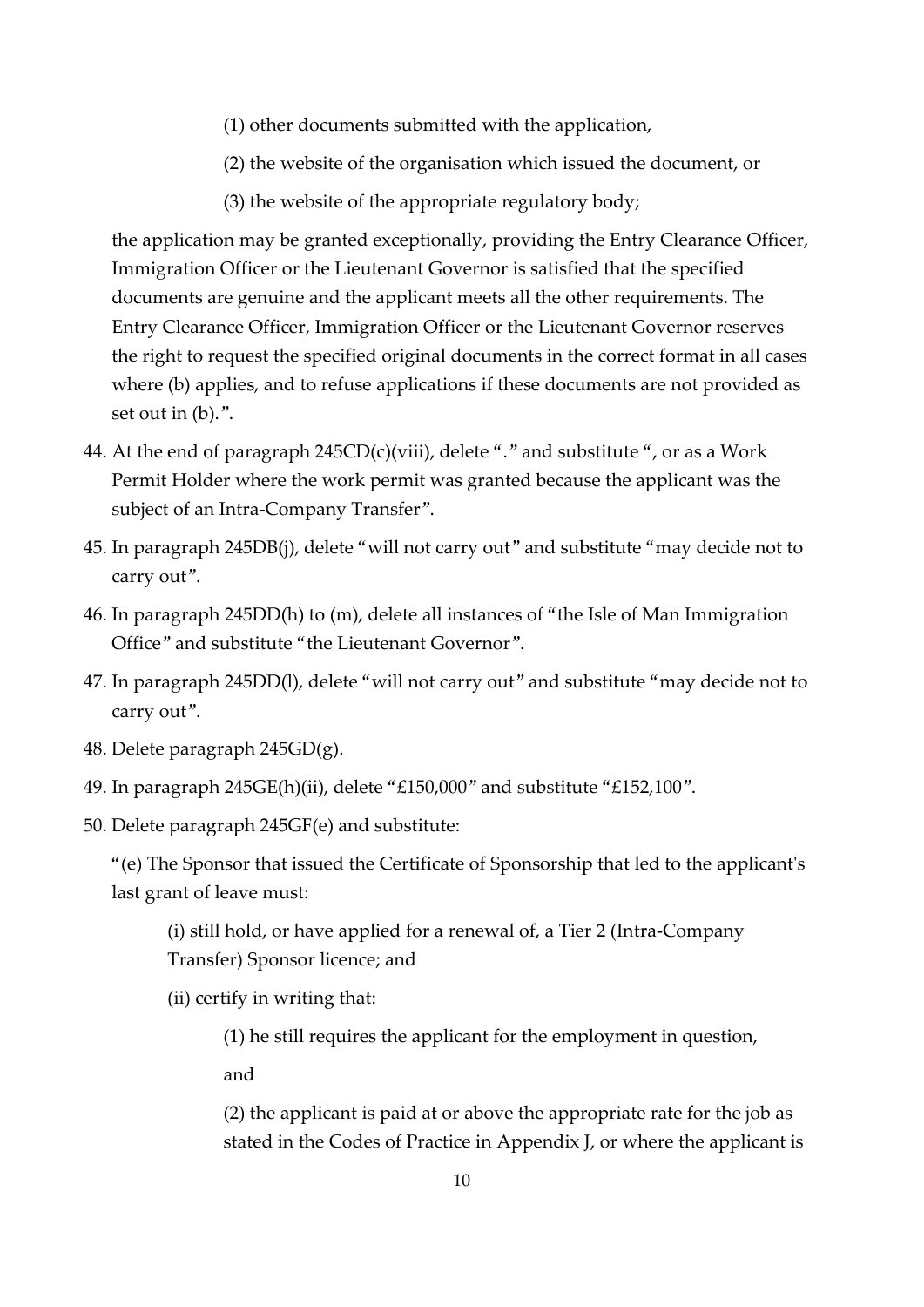not paid at that rate only due to maternity, paternity or adoption leave, the date that leave started and that the applicant was paid at the appropriate rate immediately before the leave.".

- 51. In paragraph 245GF-SD(b)(iv)(2), delete "from an online account".
- 52. In paragraph 245GF-SD(b)(iv)(3), delete "from an online account".
- 53. In paragraph 245HB(c), delete "92" and substitute "92A".
- 54. At the end of paragraph 245HB(l), delete "." and substitute ", unless the gross annual salary (as recorded by the Certificate of Sponsorship Checking Service entry, and including such allowances as are specified as acceptable for this purpose in paragraph 79 of Appendix A) is £152,100 or higher.".
- 55. After paragraph 245HB(l), insert:

"(m) If the applicant is applying as a Tier 2 (Minister of Religion) Migrant, the Entry Clearance Officer must be satisfied that the applicant:

(i) genuinely intends to undertake, and is capable of undertaking, the role recorded by the Certificate of Sponsorship Checking Service; and

(ii) will not undertake employment in the Isle of Man other than under the terms of paragraph 245HC(e)(iii).

(n) To support the assessment in paragraph 245HB(m), the Entry Clearance Officer may:

(i) request additional information and evidence, and refuse the application if the information or evidence is not provided. Any requested documents must be received at the address specified in the request within 28 working days of the date the request is sent, and

(ii) request the applicant attends an interview, and refuse the application if the applicant fails to comply with any such request without providing a reasonable explanation.

(o) If the Entry Clearance Officer is not satisfied following the assessment in paragraph 245HB(m), no points will be awarded under paragraphs 85 to 92A of Appendix A.

(p) The Entry Clearance Officer may decide not to carry out the assessment in paragraph 245HB(m) if the application already falls for refusal on other grounds, but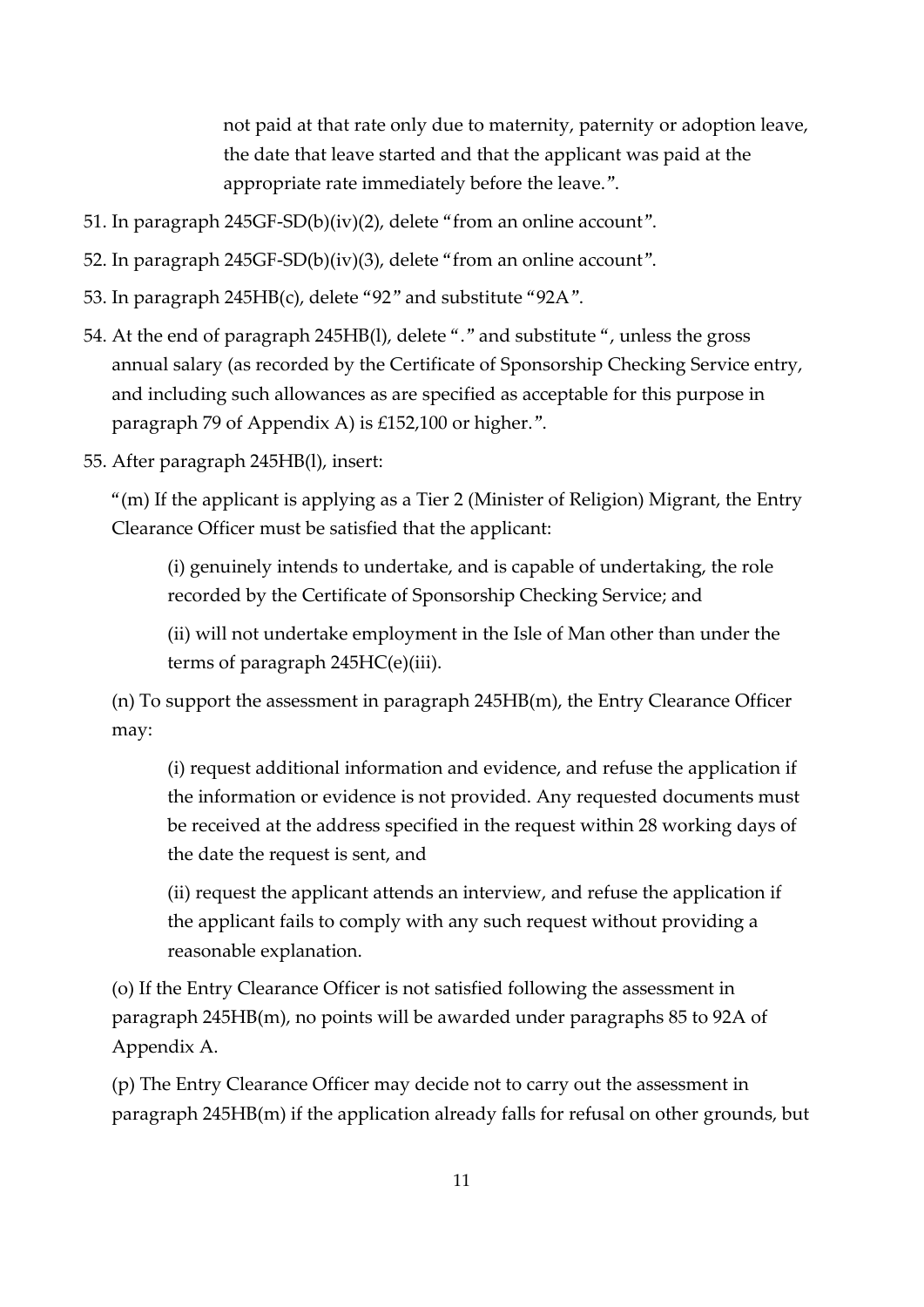reserves the right to carry out this assessment in any reconsideration of the decision.".

- 56. In paragraph 245HD(g), delete "92" and substitute "92A".
- 57. At the end of paragraph 245HD(o), delete "." and substitute ", unless the gross annual salary (as recorded by the Certificate of Sponsorship Checking Service entry, and including such allowances as are specified as acceptable for this purpose in paragraph 79 of Appendix A) is £152,100 or higher."
- 58. After paragraph 245HD(p), insert:

"(q) If the applicant is applying as a Tier 2 (Minister of Religion) Migrant, the Lieutenant Governor must be satisfied that the applicant:

(i) genuinely intends to undertake, and is capable of undertaking, the role recorded by the Certificate of Sponsorship Checking Service; and

(ii) will not undertake employment in the Isle of Man other than under the terms of paragraph 245HE(g)(iii).

(r) To support the assessment in paragraph 245HD(q), the Lieutenant Governor may:

(i) request additional information and evidence, and refuse the application if the information or evidence is not provided. Any requested documents must be received by the Home Office at the address specified in the request within 28 working days of the date the request is sent, and

(ii) request the applicant attends an interview, and refuse the application if the applicant fails to comply with any such request without providing a reasonable explanation.

(s) If the Lieutenant Governor is not satisfied following the assessment in paragraph  $245HD(q)$ , no points will be awarded under paragraphs 85 to 92A of Appendix A.

(t) The Lieutenant Governor may decide not to carry out the assessment in paragraph 245HD(q) if the application already falls for refusal on other grounds, but reserves the right to carry out this assessment in any reconsideration of the decision.".

59. Delete paragraph 245HF(d) and substitute:

"(d) The Sponsor that issued the Certificate of Sponsorship that led to the applicant's last grant of leave must: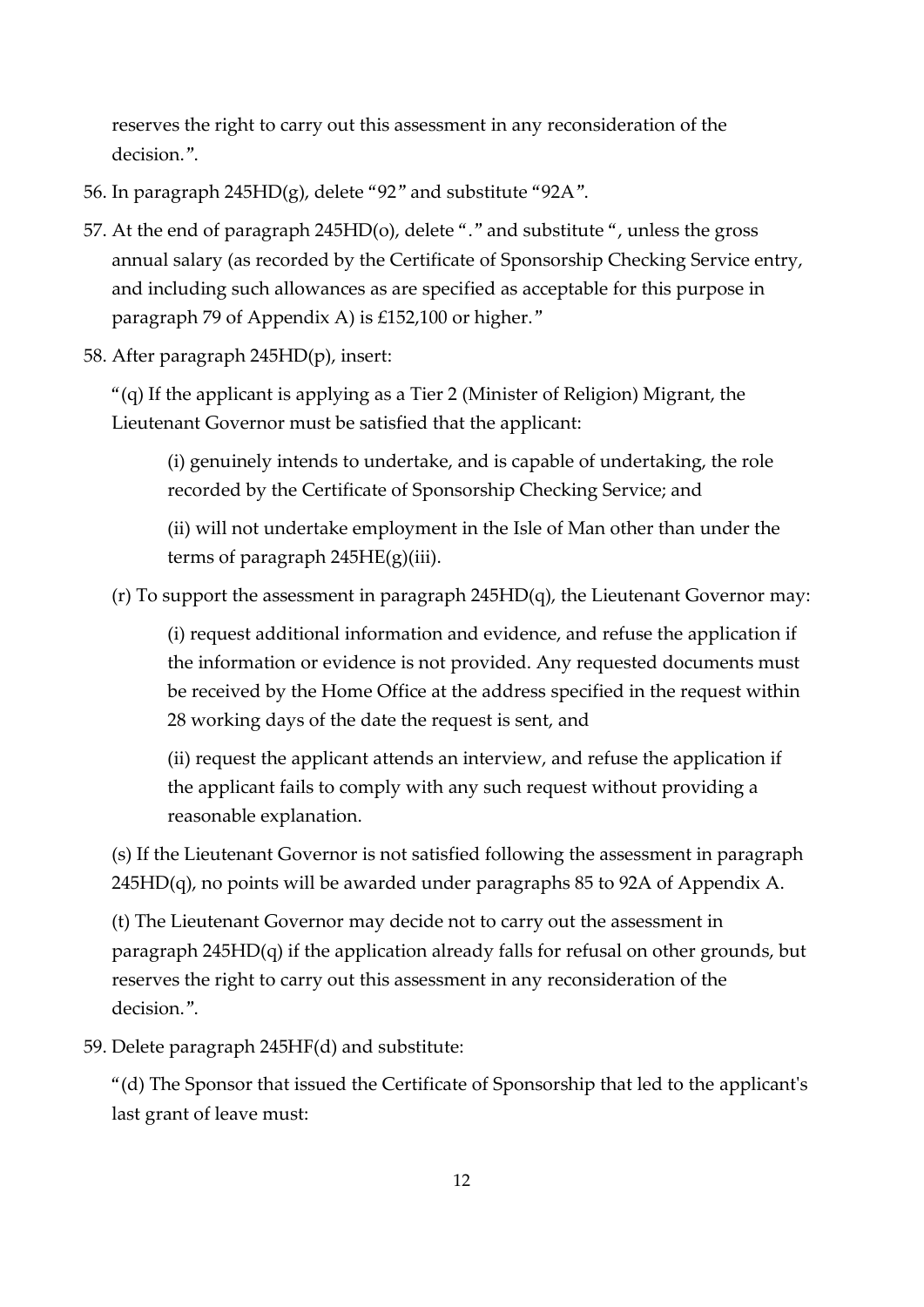(i) still hold, or have applied for a renewal of, a Tier 2 Sponsor licence in the relevant category; and

(ii) certify in writing that:

(1) he still requires the applicant for the employment in question,

and

(2) in the case of a Tier 2 (General) Migrant applying for settlement, the applicant is paid at or above the appropriate rate for the job as stated in the Codes of Practice in Appendix J, or where the applicant is not paid at that rate only due to maternity, paternity or adoption leave, the date that leave started and that the applicant was paid at the appropriate rate immediately before the leave.".

- 60. In paragraph 245HF-SDA(b)(iv)(2), delete "from an online account".
- 61. In paragraph 245HF-SDA(b)(iv)(3), delete "from an online account".
- 62. After paragraph 245ZX(d) insert:

"(da) The applicant must, if required to do so on examination or interview, be able to demonstrate without the assistance of an interpreter English language proficiency of a standard to be expected from an individual who has reached the standard specified in a Confirmation of Acceptance for Studies assigned in accordance with Appendix A paragraph 118(b) (for the avoidance of doubt, the applicant will not be subject to a test at the standard set out in Appendix A, paragraph 118(b)).".

- 63. After paragraph 245ZX(m) insert:
	- "(n) [Not used]

(o) the Lieutenant Governor must be satisfied that the applicant is a genuine student. 245ZX(o) will not be applied to a national or the rightful holder of a qualifying passport issued by one of the relevant competent authorities listed in Appendix H.".

64. After paragraph 245ZY(c)(iv)(2) insert:

"(3) study at the same or a higher level of course as that stated on the confirmation of acceptance for studies, or at a lower level where the same requirements or conditions of leave would have applied if the application had been to study at that lower level.".

65. In the overall heading above paragraph 271, delete "Spouses or civil partners" and substitute "Partners".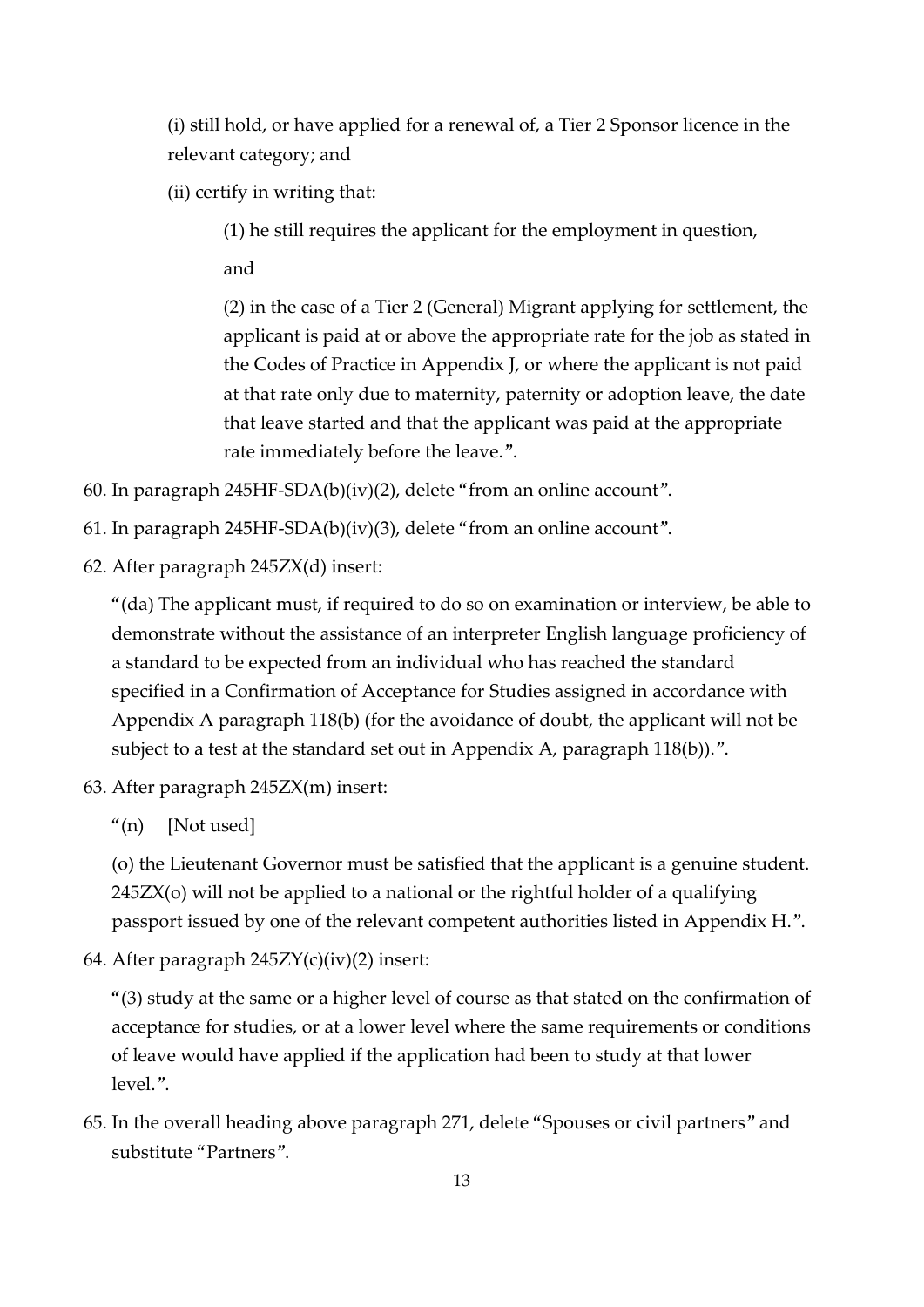- 66. In paragraphs 271 to 273F, including the headings, delete all references to "spouse or civil partner" and substitute "partner".
- 67. In paragraphs 271 to 273D, delete all references to "is married to or a civil partner of" and substitute "is the spouse, civil partner, unmarried or same-sex partner of".
- 68. Delete paragraph 271(ii)-(vi) and substitute:

"(ii) if an unmarried or same-sex partner:

(1) any previous marriage or civil partnership (or similar relationship) by either partner has permanently broken down; and

(2) the parties are not involved in a consanguineous relationship with one another; and

(3) the parties have been living together in a relationship akin to marriage or civil partnership which has subsisted for 2 years or more; and

(iii) each of the parties intends to live with the other as his or her partner during the applicant's stay and the relationship is subsisting; and

(iv) there will be adequate accommodation for the parties and any dependants without recourse to public funds in accommodation which they own or occupy exclusively; and

(v) the parties will be able to maintain themselves and any dependants adequately without recourse to public funds; and

(vi) the applicant does not intend to stay in the Isle of Man beyond any period of leave granted to his partner; and

(vii) the applicant does not fall for refusal under the general grounds for refusal;

and

(viii) the applicant holds a valid Isle of Man entry clearance for entry in this capacity.".

69. Delete paragraph 273A(i)-(vi) and substitute:

"(i) is the spouse, civil partner, unmarried or same sex partner of a person who:

(1) has limited leave to enter or remain in the Isle of Man as a retired person of independent means; or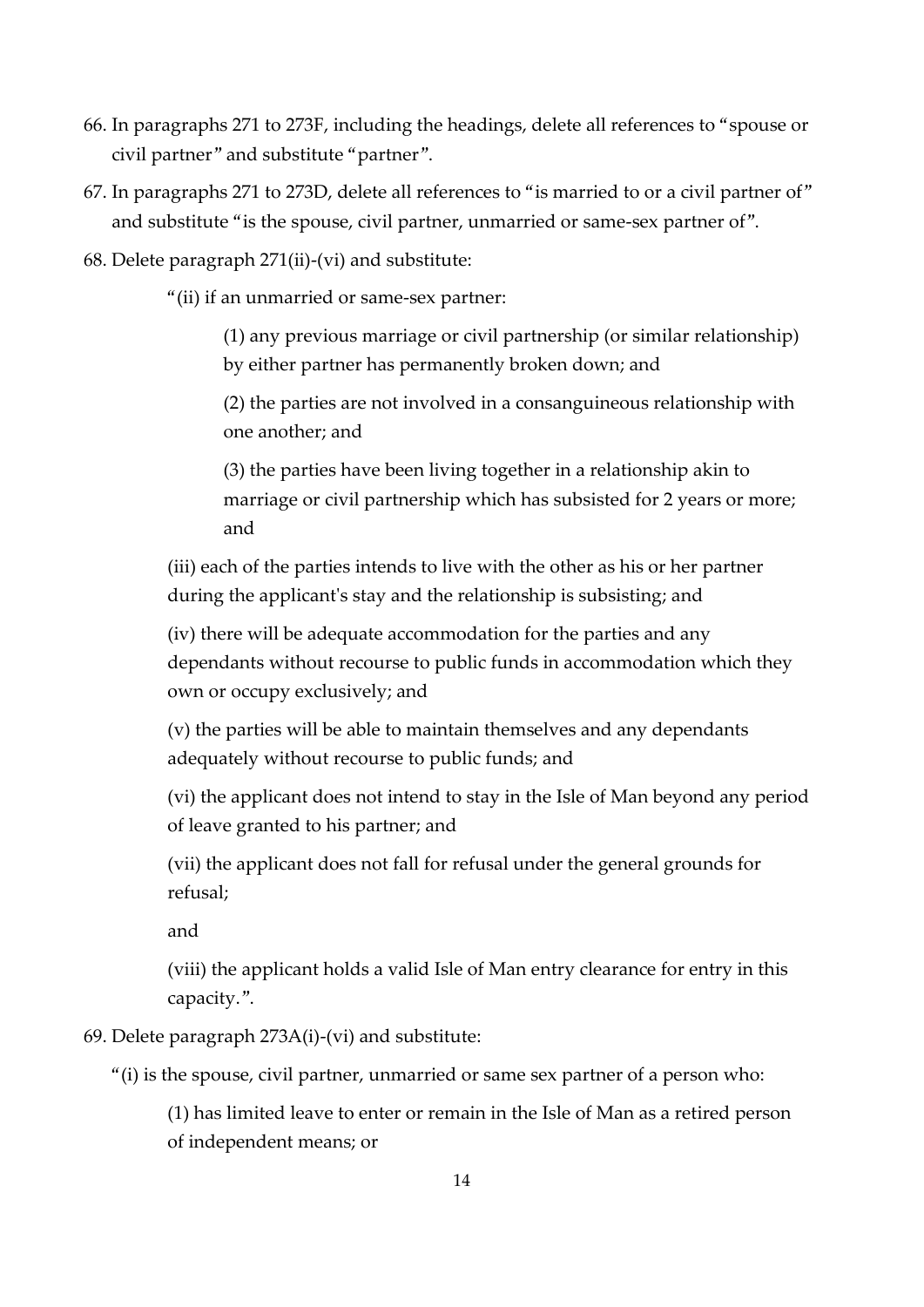(2) has indefinite leave to remain in the Isle of Man or has become a British citizen, and who had limited leave to enter or remain in the Isle of Man as a retired person of independent means immediately before being granted indefinite leave to remain;

and

(ii) meets the requirements of paragraph 271(ii) - (vii); and

(iii) was not last granted:

(1) entry clearance or leave as a visitor,

(2) temporary admission, or

(3) temporary release;

and

(iv) must not be in the Isle of Man in breach of immigration laws except that any period of overstaying for a period of 28 days or less will be disregarded.".

- 70. In paragraph 273B(ii), after "has indefinite leave to remain", insert "or has become a British citizen".
- 71. Delete paragraph 273D(i)-(vii) and substitute:

"(i) is the spouse, civil partner, unmarried or same-sex partner of a person who:

(1) has limited leave to enter or remain in the Isle of Man as a retired person of independent means and who is being granted indefinite leave to remain at the same time; or

(2) is the spouse, civil partner, unmarried or same-sex partner of a person who has indefinite leave to remain in the Isle of Man or has become a British citizen, and who had limited leave to enter or remain in the Isle of Man as a retired person of independent means immediately before being granted indefinite leave to remain;

and

(ii) meets the requirements of paragraph 271(ii) - (vii); and

(iii) has demonstrated sufficient knowledge of the English language and sufficient knowledge about life in the United Kingdom and Islands, in accordance with Appendix KOLL; and

(iv) was not last granted: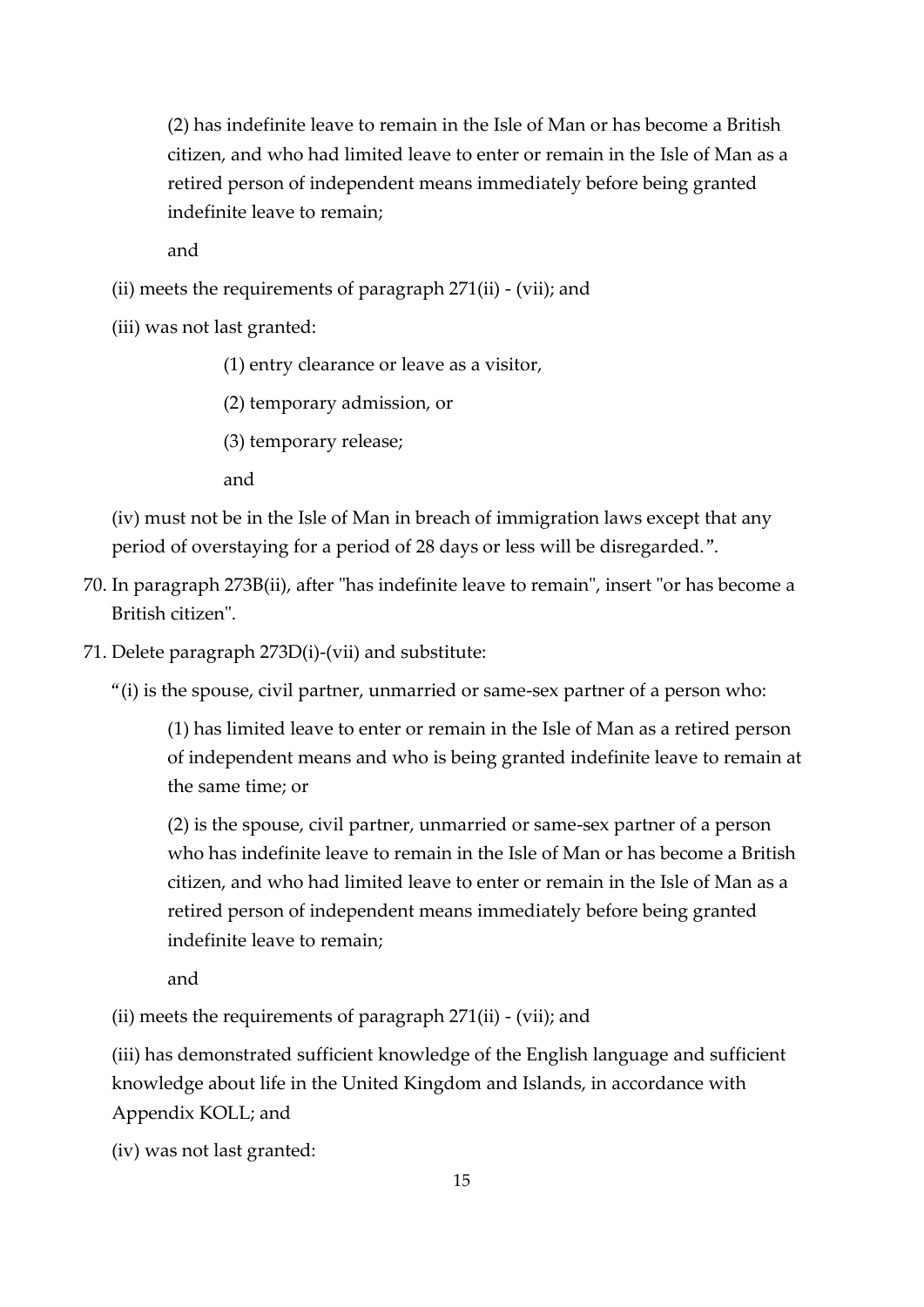(1) entry clearance or leave as a visitor,

(2) temporary admission, or

(3) temporary release;

and

(v) must not be in the Isle of Man in breach of immigration laws except that any period of overstaying for a period of 28 days or less will be disregarded.".

- 72. In paragraph 273E, after the first instance of "Isle of Man", delete "for" and substitute "as".
- 73. In paragraph 273F, after the first instance of "Isle of Man", delete "for" and substitute "as".
- 74. In paragraph 274(i) after "independent means" insert "or, for applications for leave to remain, of a parent with indefinite leave to remain in the Isle of Man and who had limited leave as a retired person of independent means immediately before being granted indefinite leave; and".
- 75. For paragraph 274 (vii) substitute:

"(vii) if seeking leave to enter, he holds a valid Isle of Man entry clearance for entry in this capacity or, if seeking leave to remain, he was not last granted:

(1) entry clearance or leave as a visitor,

- (2) temporary admission, or
- (3) temporary release;

and"

76. For paragraph 275 substitute:

"275 (a) A person seeking leave to enter or remain in the Isle of Man as the child of a person with limited leave to enter or remain in the Isle of Man as a retired person of independent means may be given leave to enter or remain in the Isle of Man for a period of leave not in excess of that granted to the person with limited leave to enter or remain as a retired person of independent means if:

(i) in relation to an application for leave to enter, he is able to produce to the Immigration Officer, on arrival, a valid Isle of Man entry clearance for entry in this capacity; or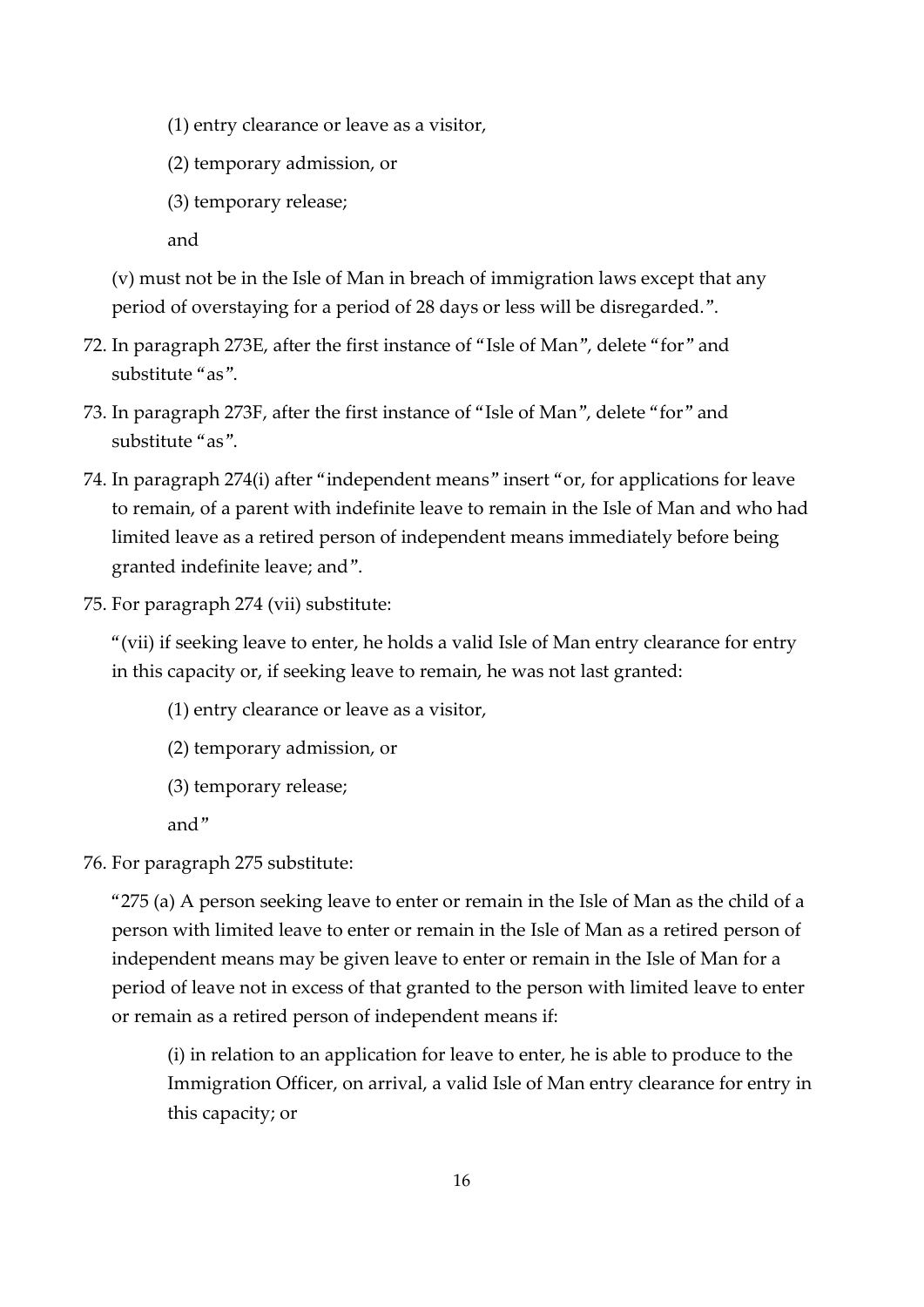(ii) in the case of an application for limited leave to remain, he was not last granted:

(1) entry clearance or leave as a visitor,

(2) temporary admission, or

(3) temporary release,

and is able to satisfy the Lieutenant Governor that each of the requirements of paragraph 274(i)-(vi) and (viii) is met.

(b) A person seeking limited leave to remain as the child of a parent who has indefinite leave to remain in the Isle of Man and who had limited leave as a retired person of independent means immediately before being granted indefinite leave may be given leave to remain in the Isle of Man for a period of 30 months provided he is in the Isle of Man with valid leave under paragraph 275 and is able to satisfy the Lieutenant Governor that each of the requirements of paragraph 274(i) to (vi) and (viii) are satisfied.".

77. After paragraph 275 insert new paragraph 275A:

"275A. An application for indefinite leave to remain in this category may be granted provided the applicant meets the requirements listed below. If the applicant meets these requirements, indefinite leave to remain will be granted. If the applicant does not meet these requirements, the application will be refused.

## Requirements

(i) he is the child of a parent with limited leave to enter or remain in the Isle of Man as a retired person of independent means who is, at the same time, being granted indefinite leave to remain, or he is the child of a parent who has indefinite leave to remain in the Isle of Man and who had limited leave under paragraphs 263-269 immediately before being granted indefinite leave;

#### and

(ii) he is under the age of 18 or has current leave to enter or remain in this capacity; and

(iii) he is unmarried and is not a civil partner, has not formed an independent family unit and is not leading an independent life; and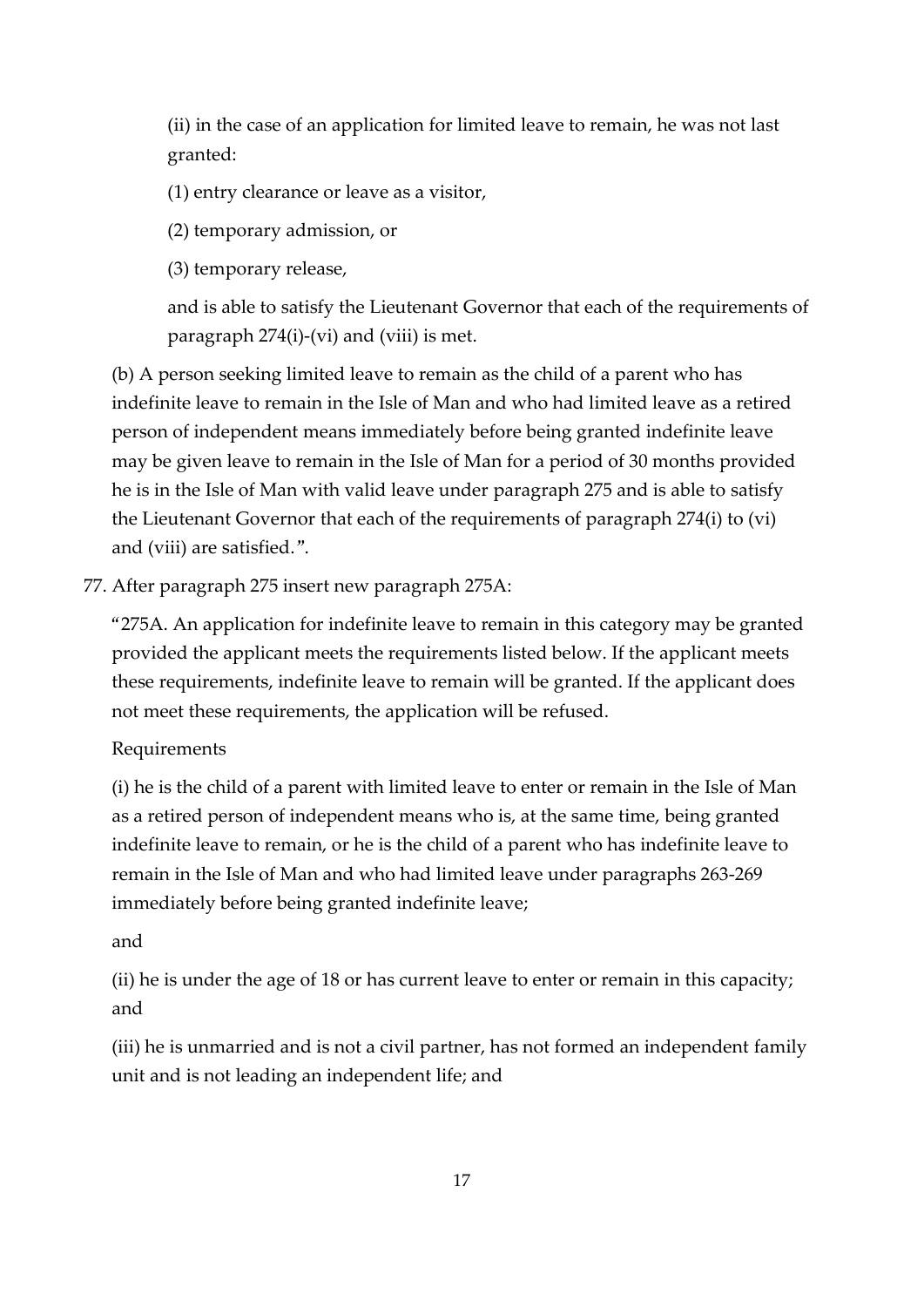(iv) he can and will be maintained and accommodated adequately without recourse to public funds in accommodation which his parent(s) own or occupy exclusively; and

(v) he will not stay in the Isle of Man beyond any period of leave granted to

his parent(s); and

(vi) both parents are being or have been admitted to or allowed to remain in the Isle of Man save where:

(a) the parent he is accompanying or joining is his sole surviving parent; or

(b) the parent he is accompanying or joining has had sole responsibility for his upbringing; or

(c) there are serious and compelling family or other considerations which make exclusion from the Isle of Man undesirable and suitable arrangements have been made for his care;

(vii) he must not be in the Isle of Man in breach of immigration laws except that any period of overstaying for a period of 28 days or less will be disregarded;

(viii) if aged 18 or over, he has sufficient knowledge of the English language and sufficient knowledge about life in the United Kingdom and Islands in accordance with Appendix KoLL of these Rules;

(ix) indefinite leave to remain is, at the same time, being granted to the person with limited leave as a retired person of independent means unless, at the time when indefinite leave to remain was granted to that person, the applicant was aged 18 or over and unable to satisfy paragraph 275A(viii) and the applicant has continued to be in the Isle of Man with leave to remain as a child of that person".

78. In paragraph 276 delete " an application for indefinite leave to remain in this category is to be refused if the applicant was not admitted with a valid Isle of Man entry clearance for entry in the is capacity or is unable to satisfy the Lieutenant Governor that each of the requirements of paragraph  $274$  (i) – (vi) and (vii) is met or if indefinite leave to remain is not, at the same time, being granted to the person with limited leave to enter or remain as a retired person of independent means"

and substitute:

"An application for indefinite leave to remain in this category is to be refused if the applicant was not admitted with a valid Isle of Man entry clearance for entry in this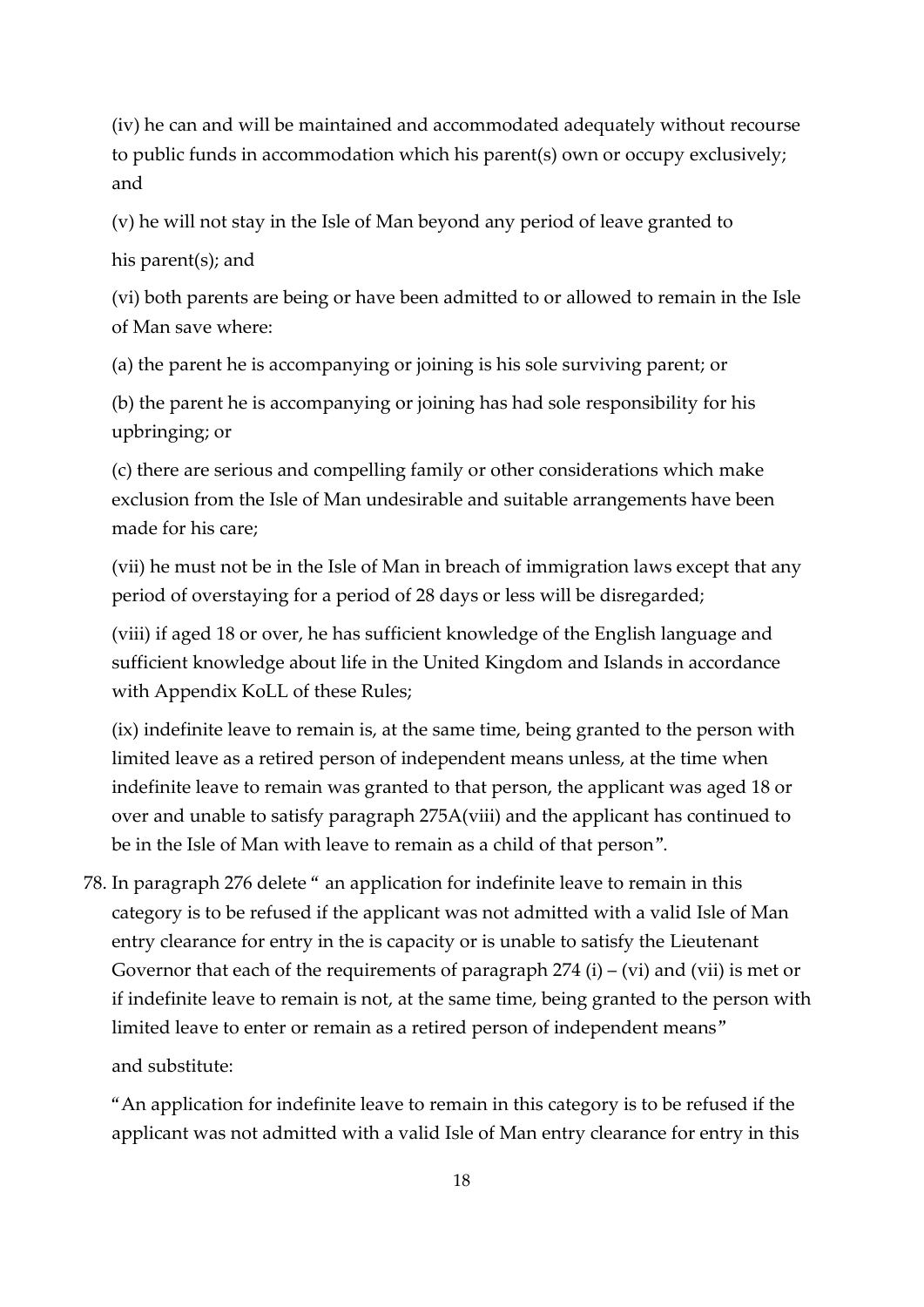capacity or is unable to satisfy the Lieutenant Governor that each of the requirements of paragraph 275 is met.".

- 79. In paragraph 284(i) after "has" insert "or was last granted".
- 80. In paragraph 295D(i) after "has" insert "or was last granted".
- 81. Delete paragraphs 295J-295L.
- 82. Delete paragraph 319C(h) and substitute:

"(h) An applicant who is applying for leave to remain must not have last been granted:

(i) entry clearance or leave as a visitor, unless the Relevant Points Based System Migrant has, or is being granted, leave to remain as a Tier 5 (Temporary Worker) Migrant in the creative and sporting subcategory on the basis of having met the requirement at paragraph 245ZQ(b)(ii);

- (ii) temporary admission; or
- (iii) temporary release.".
- 83. Delete paragraph 319C(i) and substitute:

"(i) Where the relevant Points Based System Migrant is applying for, or has been granted, entry clearance, leave to enter, or leave to remain in the Isle of Man as a Tier 4 (General) Student either:

(i) the relevant Points Based System Migrant must be a government sponsored student who is applying for, or who has been granted, entry clearance or leave to remain to undertake a course of study longer than six months;

(ii) the relevant Points Based System Migrant must:

(1) be applying for, or have been granted entry clearance or leave to remain in order to undertake a course of study at post-graduate level that is 12 months or longer in duration; and

(2) be sponsored by a sponsor who is a Recognised Body or a body in receipt of funding as a higher education institution from the Department for Education and Children.

- (iii) [Not used]
- (iv) the following conditions must be met: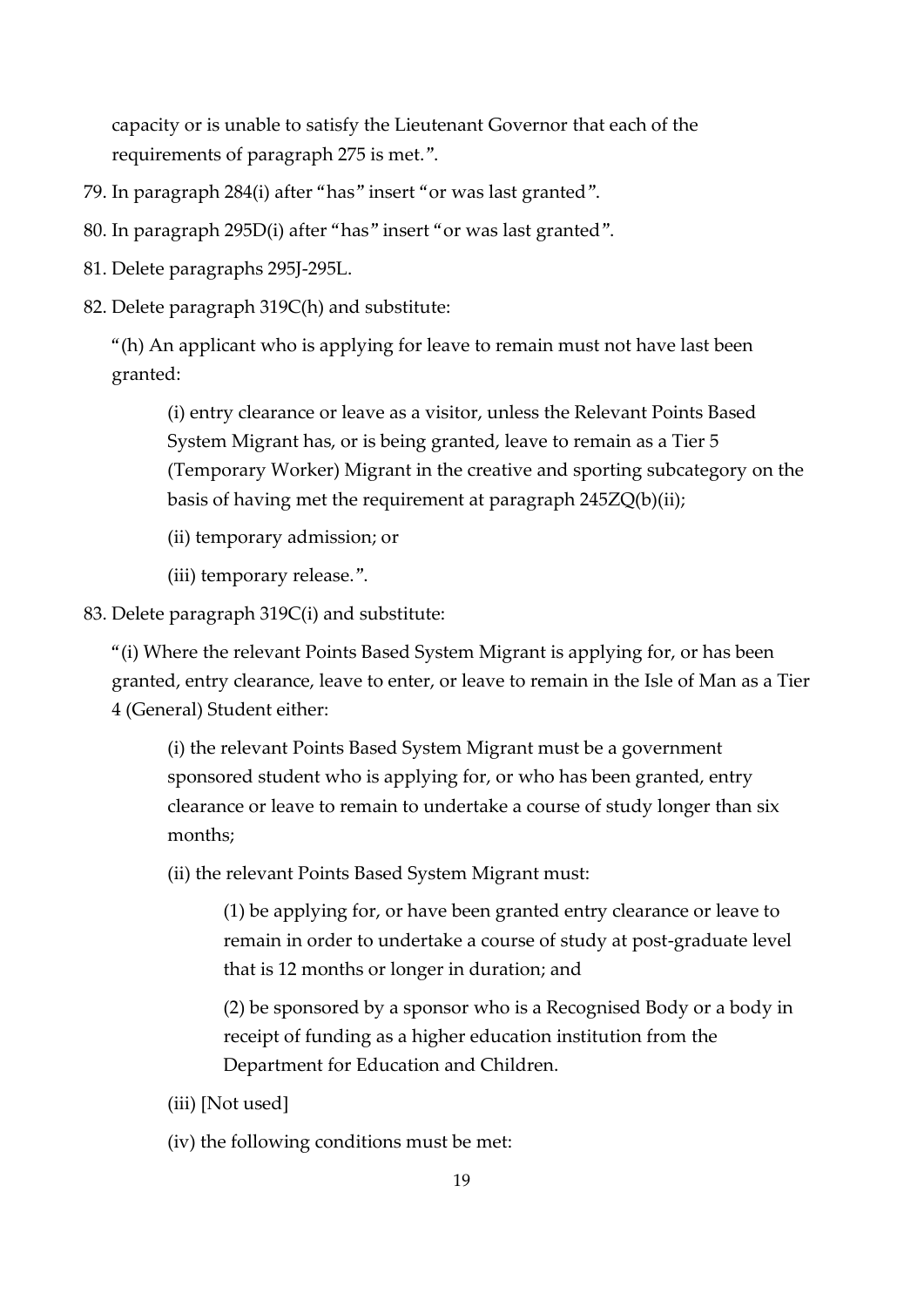(1) the relevant Points Based System Migrant must be applying for entry clearance, leave to enter, or leave to remain, to undertake a course of study that is longer than six months and either:

> (a) have entry clearance, leave to enter, or leave to remain as a Tier 4 (General) Student or as a student to undertake a course of study longer than six months; or

> (b) have last had entry clearance, leave to enter, or leave to remain within the three months preceding the application as a Tier 4 (General) Student or as a student to undertake a course of study longer than six months; and

(2) Partner must either:

(a) have entry clearance, leave to enter, or leave to remain as the Partner of a Tier 4 (General) Student or a student with entry clearance, leave to enter, or leave to remain, to undertake a course of study longer than six months; or

(b) have last had entry clearance, leave to enter, or leave to remain within the three months preceding the application as the Partner of a Tier 4 (General) Student or as a student to undertake a course of study longer than six months; and

(3) the relevant Points Based System Migrant and the Partner must be applying at the same time.".

- 84. In paragraph 319E(d)(ii), delete "the specified period is 5 years" and substitute "the specified period is a continuous period of 5 years".
- 85. In paragraph 319E(d)(ii)(c), after "where applicable," insert "with leave".
- 86. Delete paragraph 319E(g) and substitute:

87. Delete paragraph 319H(h) and substitute:

"(h) An applicant who is applying for leave to remain must not have last been granted:

(i) entry clearance or leave as a visitor, unless the Relevant Points Based System Migrant has, or is being granted, leave to remain as a Tier 5 (Temporary Worker) Migrant in the creative and sporting subcategory on the basis of having met the requirement at paragraph 245ZQ(b)(ii);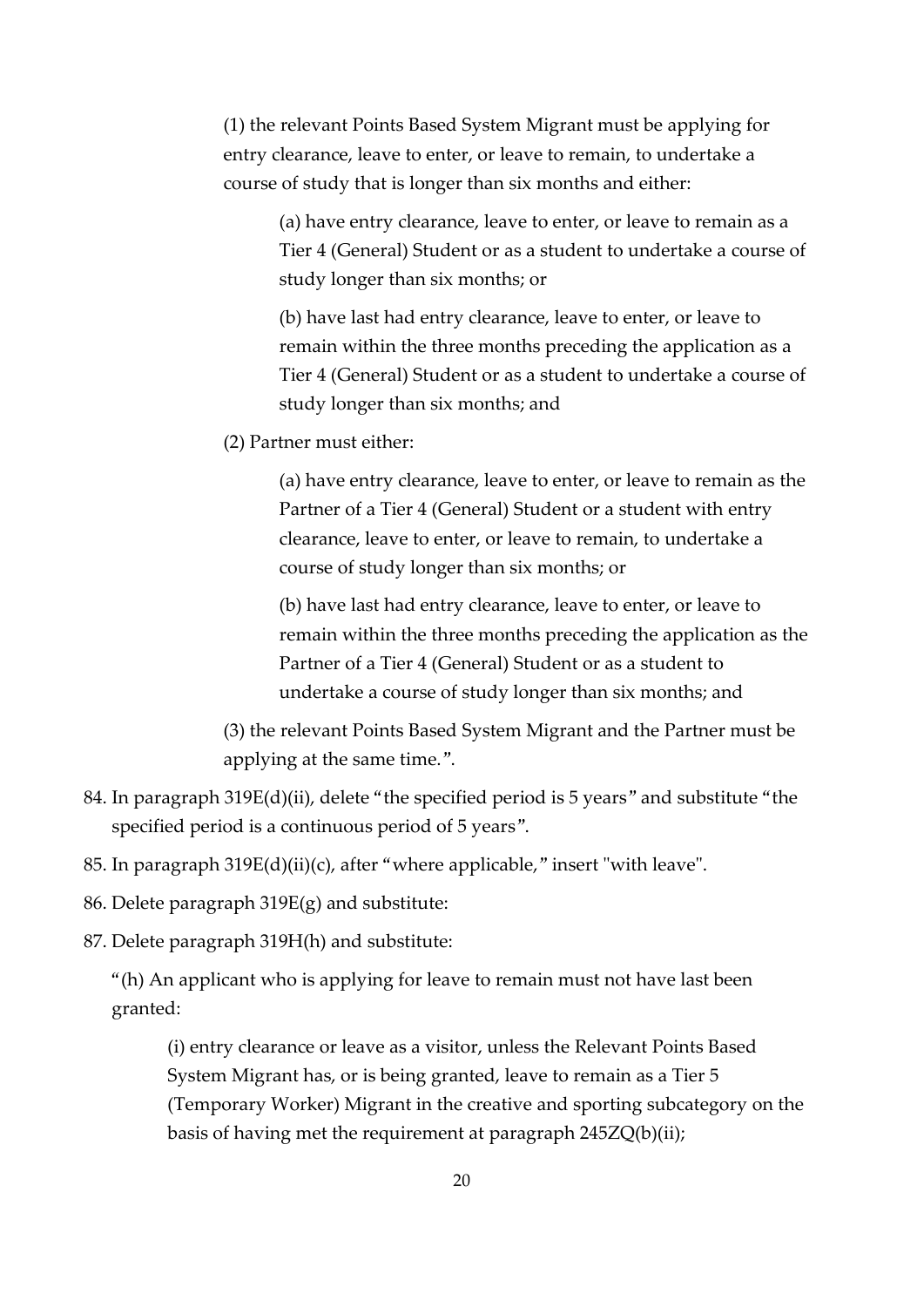(ii) temporary admission; or

(iii) temporary release.".

88. Delete paragraph 319H(i) and substitute:

"(i) Where the relevant Points Based System Migrant is applying for, or has been granted, entry clearance, leave to enter, or leave to remain in the Isle of Man as a Tier 4 (General) Student either:

(i) the relevant Points Based System Migrant must be a government sponsored student who is applying for, or who has been granted, entry clearance or leave to remain to undertake a course of study longer than six months;

(ii) the relevant Points Based System Migrant must:

(1) be applying for, or have been granted entry clearance or leave to remain in order to undertake a course of study at post-graduate level that is 12 months or longer in duration; and

(2) be sponsored by a sponsor who is a Recognised Body or a body in receipt of funding as a higher education institution from the Department of Education and Children.

(iii) the relevant Points Based System Migrant must be applying for, or have been granted leave to remain as a Tier 4 (General) Student on the doctorate extension scheme; or

(iv) the following conditions must be met:

(1) the relevant Points Based System Migrant must be applying for entry clearance, leave to enter, or leave to remain, to undertake a course of study that is longer than six months and either:

> (a) have entry clearance, leave to enter, or leave to remain as a Tier 4 (General) Student or as a student to undertake a course of study longer than six months; or

> (b) have last had entry clearance, leave to enter, or leave to remain within the three months preceding the application as a Tier 4 (General) Student or as a student to undertake a course of study longer than six months; and

(2) the Child must either: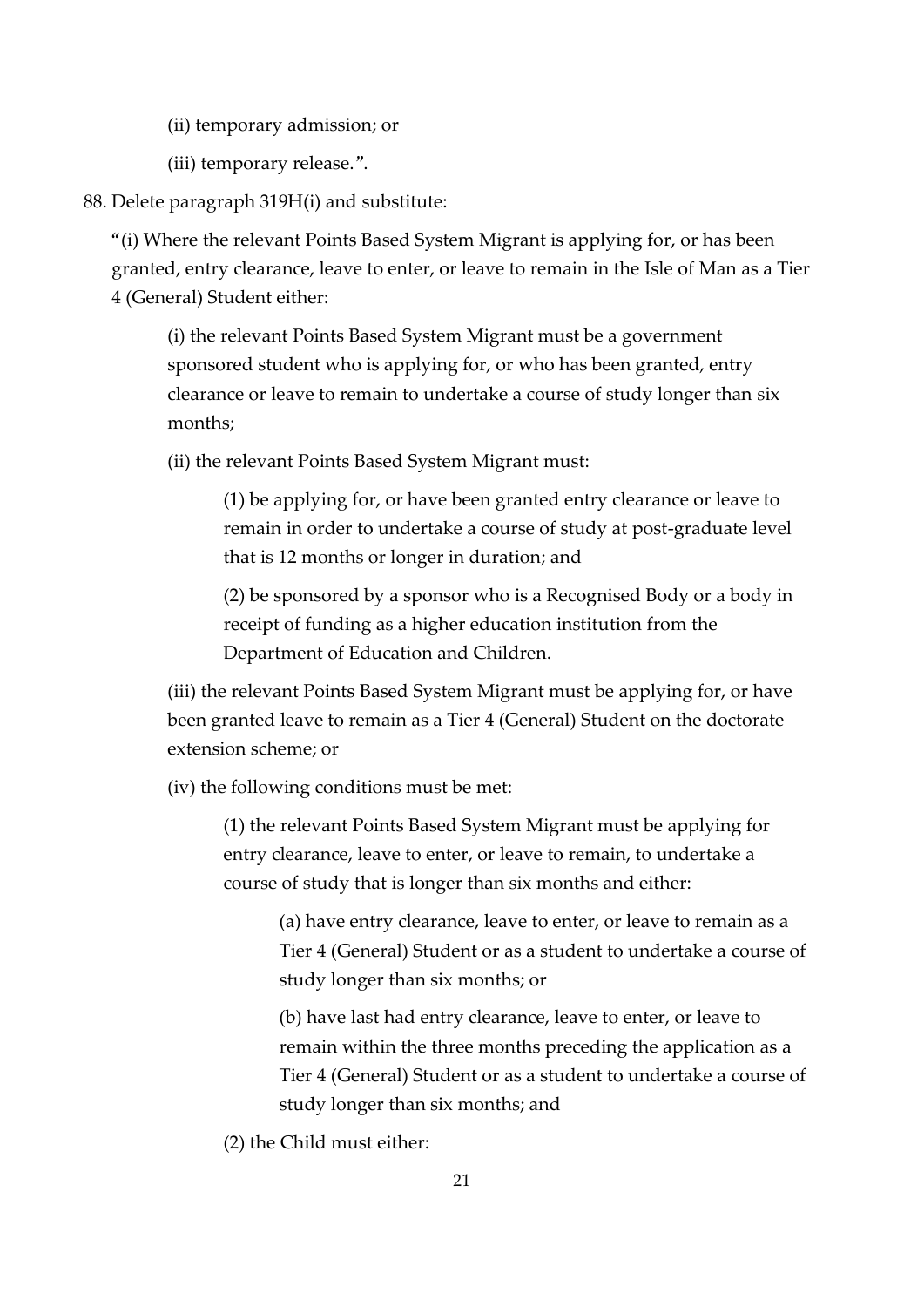(a) have entry clearance, leave to enter, or leave to remain as the Child of a Tier 4 (General) Student or a student with entry clearance, leave to enter, or leave to remain, to undertake a course of study longer than six months; or

(b) have last had entry clearance, leave to enter, or leave to remain within the three months preceding the application as the Child of a Tier 4 (General) Student or as a student to undertake a course of study longer than six months; and

(3) the relevant Points Based System Migrant and the Child must be applying at the same time.".

89. Delete paragraph 319J(f) and substitute:

"(f) The applicant has demonstrated sufficient knowledge of the English language and sufficient knowledge about life in the United Kingdom and Islands, in accordance with Appendix KoLL, unless he is under the age of 18 at the date on which the application is made.".

- 90. In paragraph 320(7B)(vii), delete "s.134 of the Legal Aid, Sentencing and Punishment of Offenders Act 2012" and substitute "section 22 of the Criminal Justice Act 2003".
- 91. In paragraph 320(18A), delete "within the 12 months preceding the date of the application," and substitute "within the 12 months prior to the date on which the application is decided,".
- 92. In paragraph 322(1C)(iv), after "24 months" delete "preceding the date of the application," and substitute "prior to the date on which the application is decided,".
- 93. In paragraph 323(i), for "(5)" substitute "(5A)".
- 94. In Appendix 1, paragraph 1 (a) next to the entry for Kuwait insert "(except those referred to in sub-paragraph 2(n) of this Appendix)".
- 95. After Appendix 1, paragraph 2(m) insert:

"(n) those nationals of Kuwait who hold diplomatic and special passports issued by Kuwait when travelling to the Isle of Manfor the purpose of a general visit in accordance with paragraph 41;

(o) persons who hold Service, temporary Service and Diplomatic passports issued by the Holy See.".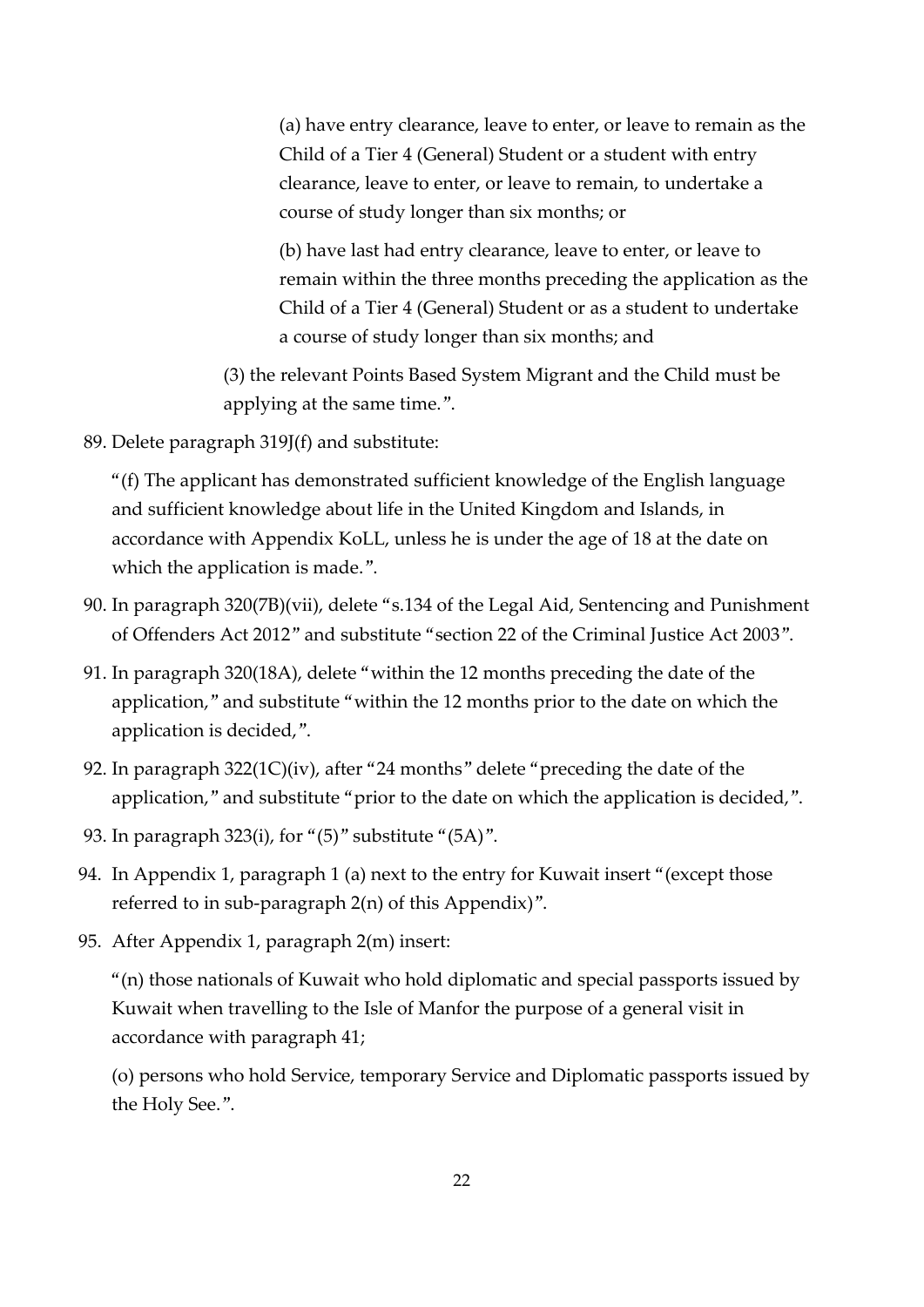96. In Appendix A, in paragraph 19(e)(ii), delete "from an online account (defined as one that operates solely over the internet and sends their bank statements to their customers electronically)".

97. In Appendix A, after paragraph 19(g), insert:

"(h) [Not used

(i) The Lieutenant Governor must be satisfied that the earnings are from genuine employment. If the Lieutenant Governor is not satisfied, points for those earnings will not be awarded.

(j) In making the assessment in paragraph 19(i), the Lieutenant Governor will assess on the balance of probabilities and may take into account the following factors:

(i) the evidence the applicant has submitted;

(ii) whether the money appears to have been earned through genuine employment, rather than being borrowed, gifted, or otherwise shown in the applicant's financial transactions or records without being earned;

(iii) whether the business from which the earnings are claimed can be shown to exist and be lawfully and genuinely trading;

(iv) verification of previous earnings claims with declarations made in respect of the applicant to other Government Departments, including declarations made in respect of earnings claimed by the applicant in previous applications;

(v) the applicant's previous educational and business experience (or lack thereof) in relation to the claimed business activity;

(vi) the applicant's immigration history and previous activity in the Isle of Man;

(vii) where the nature of the applicant's employment or business requires him to have mandatory accreditation, registration or insurance, whether that accreditation, registration or insurance has been obtained;

(viii) any payments made by the applicant to other parties; and

(ix) any other relevant information.

(k) To support the assessment in paragraph 19(i), the Lieutenant Governor may:

(i) request additional information and evidence, and refuse the application if the information or evidence is not provided. Any requested documents must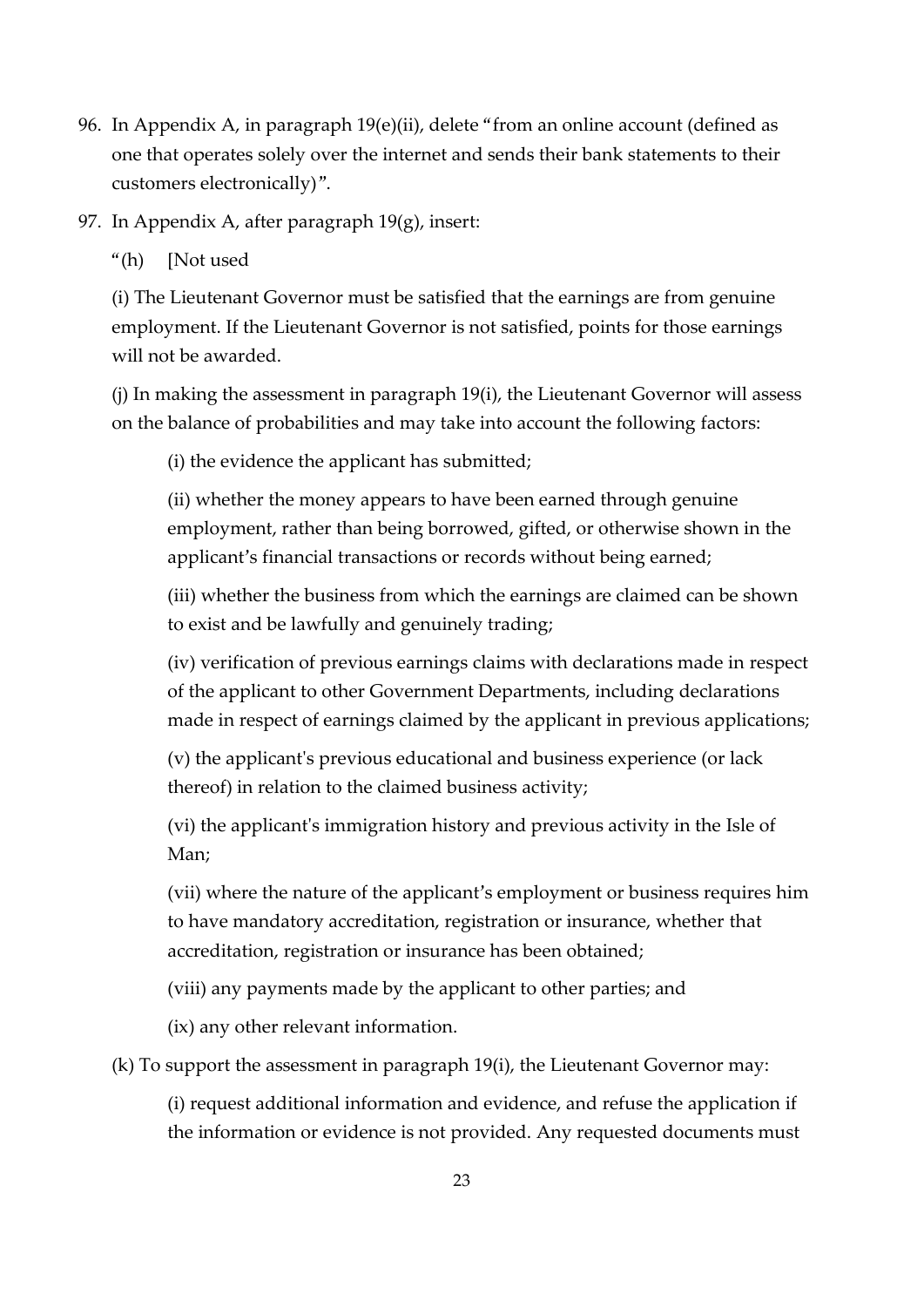be received by the Lieutenant Governor at the address specified in the request within 28 working days of the date the request is sent, and

(ii) request the applicant attends an interview, and refuse the application if the applicant fails to comply with any such request without providing a reasonable explanation.

(l) The Lieutenant Governor may decide not to carry out the assessment in paragraph 19(i) if the application already falls for refusal on other grounds, but reserves the right to carry out this assessment in any reconsideration of the decision.".

98. In Appendix A, delete paragraph 19-SD(a)(i) and substitute:

"(i) Payslips covering the whole period claimed, which must be either:

(1) original formal payslips issued by the employer and showing the employer's name, or

(2) accompanied by a letter from the applicant's employer, on the employer's headed paper and signed by a senior official, confirming the payslips are authentic;".

99. In Appendix A, after paragraph 39 and before Table 4, insert:

"40. In all cases, an applicant cannot use the same funds to score points for attributes under this Appendix and to score points for maintenance funds for himself or his dependants under Appendices C or E.".

100.In Appendix A, delete paragraph 41-SD and substitute:

"41-SD. The specified documents in Table 4 and paragraph 41, and associated definitions, are as follows:

(a) Where this paragraph refers to funding being available, unless stated otherwise, this means funding available to:

(i) the applicant;

(ii) the entrepreneurial team, if the applicant is applying under the provisions in paragraph 52 of this Appendix; or

(iii) the applicant's business.

(b) Where this paragraph refers to the applicant's business, the applicant must be registered as a director of that business in the Isle of Man, and provide a Companies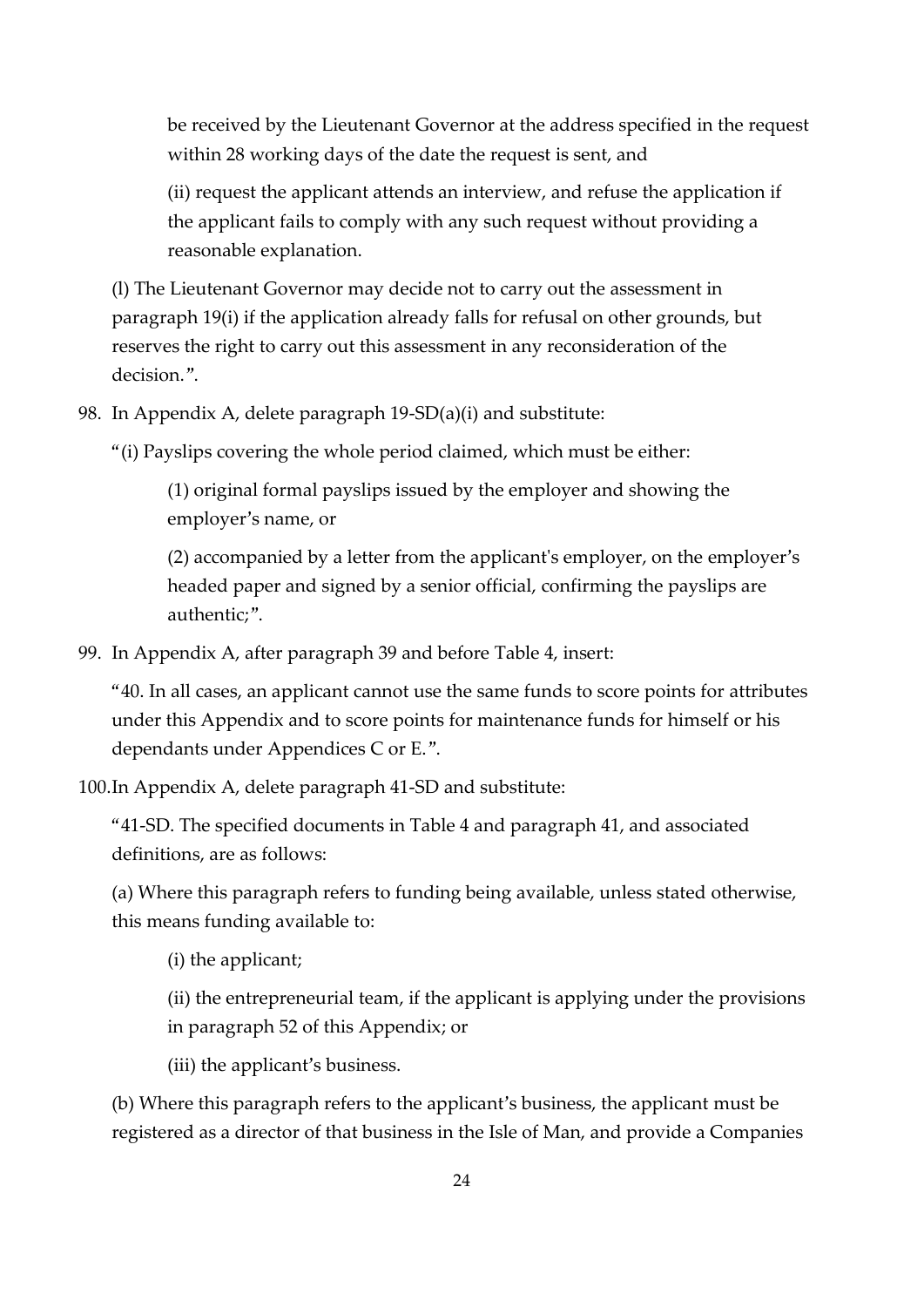Registry document showing the address of the registered office in the Isle of Man, or head office in the Isle of Man if it has no registered office, and the applicant's name, as it appears on the application form, as a director.

(c) The specified documents to show evidence of the funding available to invest are one or more of the following specified documents:

(i) A letter from each financial institution holding the funds, to confirm the amount of money available. Each letter must:

(1) be an original document and not a copy,

(2) be on the institution's headed paper,

(3) have been issued by an authorised official of that institution,

(4) have been produced within the three months immediately before the date of application,

(5) confirm that the institution is regulated by the appropriate body,

(6) state the applicant's name, and his team partner's name where relevant,

(7) show the account number,

(8) state the date of the document, and

(9) confirm the amount of money available from the applicant's own funds (if applicable) that are held in that institution,

(10) confirm the amount of money available from any third party (if applicable) that is held in that institution,

(11) confirm the name of each third party and their contact details, including their full address including postal code, and where available landline phone number and any email address, and

(12) confirm that if the money is not in an institution regulated by the Financial Supervision Commission (FSC), the money can be transferred into the Isle of Man;

or

(ii) For money held in the Isle of Man only, a recent personal bank or building society statement from each Isle of Man financial institution holding the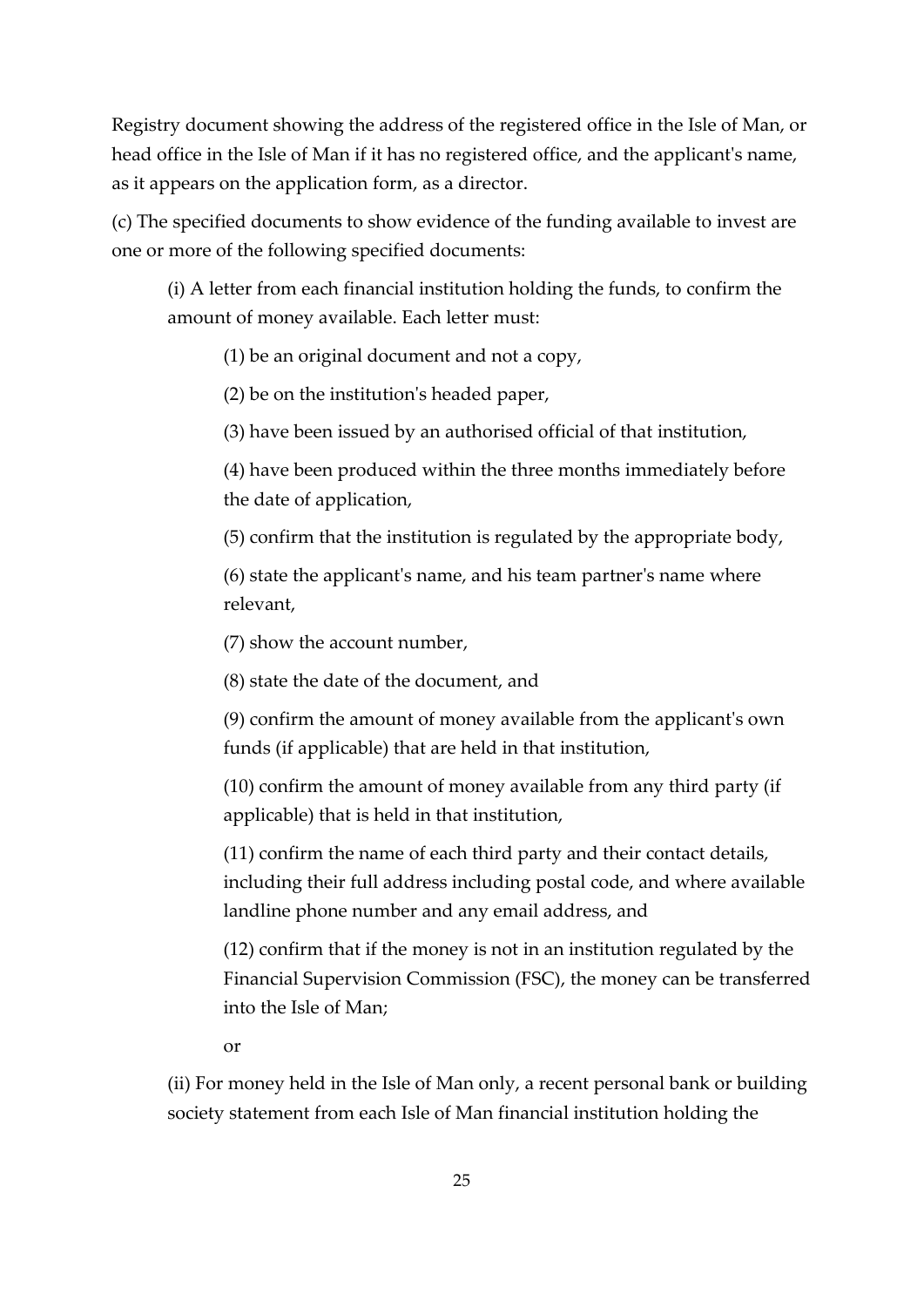funds, which confirms the amount of money available. Each statement must satisfy the following requirements:

(1) the statements must be original documents and not copies;

(2) the bank or building society holding the money must be based in the Isle of Man and regulated by the Financial Supervision Commission (FSC);

(3) the money must be in cash in the account, not Individual Savings Accounts or assets such as stocks and shares;

(4) the account must be in the applicant's own name only (or both names for an entrepreneurial team), not in the name of a business or third party;

(5) each statement must be on the institution's official stationery showing the institution's name and logo, and confirm the applicant's name (and, where relevant, the applicant's entrepreneurial team partner's name), the account number and the date of the statement;

(6) each statement must have been issued by an authorised official of that institution and produced within the three months immediately before the date of the application;

and

(7) if the statements are printouts of electronic statements, they must either be accompanied by a supporting letter from the bank, on the bank's headed paper, confirming the authenticity of the statements, or bear the official stamp of the bank in question on each page of the statement;

or

(iii) [Not used]

(d) If the applicant is applying using money from a third party, he must provide all of the following specified documents:

(i) An original written declaration from every third party that they have made the money available to invest in a business in the Isle of Man, containing: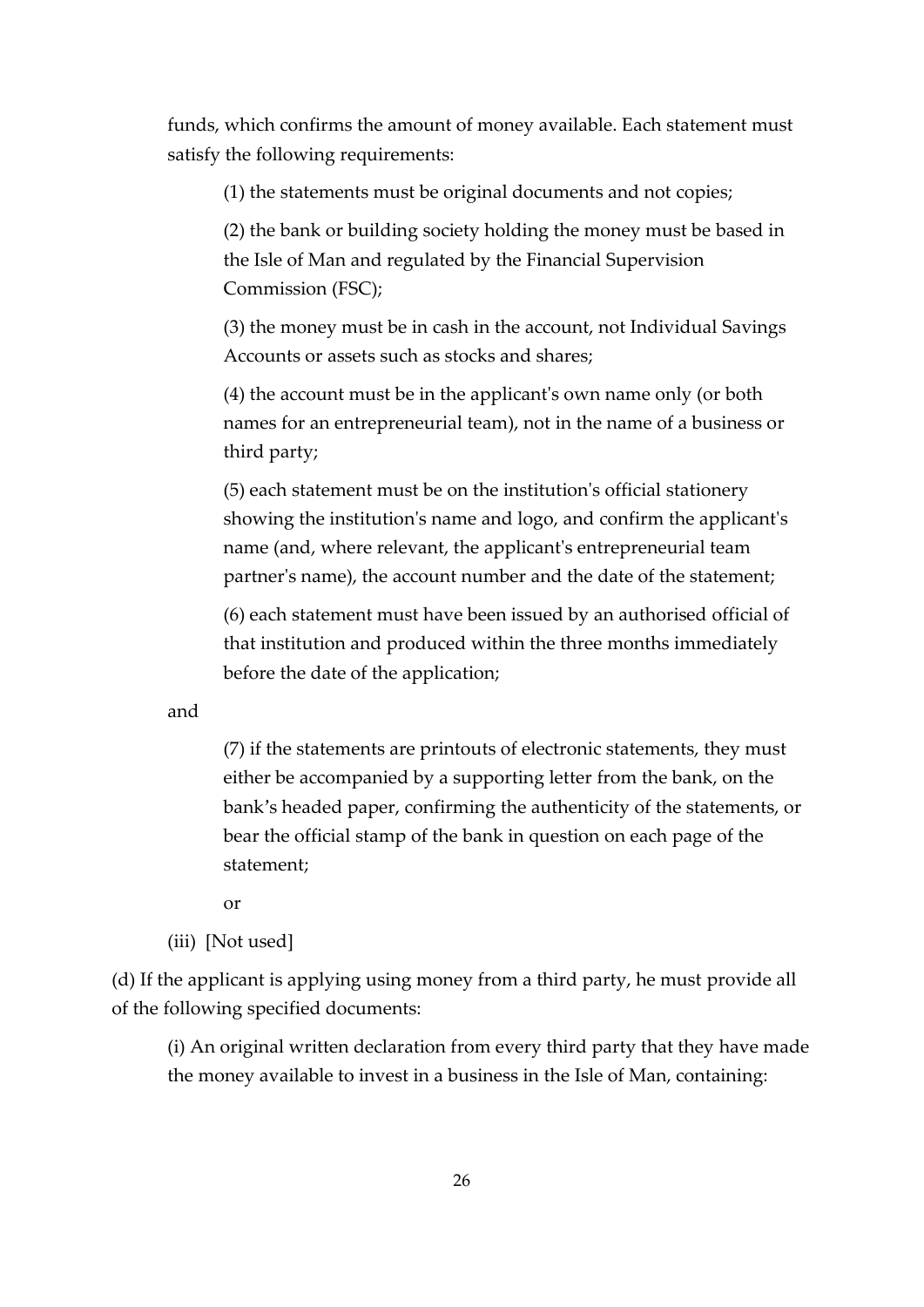(1) the names of the third party and the applicant (and his team partner's name where relevant), or the name of the applicant's business,

(2) the date of the declaration,

(3) the applicant's signature and the signature of the third party (and the signature of the applicant's team partner where relevant),

(4) the amount of money available in pounds sterling,

(5) the relationship(s) of the third party to the applicant, and

(6) - [Not used]

 $(7)$  – [Not used]

 $(8)$  – [Not used]

(9) confirmation that the money will remain available until such time as it is transferred to the applicant, the entrepreneurial team or the applicant's business.

and

(ii) A letter from a legal representative confirming the validity of signatures on each third-party declaration provided, which confirms that the declaration(s) from the third party or parties contains the signatures of the people stated. It can be a single letter covering all third-party permissions, or several letters from several legal representatives. It must be an original letter and not a copy, and it must be from a legal representative permitted to practise in the country where the third party or the money is. The letter must clearly show the following:

(1) the name of the legal representative confirming the details,

(2) the registration or authority of the legal representative to practise legally in the country in which the permission or permissions was or were given,

(3) the date of the confirmation letter,

(4) the applicant's name (and the name of the applicant's team partner's name where relevant) and, where (b) applies, that the applicant is a director of the business named in each third-party declaration,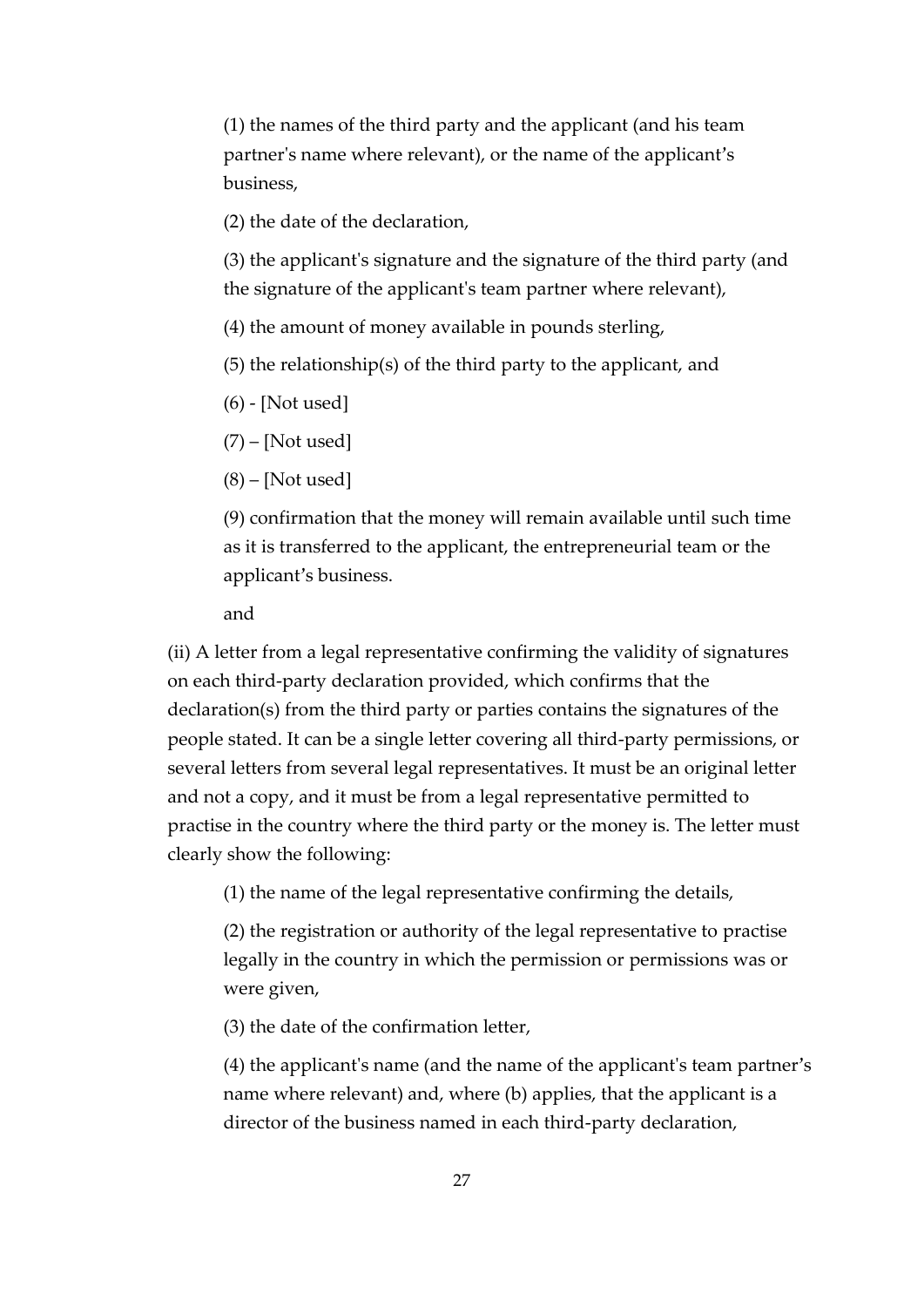(5) the third party's name,

(6) that the declaration from the third party is signed and valid, and

(7) the number of the third party or their authorised representative's identity document (such as a passport or national identity card), the place of issue and dates of issue and expiry.

(e) If the applicant is applying under the provisions in (d) in Table 4, he must also provide:

(i) his job title,

(ii) the Standard Occupational Classification (SOC) code of the occupation that the applicant is working in, which must appear on the list of occupations skilled to National Qualifications Framework level 4 or above, as stated in the Codes of Practice in Appendix J,

(iii) one or more of the following specified documents:

(1) advertising or marketing material, including printouts of online advertising, that has been published locally or nationally, showing the applicant's name (and the name of the business if applicable) together with the business activity or, where his business is trading online, confirmation of his ownership of the domain name of the business's website,

(2) article(s) or online links to article(s) in a newspaper or other publication showing the applicant's name (and the name of the business if applicable) together with the business activity,

(3) information from a trade fair, at which the applicant has had a stand or given a presentation to market his business, showing the applicant's name (and the name of the business if applicable) together with the business activity, or

(4) personal registration with an Isle of Man trade body linked to the applicant's occupation;

and

(iv) one or more of the following documents showing trading:

(1) a contract. If a contract is not an original the applicant must sign each page. The contract must show: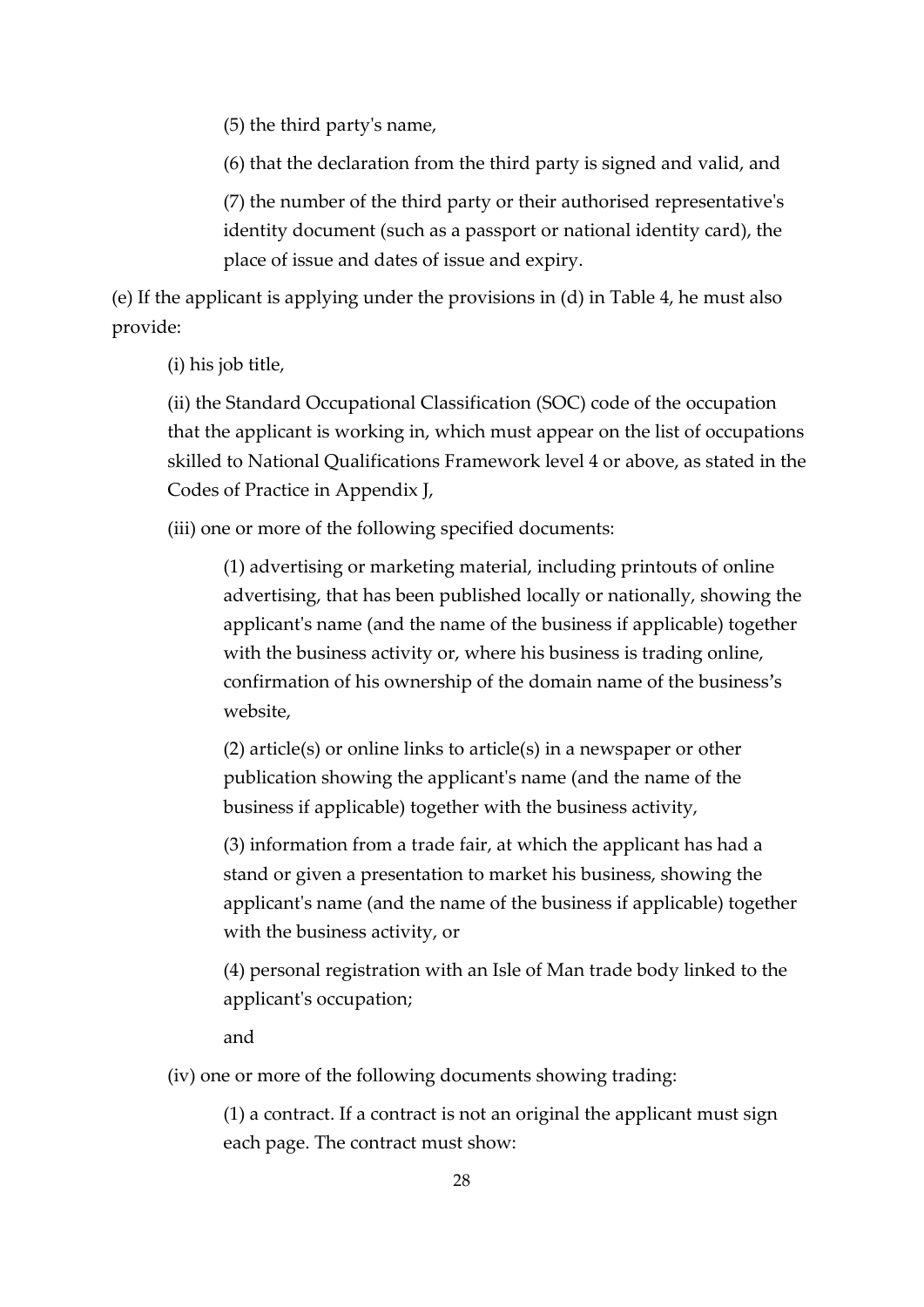(a) the applicant's name and the name of the business,

(b) the service provided by the applicant's business; and

(c) the name of the other party or parties involved in the contract and their contact details, including their full address, postal code and, where available, landline phone number and any email address;

or

(2) an original letter from an Isle of Man regulated financial institution with which the applicant has a business bank account, on the institution's headed paper, confirming that the business is trading; and

 $(v)$  if:

(1) claiming points for being self-employed, the following specified documents to show that he is paying Class 2 National Insurance contributions:

> (a) the original bill from the billing period immediately before the application, if his Class 2 National Insurance is paid by quarterly bill;

> (b) the most recent bank statement issued before the date of application, showing the direct debit payment of National Insurance to Isle of Man Treasury, if his National Insurance is paid by direct debit;

(c) – [Not used]

(d) the original, dated welcome letter from Isle of Man Income Tax containing the applicant's unique taxpayer reference number, if he has not yet received the documents in (a) to (b);

or

(2) if claiming points for being a director of an Isle of Man company, a printout of a Current Appointment Report from Companies Registry, dated no earlier than three months before the date of the application, listing the applicant as a director of the company, and confirming the date of his appointment. The company must be actively trading and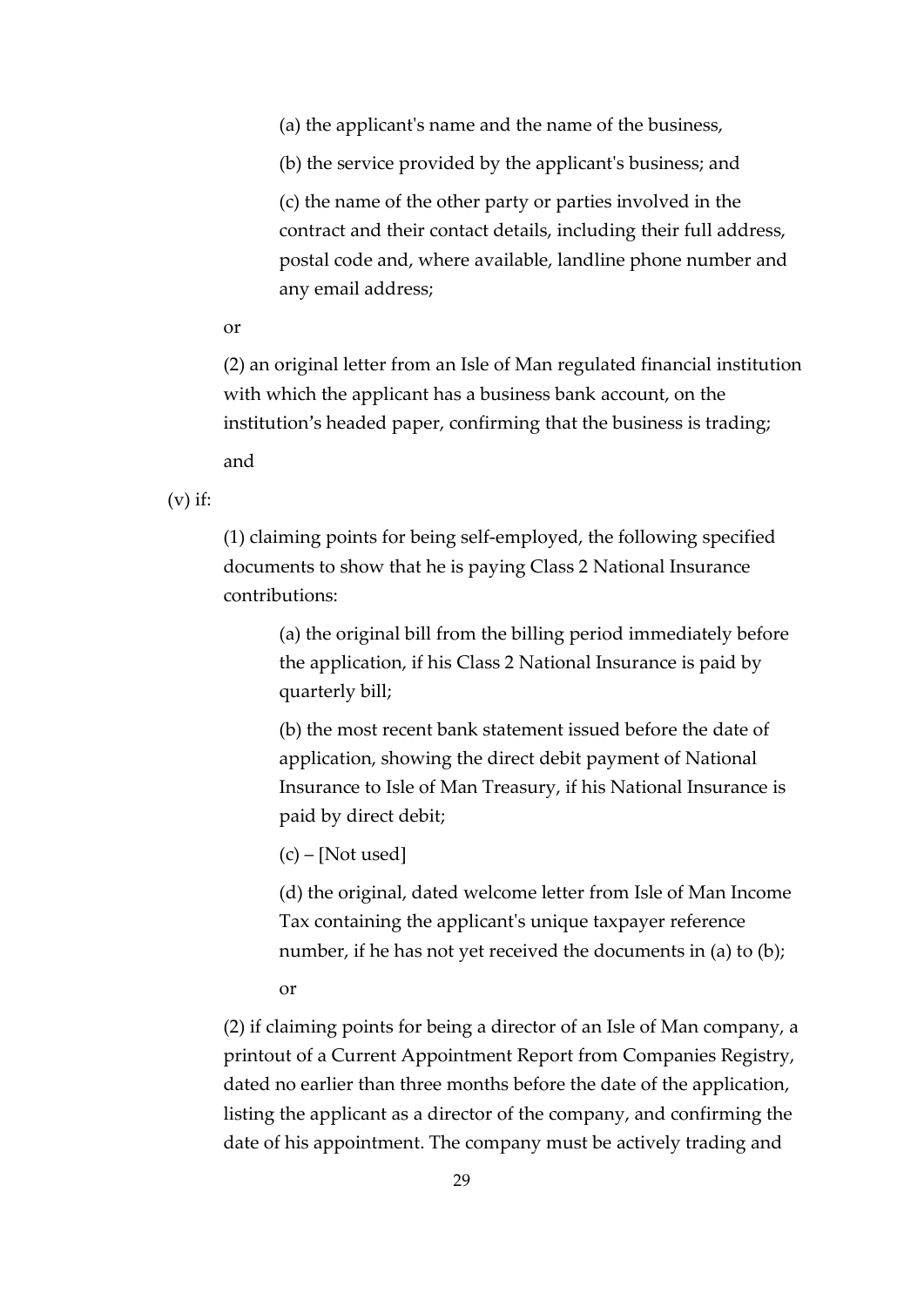not struck-off, or dissolved or in liquidation. Directors who are on the list of disqualified Directors provided by Companies Registry will not be awarded points."

- 101.In Appendix A, in row 3 of Table 6, at the end of sub-paragraph (a), insert "or".
- 102.In Appendix A, at the start of paragraph 52, after "Two applicants" insert ", and no more than two applicants,".
- 103.In Appendix A, in the first row of Table 7, in paragraph (b)(i), delete "exceeding  $£2$ million" and substitute "of at least £2 million".
- 104.In Appendix A, delete the last row of Table 8 and substitute:

| The investment referred to above was made:                                                                                                                                                                                                               | 15 |
|----------------------------------------------------------------------------------------------------------------------------------------------------------------------------------------------------------------------------------------------------------|----|
| (1) within 3 months of the applicant's entry to the Isle of Man, if he was<br>granted entry clearance as a Tier 1 (Investor) Migrant and there is<br>evidence to establish his date of entry to the Isle of Man,                                         |    |
| (2) within 3 months of the date of the grant of entry clearance or leave to<br>remain as a Tier 1 (Investor) Migrant, or                                                                                                                                 |    |
| (3) no earlier than 12 months before the date of the application which led<br>to the first grant of leave as a Tier 1 (Investor) Migrant, and in each case<br>the investment has been maintained for the whole of the remaining<br>period of that leave; |    |
| <b>or</b><br>The migrant has, or was last granted, entry clearance, leave to enter or<br>leave to remain as an Investor.                                                                                                                                 |    |

105.In Appendix A, at the start of row 4 of Table 9, insert new paragraph:

"The investment referred to above was made no earlier than 12 months before the date of the application which led to the first grant of leave as a Tier 1 (Investor) Migrant."

106.In Appendix A, in paragraph 64-SD(a)(iii), delete "from an online account"

107.In Appendix A, delete paragraph 64-SD(b)(4) and substitute:

"(4) that the applicant has personal assets with a net value of at least  $£2$  million, and"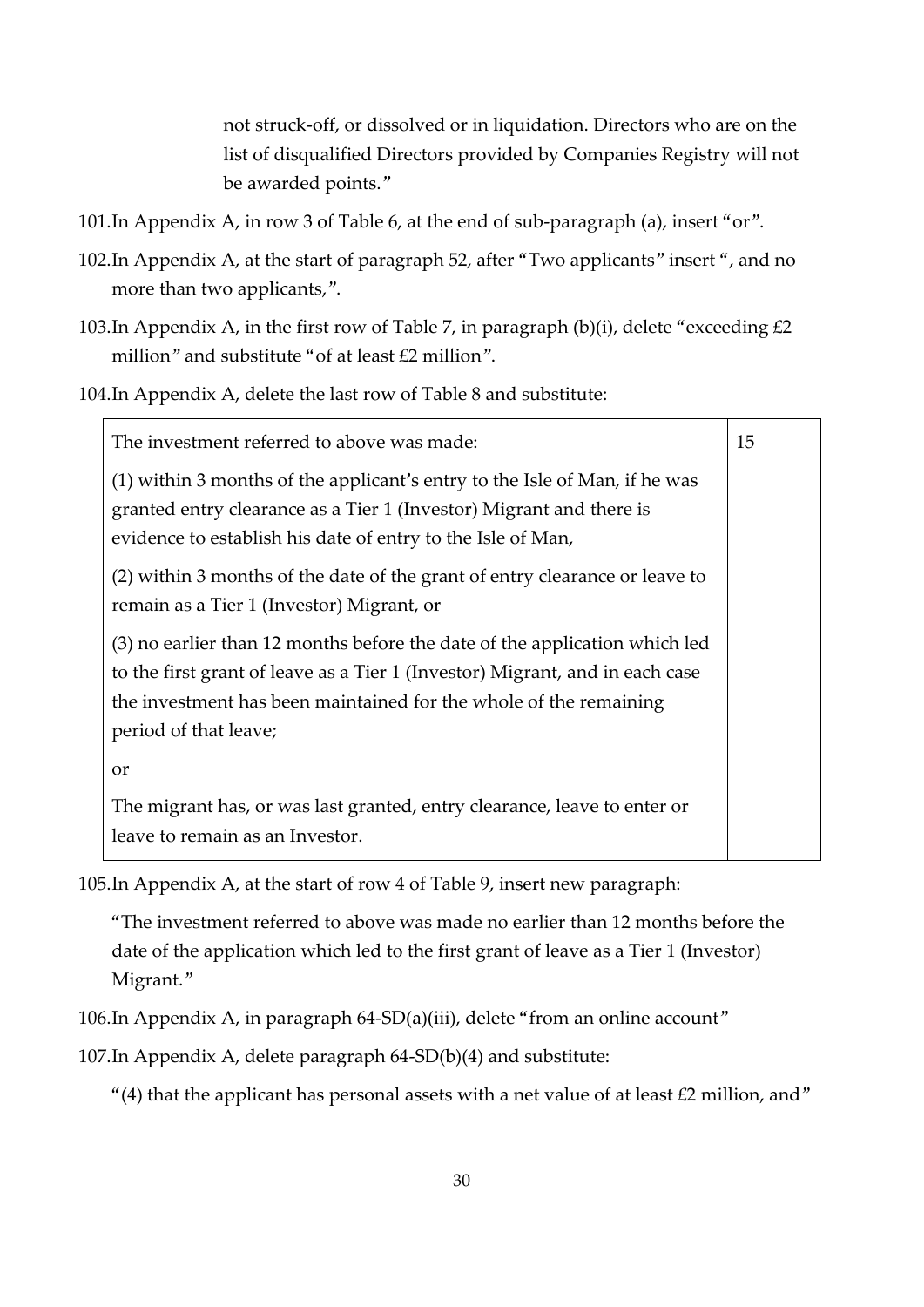- 108.In Appendix A, in the second row of Table 10, in paragraph (a), delete "within the 12 months immediately before the date of the endorsement,"
- 109.In Appendix A, in paragraph 74C-SD(a)(i), delete "Formal payslips on companyheaded paper" and substitute " original formal payslips issued by the employer and showing the employer's name".
- 110.In Appendix A, in paragraph 74C-SD(a)(ii), delete "Payslips that are on un-headed paper or are printouts of online payslips" and substitute "Other payslips".
- 111.In Appendix A, at the end of paragraph 74C-SD(a)(iii), after sub-paragraph (5), insert  $"or"$ .
- 112.In Appendix A, delete paragraph 92A and substitute:

"92A. To confirm that the Resident Labour Market Test has been passed or the role is exempt from the test, and for points to be awarded, the Certificate of Sponsorship Checking Service entry must confirm:

(a) That the role is supernumerary, such that it is over and above the Sponsor's normal staffing requirements and if the person filling the role was not there, it would not need to be filled by anyone else, with a full explanation of why it is supernumerary; or

(b) That the role involves living mainly within and being a member of a religious order, which must be a lineage of communities or of people who live in some way set apart from society in accordance with their specific religious devotion, for example an order of nuns or monks; or

(c) That the Sponsor holds national records of all available individuals, details of those records and confirmation that the records show that no suitable settled worker is available to fill the role; or

(d) That a national recruitment search was undertaken, including the following details:

(i) Where the role was advertised, which must be at least one of the following:

> (1) a national form of media appropriate to the Sponsor's religion or denomination,

(2) the Sponsor's own website, if that is how the Sponsor usually reaches out to its community on a national scale, that is where it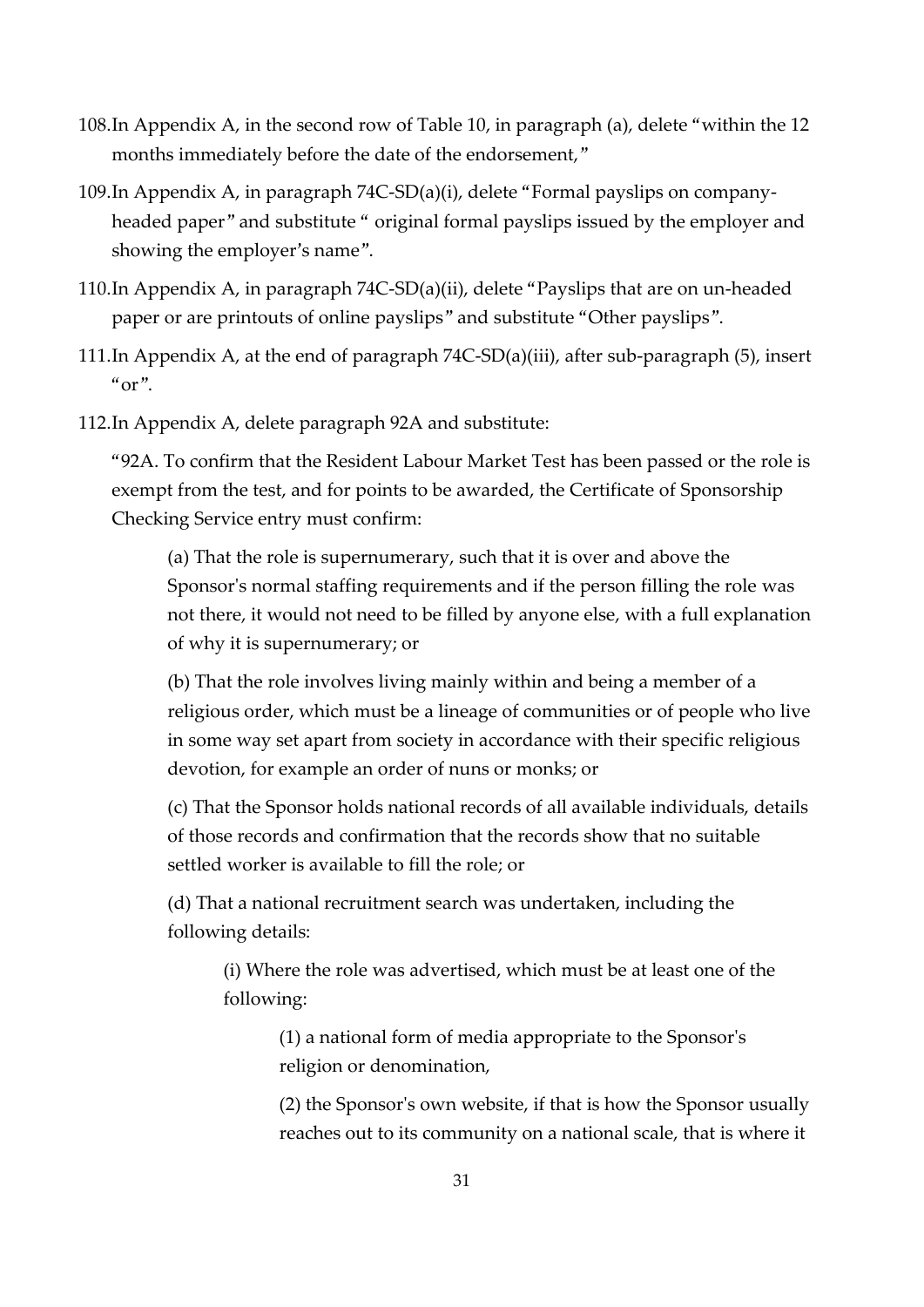normally advertises vacant positions, and the pages containing the advertisement are free to view without paying a subscription fee or making a donation,

or

(3) Jobcentre Plus or in the employment section of a national newspaper, if there is no suitable national form of media appropriate to the Sponsor's religion or denomination;

(ii) any reference numbers of the advertisements;

(iii) the period the role was advertised for, which must include at least 28 days during the 6 month period immediately before the date the Sponsor assigned the Certificate of Sponsorship to the applicant; and

(iv) confirmation that no suitable settled workers are available to be recruited for the role;

or the applicant must be applying for leave to remain and the Sponsor must be the same Sponsor as in his last grant of leave.".

113.In Appendix A, delete paragraph 111(b) and substitute:

"(b) where the Certificate of Sponsorship Checking Service entry shows that the Certificate of Sponsorship has been issued in the Creative and Sporting subcategory to enable the applicant to work as a creative worker, if the entry confirms that:

(i) where a relevant creative sector Codes of Practice exists in Appendix J, the Sponsor has complied with that Code of Practice; or

(ii) where no relevant creative sector Codes of Practice exists in Appendix J, the Sponsor has otherwise taken into account the needs of the resident labour market in that field, and the work could not be carried out by a suitable settled worker."

114.In Appendix A, delete paragraph 111(d)(vi) and substitute:

"(vi) details of how the resident labour market test has been complied with or why the role is exempt from the test, as set out in paragraph 92A of this Appendix.".

115.In Appendix A, in paragraph 118(b)(i)(4), insert, after "or above", "or that the Sponsor is satisfied that on completion of a pre-sessional course as provided for in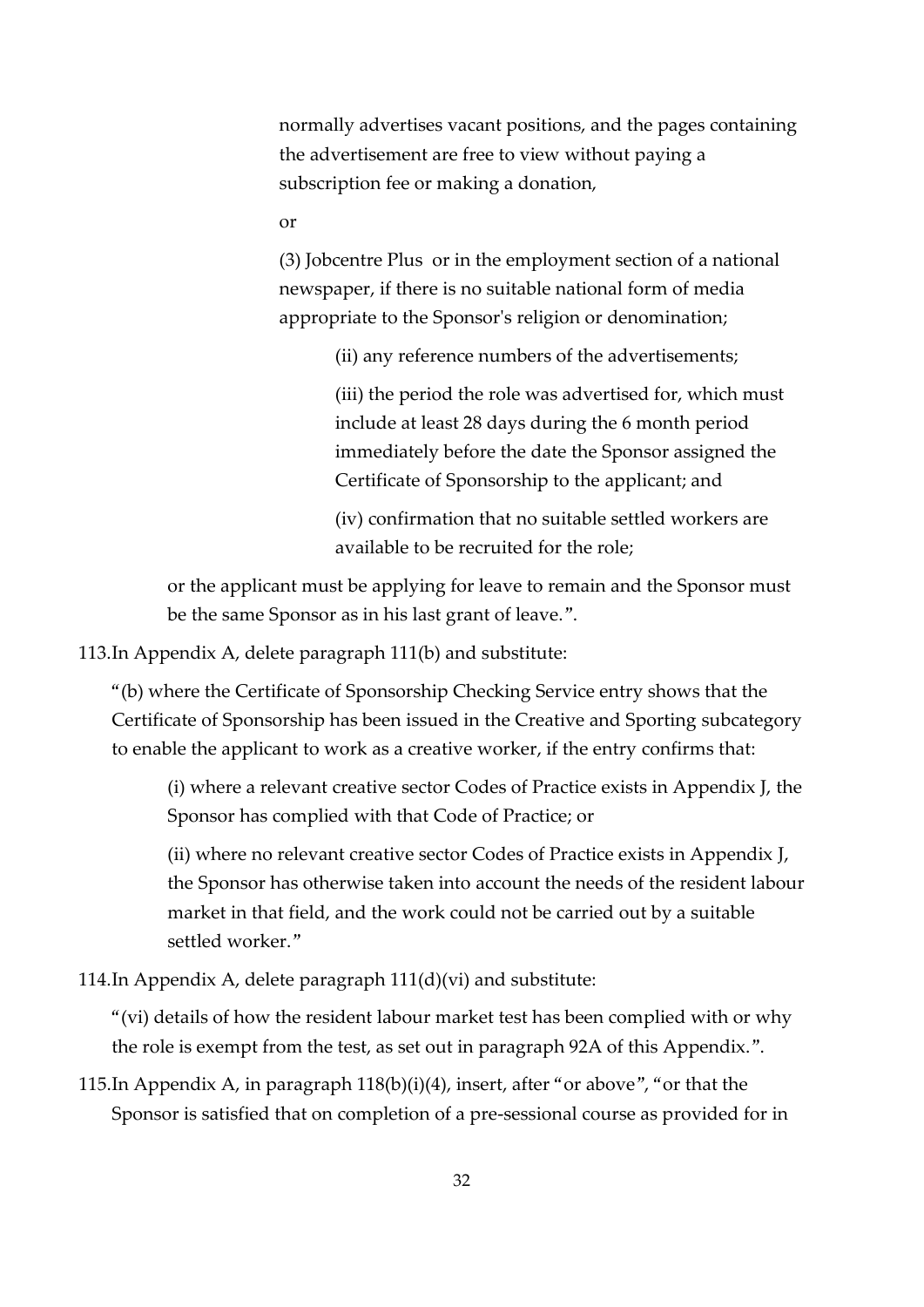paragraph 120(b)(i) of this Appendix, the applicant will have a knowledge of English as set out in this paragraph".

116.In Appendix A, delete paragraph 118(b)(ii)(4) and substitute:

"(4) the applicant provides the specified documents from an English language test provider approved by the Lieutenant Governor for these purposes as listed in Appendix O, which clearly show:

i. the applicant's name,

ii. that the applicant has achieved or exceeded level B2 of the Council of Europe's Common European Framework for Language learning in all four components (reading, writing, speaking and listening), unless exempted from sitting a component on the basis of the applicant's disability,

iii. the date of the award, and

iv. that the test is within its validity date (where applicable).".

117.In Appendix A, delete paragraph 118(b)(iii)(4) and substitute:

"(4) the applicant provides the specified documents from an English language test provider approved by the Lieutenant Governor for these purposes as listed in Appendix O, which clearly show:

i. the applicant's name,

ii. that the applicant has achieved or exceeded level B1 of the Council of Europe's Common European Framework for Language learning in all four components (reading, writing, speaking and listening), unless exempted from sitting a component on the basis of the applicant's disability,

iii. the date of the award, and

iv. that the test is within its validity date (where applicable).".

- 118.In Appendix A, in paragraph 120(b)(ii) of Appendix A, insert, after "Sponsor", "or that where the offer is made in respect of an applicant whose knowledge of English is not at B2 level of the Council of Europe's Common European Framework for Language Learning in all four components (reading, writing, speaking and listening) or above, the Sponsor is satisfied that on completion of a pre-sessional course as provided for in (i) above, the applicant will have a knowledge of English at as set out in this paragraph".
- 119.In Appendix A, delete paragraph 120-SD(a) and substitute: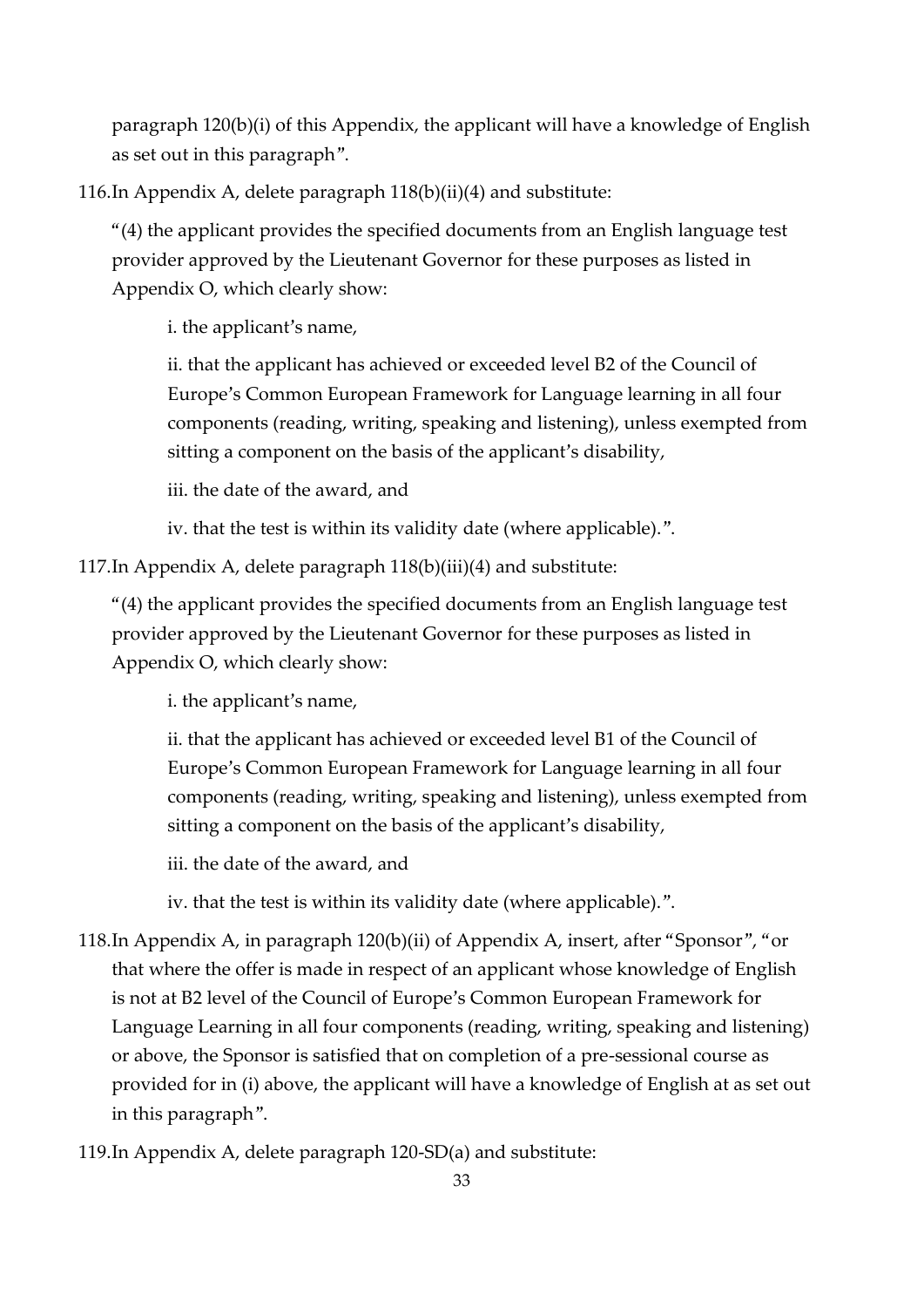"(a) In the case of evidence relating to previous qualifications, the applicant must provide, for each qualification, either:

(i) The original certificate(s) of qualification, which clearly shows:

(1) the applicant's name,

(2) the title of the award,

(3) the date of the award, and

(4) the name of the awarding institution;

(ii) The transcript of results, which clearly shows:

(1) the applicant's name,

(2) the name of the academic institution,

(3) their course title, and

(4) confirmation of the award;

This transcript must be original unless the applicant has applied for their course through UCAS (Universities and Colleges Admissions Service), and:

> (a) the applicant is applying in the Isle of Man to study at a Higher Education Institution which has Highly Trusted Sponsor status,

and

(b) the qualification is issued by a UK awarding body for a course that the applicant has studied in the UK, Isle of Man or Channel Islands;

or

(iii) If the applicant's Tier 4 sponsor has assessed the applicant by using one or more references, and the Confirmation of Acceptance for Studies Checking Service entry includes details of the references assessed, the original reference(s) (or a copy, together with an original letter from the Tier 4 sponsor confirming it is a true copy of the reference they assessed), which must contain:

(1) the applicant's name,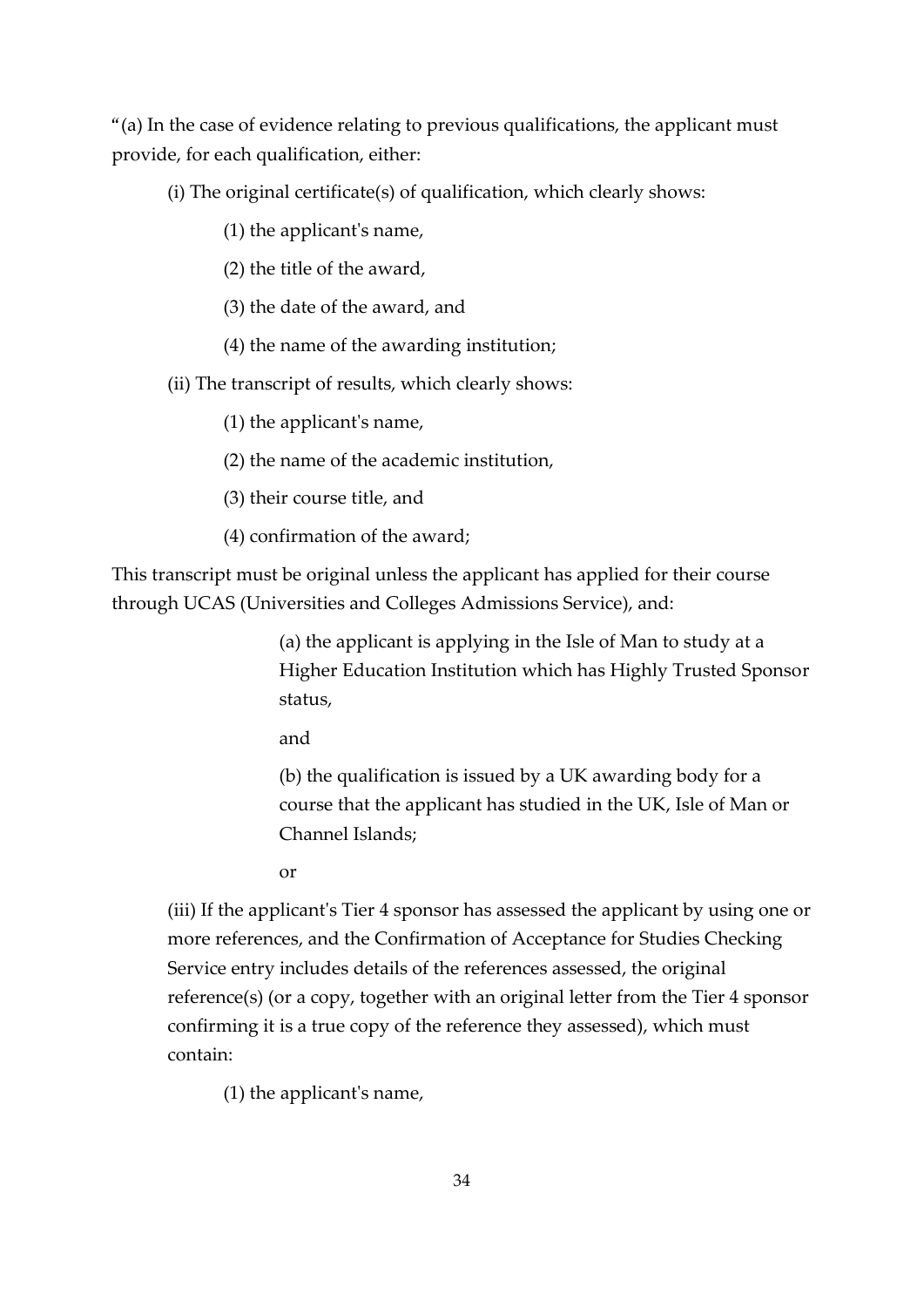(2) confirmation of the type and level of course or previous experience; and dates of study or previous experience,

(3) date of the letter, and

(4) contact details of the referee.".

120.In Appendix B, delete paragraph 1(iii)-(iv) and substitute:

"(iii) for entry clearance or leave to remain as a Tier 2 (Intra-Company Transfer) Migrant"

- 121.In Appendix B, in Table 1, delete row G and renumber subsequent rows H and I as G and H respectively.
- 122.In Appendix B, in paragraph 8, delete "(rows G to I)" and substitute "(rows G and  $H$ ".
- 123.In Appendix B, delete paragraph 10 and substitute:

"Passed an English language test

10. 10 points will only be awarded for passing an English language test if the applicant has the relevant level of English language shown in Table 1 and provides the specified documents from an English language test provider approved by the Lieutenant Governor for these purposes, as listed in Appendix O, which clearly show:

(1) the applicant's name,

(2) the qualification obtained, which must meet or exceed the relevant level shown in Table 1 in all four components (reading, writing, speaking and listening), unless the applicant was exempted from sitting a component on the basis of his disability,

(3) the date of the award, and

(4) that the test is within its validity date (where applicable).".

124.In Appendix B, in paragraph 11, delete "paragraph 14 below" and substitute "paragraph 15 below".

125.In Appendix B, delete paragraph 12 and substitute:

"12. Subject to paragraph 15 below, where the application falls under rows B to H of Table 1 above, 10 points will be awarded for meeting the requirement in a previous grant of leave if the applicant has ever been granted leave: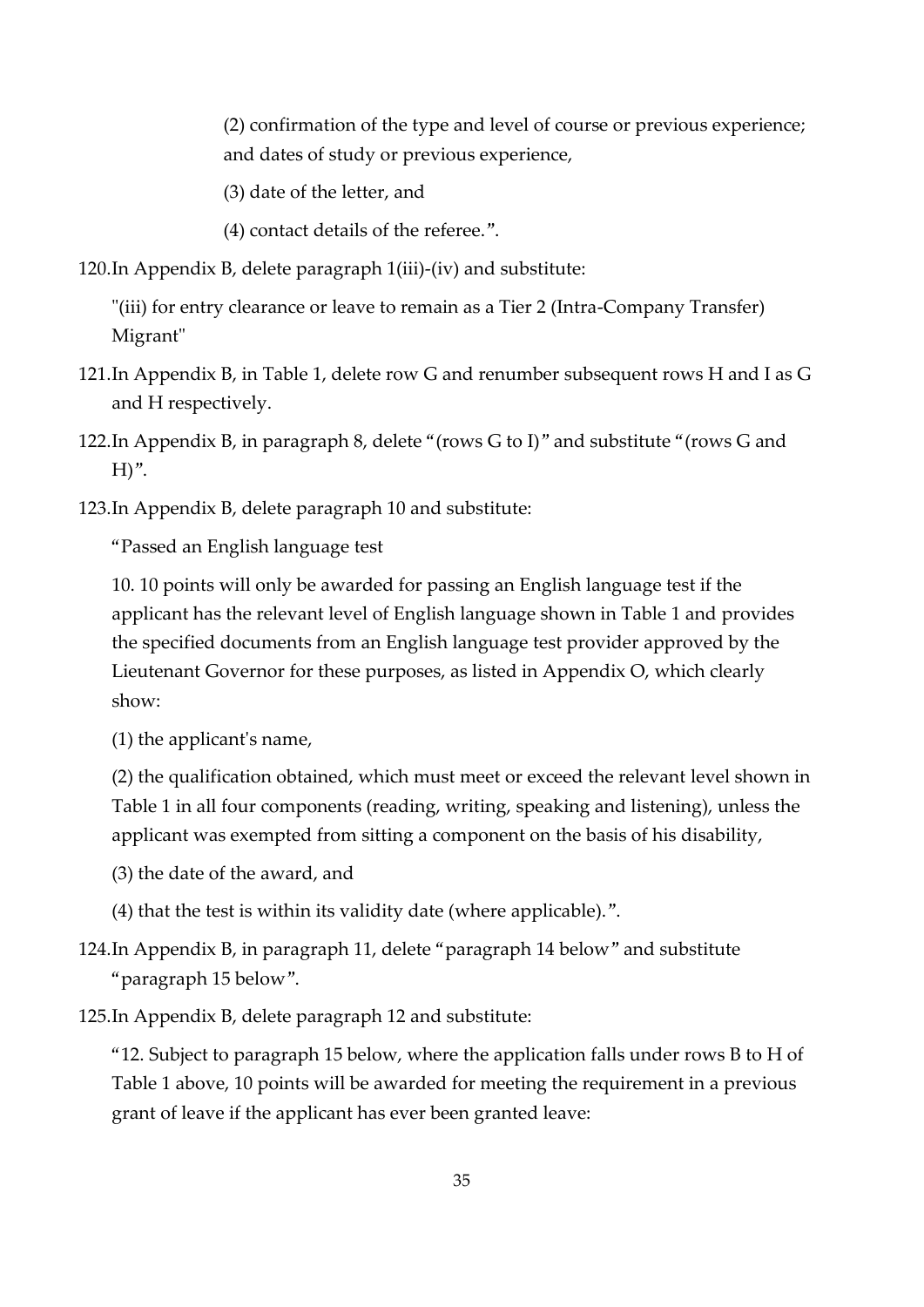(a) as a Minister of Religion (not as a Tier 2 (Minister of Religion) Migrant) under the Rules in place on or after 19 April 2007,

(b) as a Tier 2 (Minister of Religion) Migrant, provided that when he was granted that leave he obtained points for English language for being a national of a majority English speaking country, a degree taught in English, or passing an English language test, or

(c) as a Tier 4 (General) student, and the Confirmation of Acceptance for Studies used to support that application was assigned on or after 27 June 2012 for a course of at least degree level study.".

126.In Appendix B, delete paragraph 13 and substitute:

"13. Subject to paragraph 15 below, where the application falls under rows B to D or rows F to H of Table 1 above, 10 points will be awarded for meeting the requirement in a previous grant of leave if the applicant has ever been granted leave:

(a) as a Tier 1 (Exceptional Talent) Migrant,

(b) as a Tier 2 (General) Migrant under the Rules in place on or after 27 June 2012, or

(c) as a Tier 4 (General) student, and the Confirmation of Acceptance for Studies used to support that application was assigned on or after 27 June 2012,

provided that when he was granted that leave he obtained points for having a knowledge of English equivalent to level B1 of the Council of Europe's Common European Framework for Language Learning or above.".

127.In Appendix B, in paragraph 14, delete "Where the application" and substitute "Subject to paragraph 15 below, where the application".

128.In Appendix B, in paragraph 14, delete "rows G to I" and substitute "rows G and H".

129.In Appendix B, in paragraph 16(a), delete "a Tier 2 (General) or a Tier 2 (Intra-Company Transfer) Migrant" and substitute "a Tier 2 (General) Migrant".

130.In Appendix C, in paragraph 1B(a)(iv)(2), delete "from an online account".

131.In Appendix C, in paragraph 1B(a)(iv)(3), delete "from an online account".

132.In Appendix E, after paragraph (aa), insert: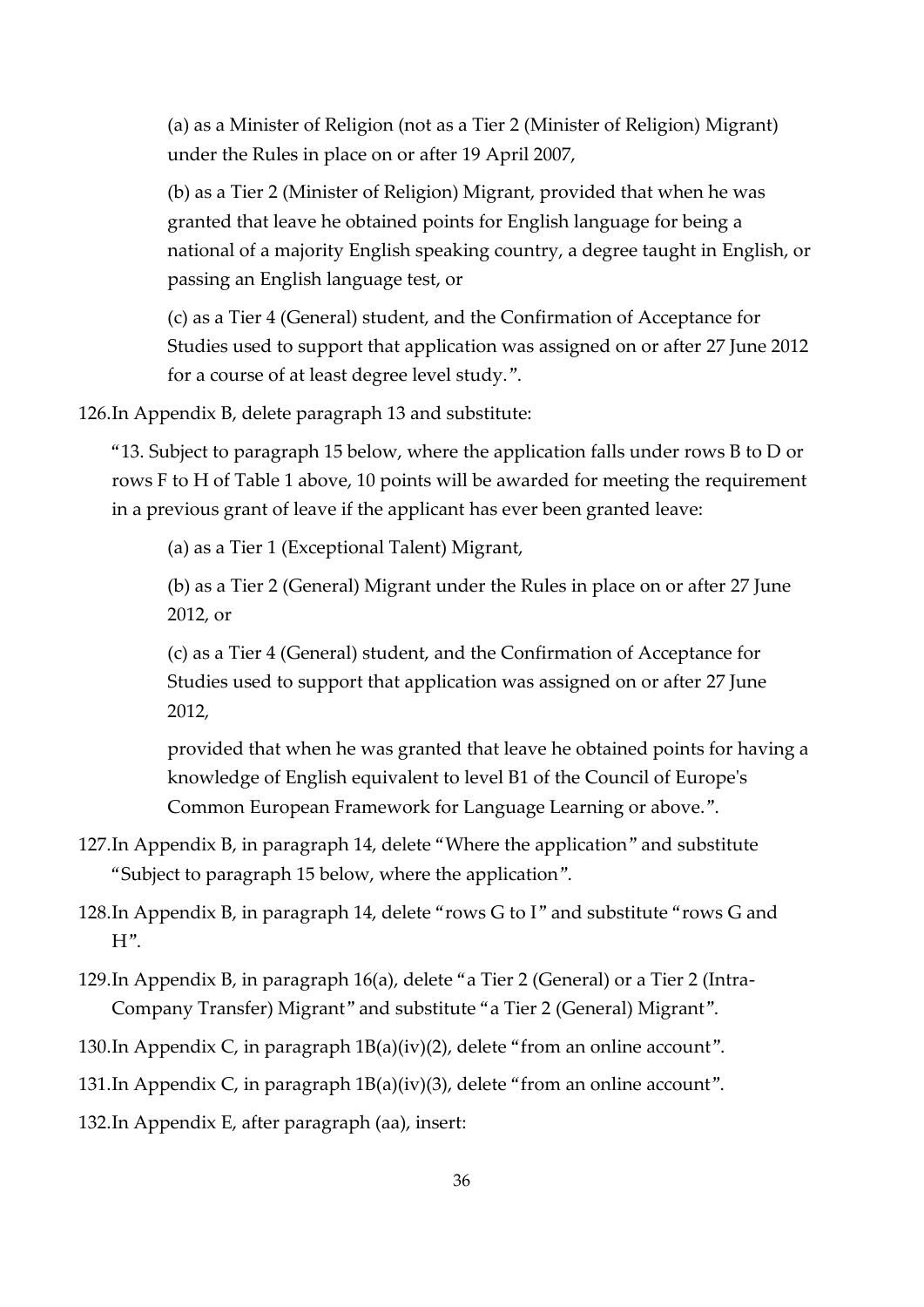"(ab) Where the application is connected to a Tier 1 (Entrepreneur) Migrant, the applicant cannot use the same funds to score points for maintenance funds from this Appendix as the Tier 1 (Entrepreneur) Migrant used to score points for attributes under Appendix A.".

- 133.In Appendix FM in paragraph S-EC.1.3. delete "at the date of application" and substitute "currently".
- 134.In Appendix FM after paragraph S-EC.1.7. insert;

"S-EC.1.8. The applicant left or was removed from the UK as a condition of a caution issued in accordance with section 22 of the Criminal Justice Act 2003 less than 5 years prior to the date on which the application is decided.".

- 135.In Appendix FM in paragraph S-EC.2.5.(a) delete "within the 12 months preceding the date of the application," and substitute "within the 12 months prior to the date on which the application is decided,".
- 136.In Appendix FM in paragraph S-LTR.1.2. delete "at the date of application" and substitute "currently".
- 137. In Appendix FM in paragraph S-ILR.1.2. delete "at the date of application" and substitute "currently".
- 138.In Appendix FM in paragraph S-ILR.1.6. after "24 months" delete "preceding the date of the application," and substitute "prior to the date on which the application is decided,".
- 139.In Appendix FM paragraph E-LTRPT.2.4.(a)(i) after "the child" insert ", or that the child normally lives with them".
- 140.In Appendix FM-SE paragraph D(b)(i)(bb) after "format" insert "(for example, if a letter is not on letterhead paper as specified)".
- 141.In Appendix FM-SE after paragraph D(b)(i)(cc) insert:
	- "(dd) A document which does not contain all of the specified information; or".
- 142.In Appendix FM-SE paragraph D(b)(ii) delete "by the UK Border Agency or Border Force".
- 143.In Appendix FM-SE after paragraph D(d)(ii) insert: "or

(iii) A document that does not contain all of the specified information, but the missing information is verifiable from:

(1) other documents submitted with the application,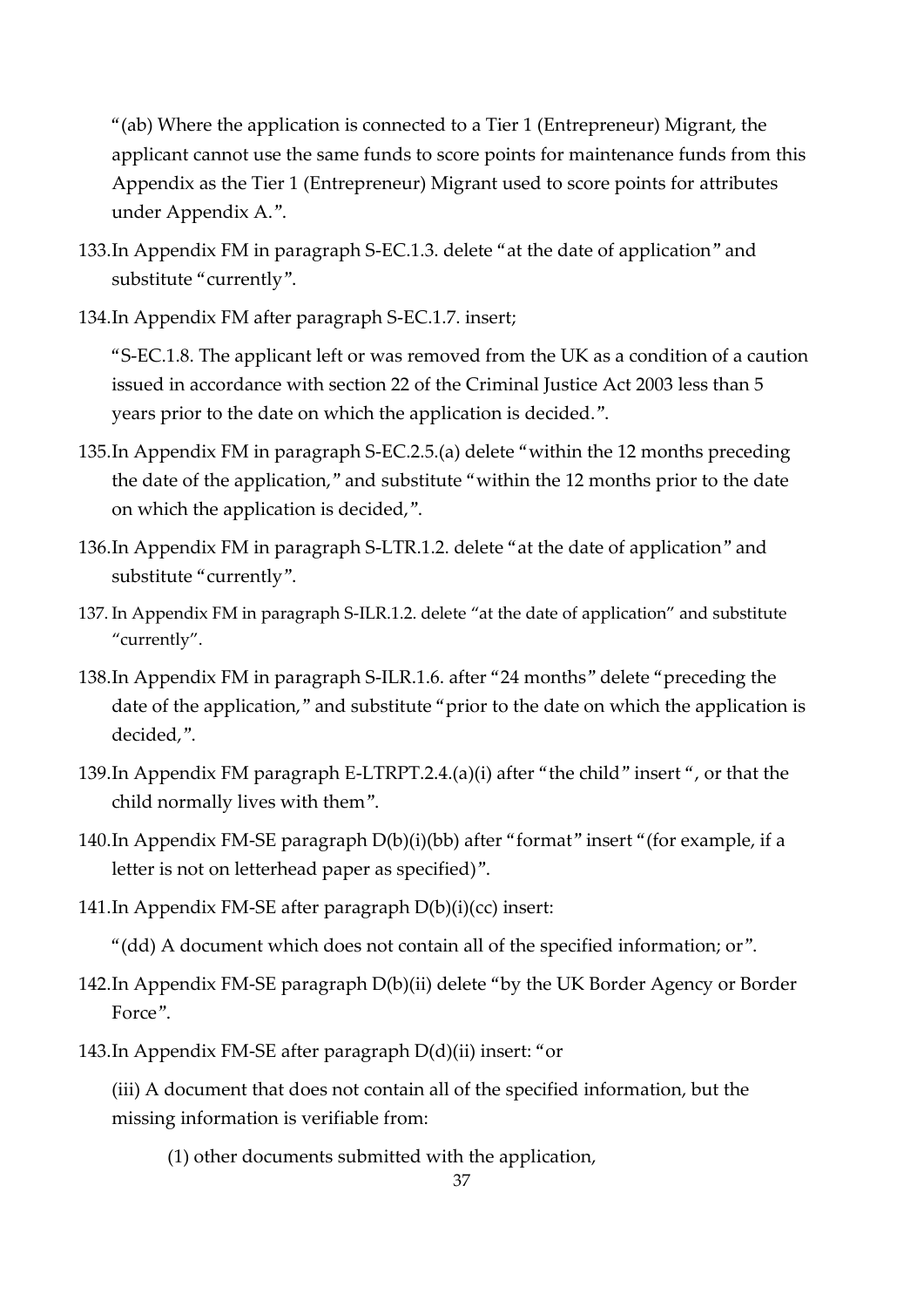(2) the website of the organisation which issued the document, or

(3) the website of the appropriate regulatory body,".

144.In Appendix FM-SE paragraph D(f) delete "by the Isle of Man Immigration Office".

145.In Appendix FM-SE paragraph  $1(a)(v)(2)$  delete "from an online account (defined as one that operates solely over the internet and sends bank statements to its customers electronically)".

146.In Appendix FM-SE delete paragraph 1(bb) and substitute:

"(bb) Payslips must be:

(i) original formal payslips issued by the employer and showing the employer's name; or

(ii) accompanied by a letter from the employer, on the employer's headed paper and signed by a senior official, confirming the payslips are authentic;".

147.In Appendix FM-SE delete paragraph 1(j) and substitute:

"(j) Where any specified documents provided are not in English, the applicant must provide the original and a full translation that can be independently verified by the Entry Clearance Officer, Immigration Officer or the Lieutenant Governor. The translation must be dated and include:

(i) confirmation that it is an accurate translation of the original document;

(ii) the full name and original signature of the translator or an authorised official of the translation company;

(iii) the translator or translation company's contact details; and

(iv) if the applicant is applying for leave to remain or indefinite leave to remain, certification by a qualified translator and details of the translator or translation company's credentials.".

148.In Appendix FM-SE paragraph 1 insert at the end:

"(n) In this Appendix, a reference to the "average" is a reference to the mean average.".

149.In Appendix FM-SE paragraph 2(a) delete "Wage slips" and substitute "Payslips". 150.In Appendix FM-SE paragraph 2(b) delete "wage slips" and substitute "payslips".

151.In Appendix FM-SE paragraph 2(c) delete "wage slips" and substitute "payslips".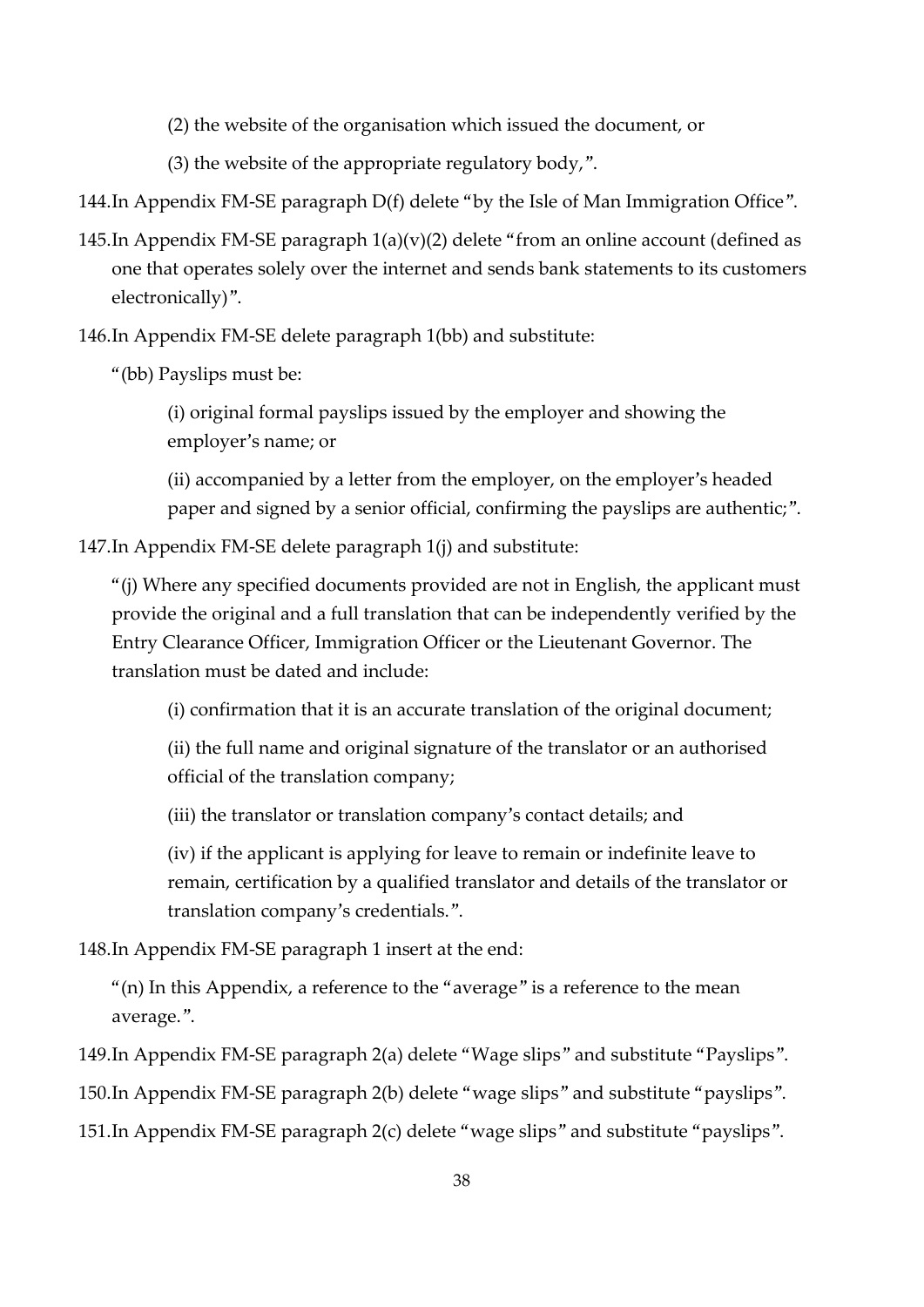- 152.In Appendix FM-SE paragraph 2A(i) delete "wage slips" and substitute "payslips".
- 153.In Appendix FM-SE paragraph 3 insert at the end "and (where relevant) paragraph 2A".
- 154.In Appendix FM-SE paragraph 5(a) delete "wage slips" and substitute "payslips".
- 155.In Appendix FM-SE paragraph 5(b) delete "Wage slips" and substitute "Payslips".
- 156.In Appendix FM-SE paragraph 6(a) delete "wage slips" and substitute "payslips".
- 157.In Appendix FM-SE paragraph 6(b) delete "Wage slips" and substitute "Payslips".
- 158.In Appendix FM-SE paragraph 9(a)(i) delete "Wage slips" and substitute "Payslips".
- 159.In Appendix FM-SE, in paragraph 10(e)(i)(1) after "(in respect of the Basic State Pension and the Additional or Second State Pension)" insert "or other government department or agency".
- 160.In Appendix FM-SE in paragraph 12 delete "the applicant's partner" and substitute "a person".
- 161.In Appendix FM-SE paragraph 11 delete sub-paragraph (a) and substitute:

"(a) personal bank statements showing that at least the level of cash savings relied upon in the application has been held in an account(s) in the name of the person or of the person and their partner jointly throughout the period of 6 months prior to the date of application.".

- 162.In Appendix FM-SE, in paragraph 11A(a) delete ", for those of retirement age,".
- 163.In Appendix FM-SE paragraph 11A(a) after "any form of bank/savings account" insert "(whether a deposit or investment account)".
- 164.In Appendix FM-SE paragraph 11A(c)(iii) delete "at least".
- 165.In Appendix FM-SE paragraph 11A insert at the end:

"(d) Funds held as cash savings by the applicant, their partner or both jointly at the date of application can be from the proceeds of the sale of property, in the form only of a dwelling, other building or land, which took place within the period of 6 months prior to the date of application, provided that:

(i) The property (or relevant share of the property) was owned at the beginning of the period of 6 months prior to the date of application and at the date of sale by the applicant, their partner or both jointly.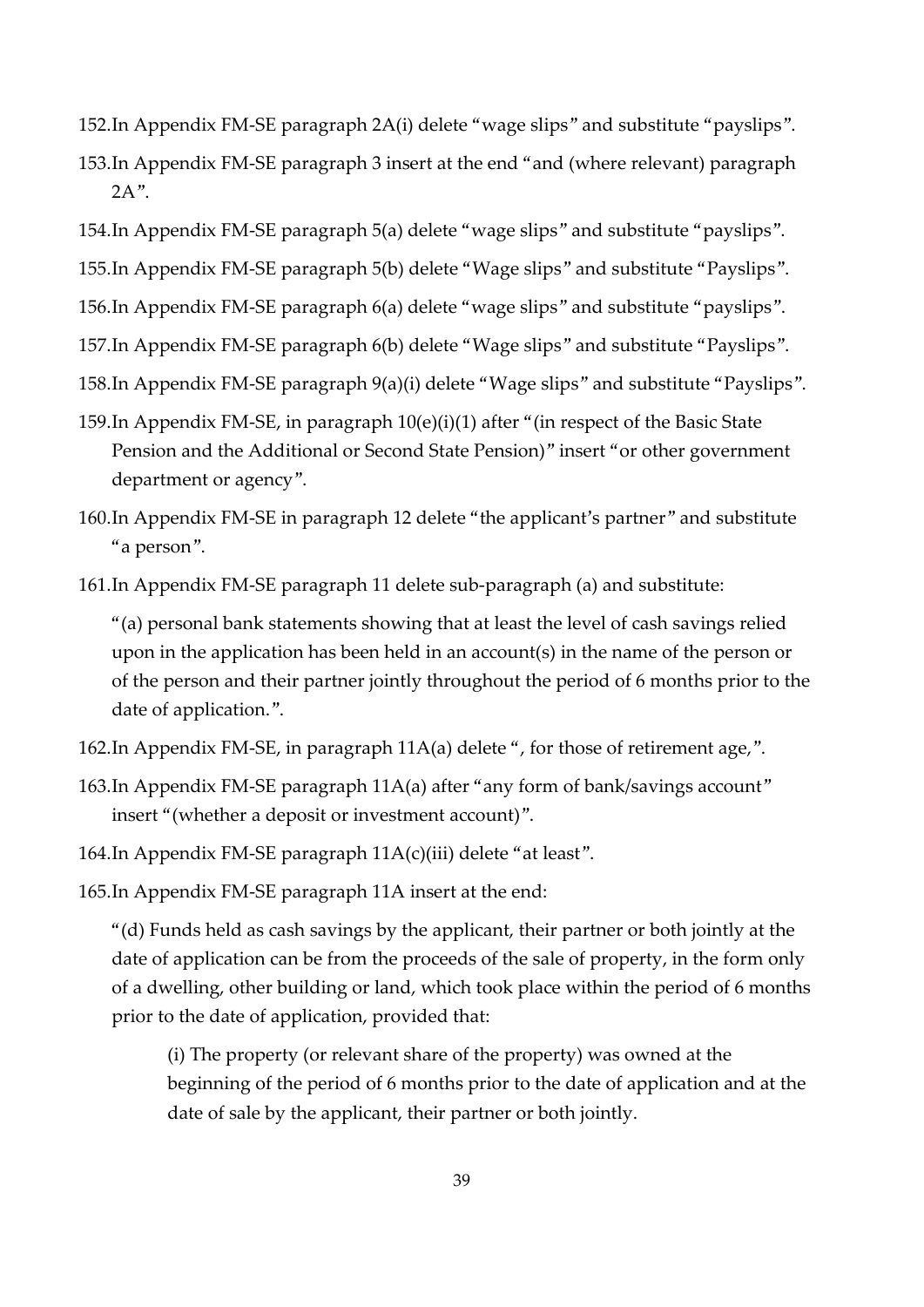(ii) Where ownership of the property was shared with a third party, only the proceeds of the sale of the share of the property owned by the applicant, their partner or both jointly may be counted.

(iii) The funds deposited as cash savings are the net proceeds of the sale, once any mortgage or loan secured on the property (or relevant share of the property) has been repaid and once any taxes and professional fees associated with the sale have been paid.

(iv) The decision-maker is satisfied that the requirements in sub-paragraphs (i)-(iii) are met on the basis of information and documents submitted in support of the application. These may include for example:

(1) Registration information or documentation (or a copy of this) from the Land Registry (or overseas equivalent).

(2) A letter from a solicitor (or other relevant professional, if the sale takes place overseas) instructed in the sale of the property confirming the sale price and other relevant information.

(3) A letter from a lender (a bank or building society) on its headed stationery regarding the repayment of a mortgage or loan secured on the property.

(4) Confirmation of payment of taxes or professional fees associated with the sale.

(5) Any other relevant evidence that the requirements in paragraphs (i)-(iii) are met.

(v) The requirements of this Appendix in respect of the cash savings held at the date of application are met, except that the period of 6 months mentioned in paragraph 11(a) will be reduced by the amount of time which passed between the start of that 6-month period and the deposit of the proceeds of the sale in an account mentioned in paragraph 11(a).".

- 166.In Appendix FM-SE paragraph 12A(a)(ii) delete "Wage slips" and substitute "Payslips".
- 167.In Appendix FM-SE paragraph 12A(a)(iii) delete "wage slips" and substitute "payslips".

168.In Appendix FM-SE after paragraph 17 insert: "17A.- [Not used]".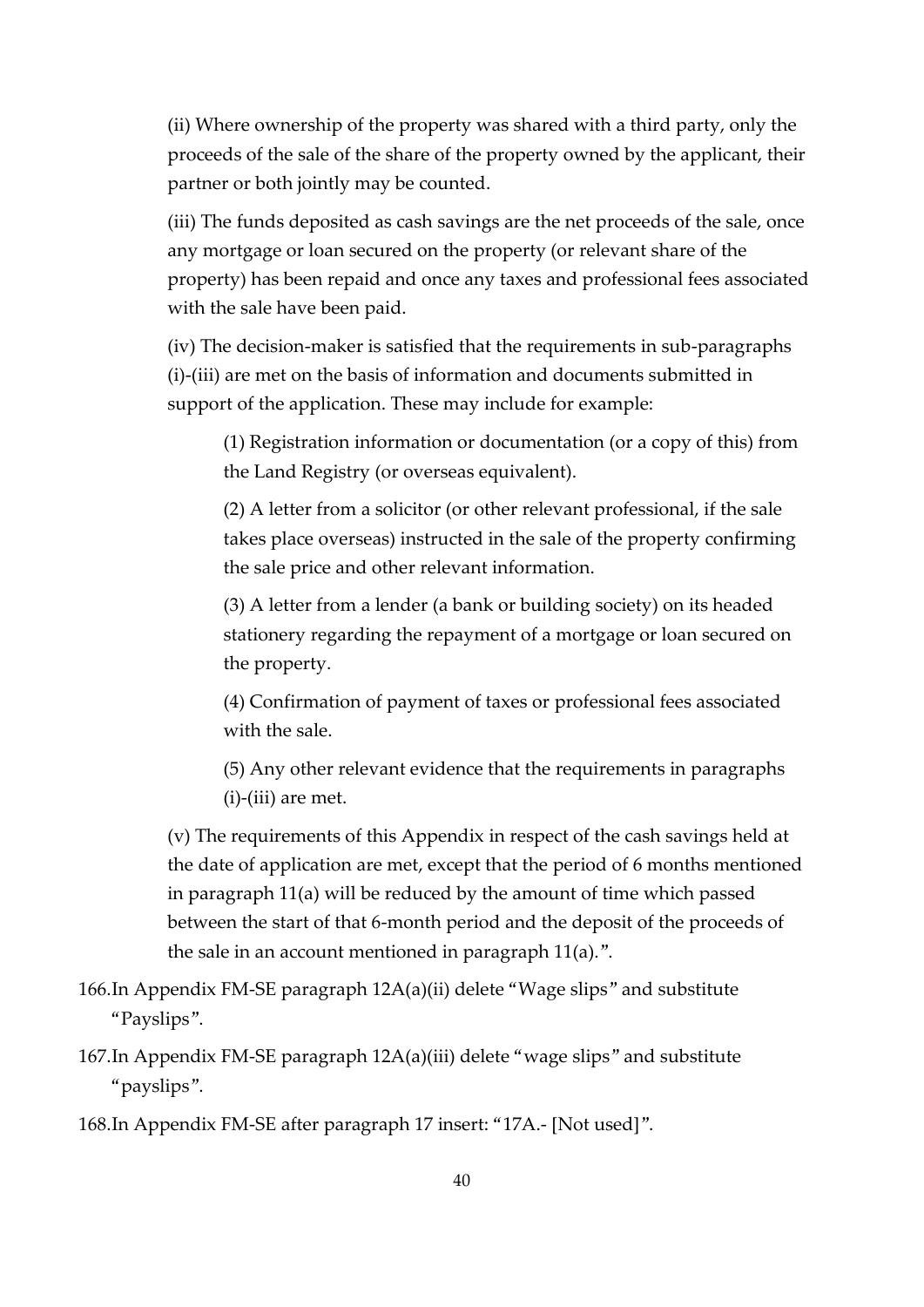- 169.In Appendix FM-SE paragraph 18(b) at the end insert ", where they have been received in the relevant period(s) of employment or self-employment relied upon in the application.".
- 170.In Appendix FM-SE after paragraph 18(b) insert:

"(bb) In respect of a person in salaried employment at the date of application, the amount of income in sub-paragraph (b) which may be added to their gross annual salary, and counted as part of that figure for the purposes of paragraph 13(a)(i) or 13(b)(i), is the annual equivalent of the person's average gross monthly income from that income in their current employment in the 6 months prior to the date of application.".

- 171.In Appendix FM-SE paragraph 18(d) after "rate" insert "(and the number and/or pattern of hours required to be worked may vary),".
- 172.In Appendix FM-SE paragraph 18(d) at the end insert ", whereas salaried employment includes that paid at a minimum fixed rate (usually annual) and is subject usually to a contractual minimum number of hours to be worked.".
- 173.In Appendix FM-SE paragraph 18 at the end insert:

"(g) For the purpose of paragraphs  $13(c)(ii)$  and  $13(d)(i)$ , "the gross annual salary in the salaried employment in the Isle of Man to which they are returning" of a person who is returning to the Isle of Man to take up non-salaried employment in the Isle of Man starting within 3 months of their return is the gross annual income from that employment, based on the rate or amount of pay, and the standard or core hours of work, set out in the document(s) from the employer provided under paragraph 4. Notwithstanding paragraph 18(b), this may include the gross "on-target" earnings which may be expected from satisfactory performance in the standard or core hours of work.".

- 174.In Appendix FM-SE, in paragraph 27(a) after "a certificate" insert "and/or other document(s) for the relevant test as specified in Appendix O".
- 175.Delete Appendix G and substitute:

## "**Appendix G: Countries and Territories participating in the Tier 5 Youth Mobility Scheme and annual allocations of places by the United Kingdom for 2014**

Places available for use by Countries and Territories with Deemed Sponsorship Status:

Australia – 38,500 places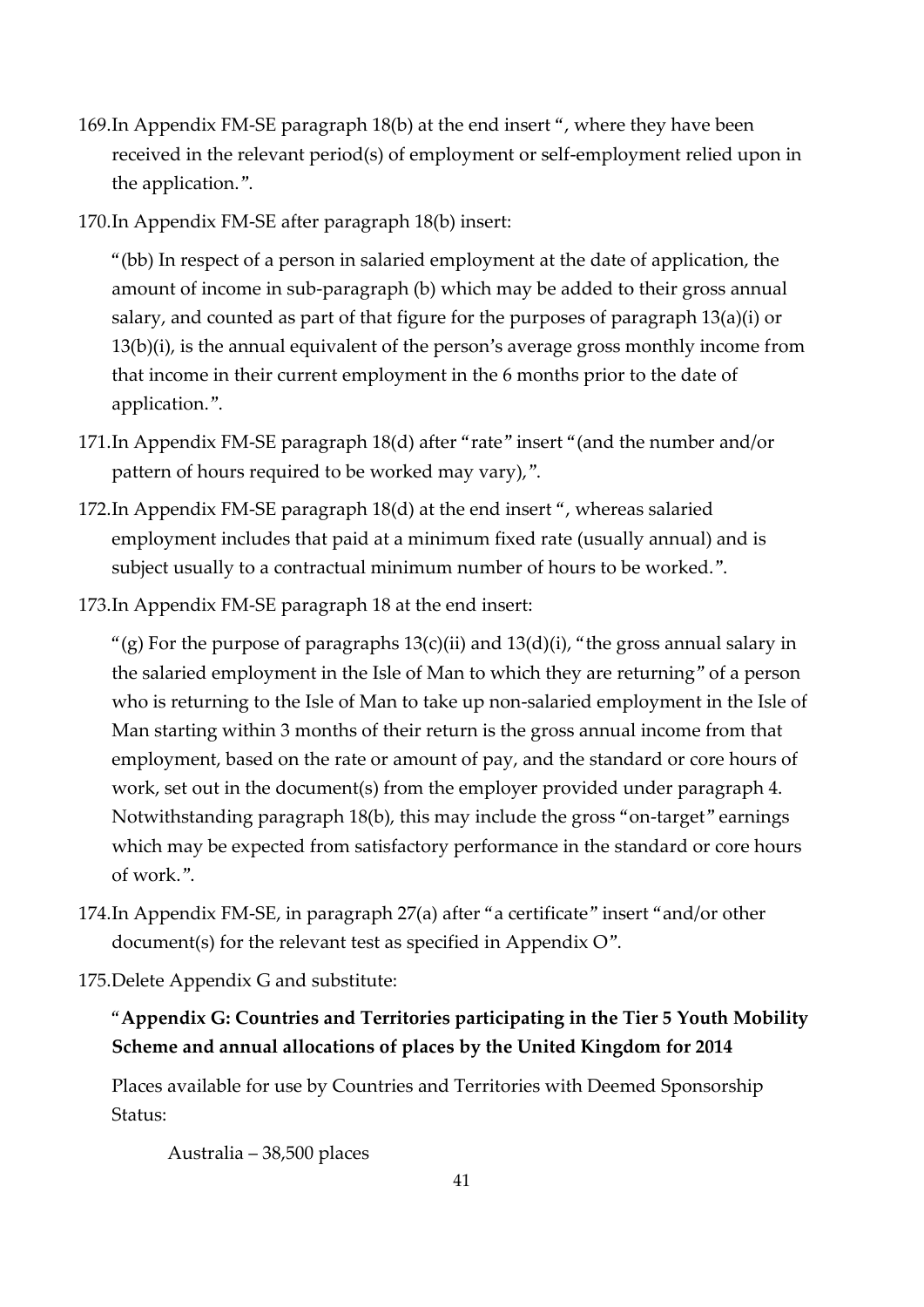Canada – 5,500 places Japan – 1,000 places New Zealand – 9,500 places Monaco –1,000 places

Places available for use by Countries and Territories without Deemed Sponsorship Status:

Taiwan – 1,000 places

South Korea – 1,000 places

Hong Kong – 1,000 places".

176.In Appendix H, below "Australia" insert "Barbados".

177.In Appendix H, delete "Croatia".

178.In Appendix J, delete paragraph 14(e) and substitute:

"(e) The rates stated are per year and are based on the following weekly hours:

(i) Where the source is the Annual Survey of Hours and Earnings 2011, a 39 hour week;

(ii) Where the source is NHS Agenda for Change or the Royal Institute of British Architects, a 37.5-hour week;

(iii) Where the source is teachers' national pay scales, on the definition of a full-time teacher as used when determining those pay scales;

(iv) Where the source is the National Grid submission to the Migration Advisory Committee, a 37-hour week;

(v) In all other cases, a 40-hour week.

Where the applicant has contracted weekly hours or is paid an hourly rate, the rates must be pro-rated accordingly."

179. In Appendix J, in the row of Table 2 "2421 Chartered and certified accountants", delete "Experienced worker: **£23,600**" and substitute "Experienced worker: **£26,300**".

180. In Appendix J, in Table 8, for the following row:

| 1132 Marketing and | NQF 6 | 1132 Marketing and | NQF 6 |
|--------------------|-------|--------------------|-------|
|--------------------|-------|--------------------|-------|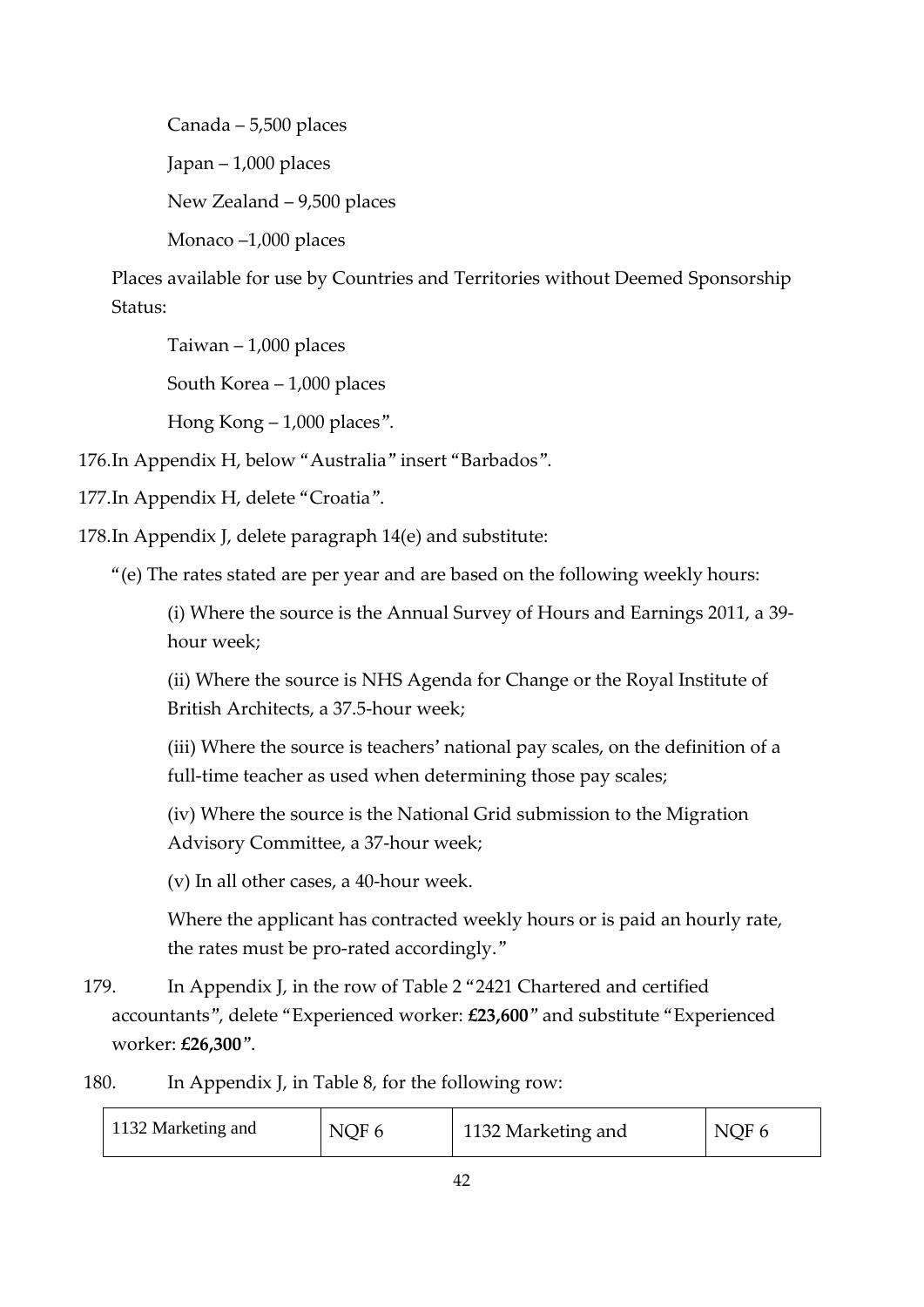| sales managers | sales directors |  |
|----------------|-----------------|--|
|                |                 |  |

Substitute:

| 1132 Marketing and | NQF 6 | 1132 Marketing and  | NQF 6 |
|--------------------|-------|---------------------|-------|
| sales managers     |       | sales directors     |       |
|                    |       | 3545 Sales accounts | NQF 6 |
|                    |       | and business        |       |
|                    |       | development         |       |
|                    |       | managers            |       |

# 181. In Appendix K, in Table 1, for the following row:

| 3415 Musicians | <b>ONLY</b> the following jobs in this occupation code: |  |
|----------------|---------------------------------------------------------|--|
|                | • skilled orchestral musicians who are leaders or       |  |
|                | principals and who meet the standard required by        |  |
|                | internationally recognised UK orchestras (including     |  |
|                | London Symphony Orchestra, London Philharmonic          |  |
|                | Orchestra, Philharmonia Orchestra and Royal             |  |
|                | Philharmonic Orchestra)                                 |  |

## substitute:

| 3415 Musicians | <b>ONLY</b> the following jobs in this occupation code:          |  |  |
|----------------|------------------------------------------------------------------|--|--|
|                | · skilled orchestral musicians who are leaders, principals, sub- |  |  |
|                | principals or numbered string positions, and who meet the        |  |  |
|                | standard required by internationally recognised UK orchestras    |  |  |
|                | (including London Symphony Orchestra, London                     |  |  |
|                | Philharmonic Orchestra, Philharmonia Orchestra and Royal         |  |  |
|                | Philharmonic Orchestra)                                          |  |  |
|                |                                                                  |  |  |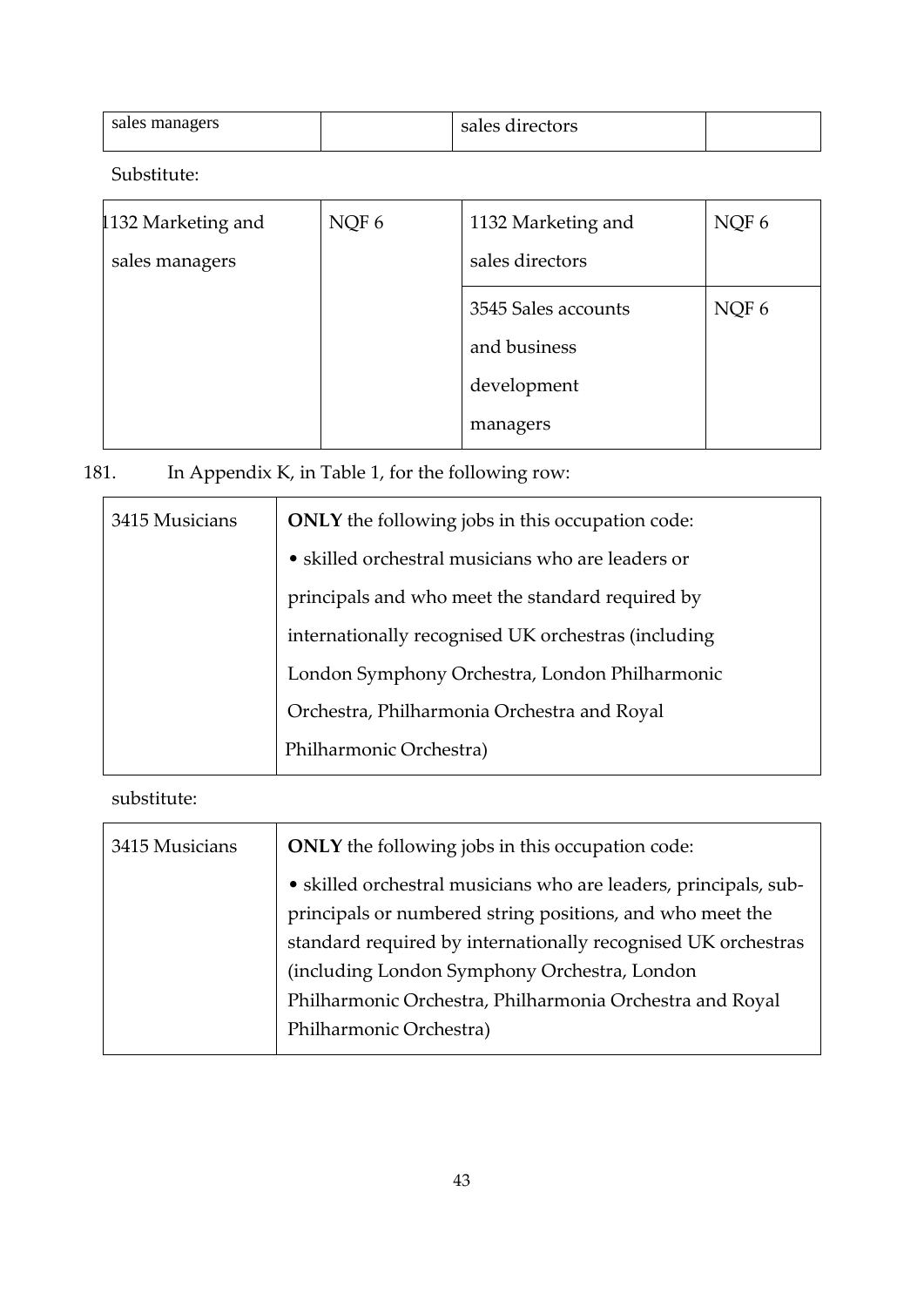182.In Appendix K, in Table 1, for the following row:

| 5223 Metal     | ONLY the following jobs in this occupation code:      |  |  |
|----------------|-------------------------------------------------------|--|--|
| working        | • licensed and military certifying engineer/inspector |  |  |
| production and | technician                                            |  |  |
| maintenance    |                                                       |  |  |
| fiffers        |                                                       |  |  |

substitute:

| 5235 Aircraft | <b>ONLY</b> the following jobs in this occupation code: |  |
|---------------|---------------------------------------------------------|--|
| maintenance   | • licensed and military certifying engineer/inspector   |  |
| and related   | technician                                              |  |
| trades        |                                                         |  |

183.In Appendix M, in the table, after the entry for "British Water Ski", insert new entry:

| Wheelchair Basketball | <b>British Wheelchair Basketball</b> |
|-----------------------|--------------------------------------|
|                       |                                      |

184.In Appendix M, in the table, after the entry for "British Wrestling Association", insert new entry:

| Yoga | The British Wheel of Yoga |
|------|---------------------------|
|------|---------------------------|

185.In Appendix N, in the table, for the following row:

| <b>Cabinet Office</b> | Cabinet | Work       | All UK |
|-----------------------|---------|------------|--------|
| Interchange           | Office  | experience |        |
| Programme             |         | programme  |        |
|                       |         | Maximum    |        |
|                       |         | 12 months  |        |
|                       |         |            |        |

substitute

| Cabinet Office   To bring in |  | Cabinet | Work | All UK |
|------------------------------|--|---------|------|--------|
|------------------------------|--|---------|------|--------|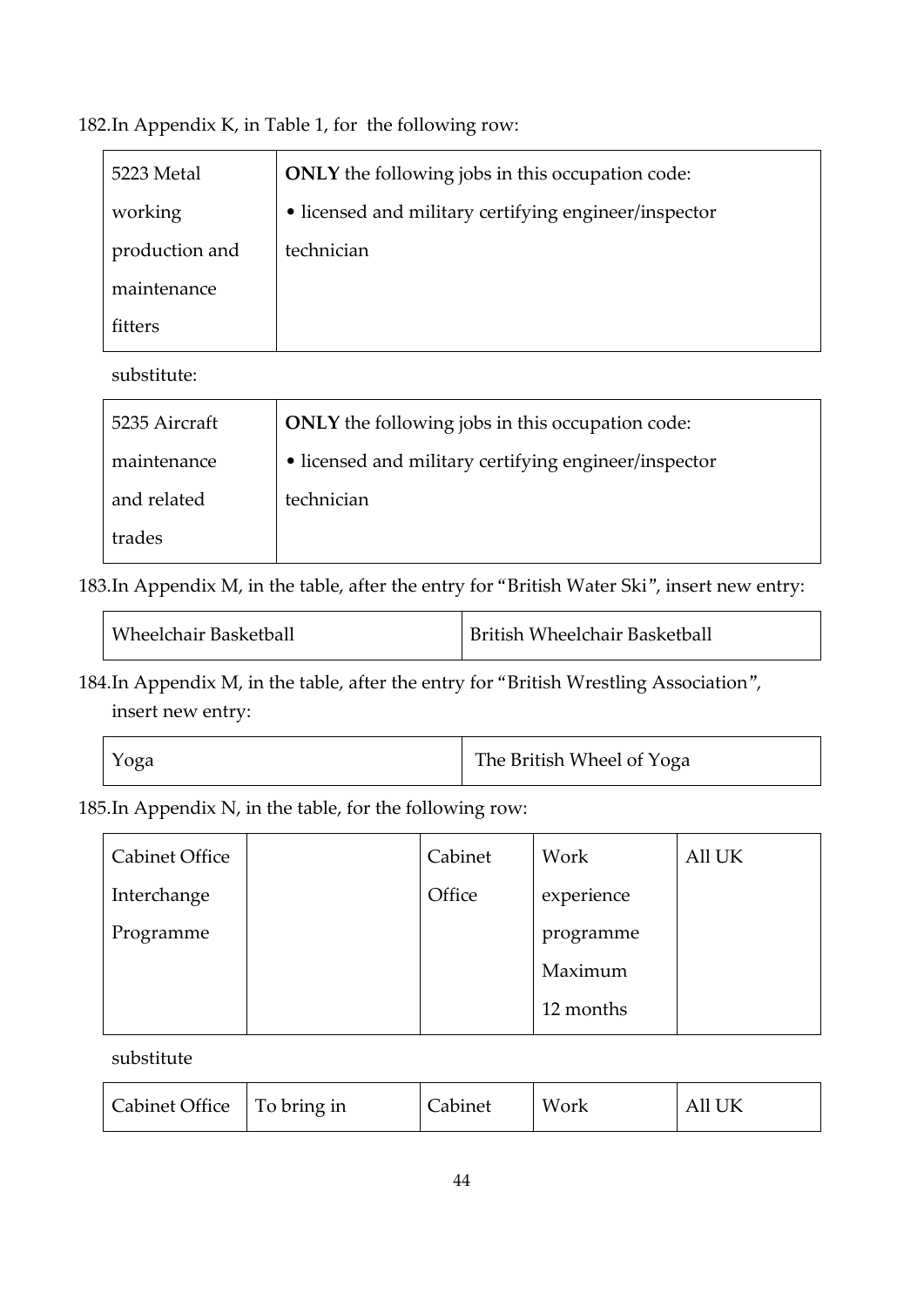| Interchange | relevant           | Office | experience |  |
|-------------|--------------------|--------|------------|--|
| Programme   | expertise and      |        | programme  |  |
|             | cutting edge       |        | Maximum    |  |
|             | thinking from      |        | 12 months  |  |
|             | the private sector |        |            |  |
|             | and academia to    |        |            |  |
|             | help deliver       |        |            |  |
|             | the Government's   |        |            |  |
|             | Efficiency and     |        |            |  |
|             | Reform agenda      |        |            |  |

 $\alpha$ 

# 186.In Appendix N, delete the following rows:

| UK-China   | The programme                  | <b>GTI</b> | Work       | All UK |
|------------|--------------------------------|------------|------------|--------|
| Graduate   | brings together                | Recruiting | experience |        |
| Work       | UK and Chinese                 | Solutions  | programme  |        |
| Experience | employers and                  |            | Maximum 12 |        |
| Programme  | their top<br>graduates, giving |            | months     |        |
|            | graduates an                   |            |            |        |
|            | insight into life in           |            |            |        |
|            | another country                |            |            |        |
|            | and employers the              |            |            |        |
|            | chance to build                |            |            |        |
|            | relationships                  |            |            |        |
|            | with the UK and                |            |            |        |
|            | China's top talent.            |            |            |        |
|            | Graduates take                 |            |            |        |
|            | part in work                   |            |            |        |
|            | placements with                |            |            |        |
|            | companies. For                 |            |            |        |
|            | employers the                  |            |            |        |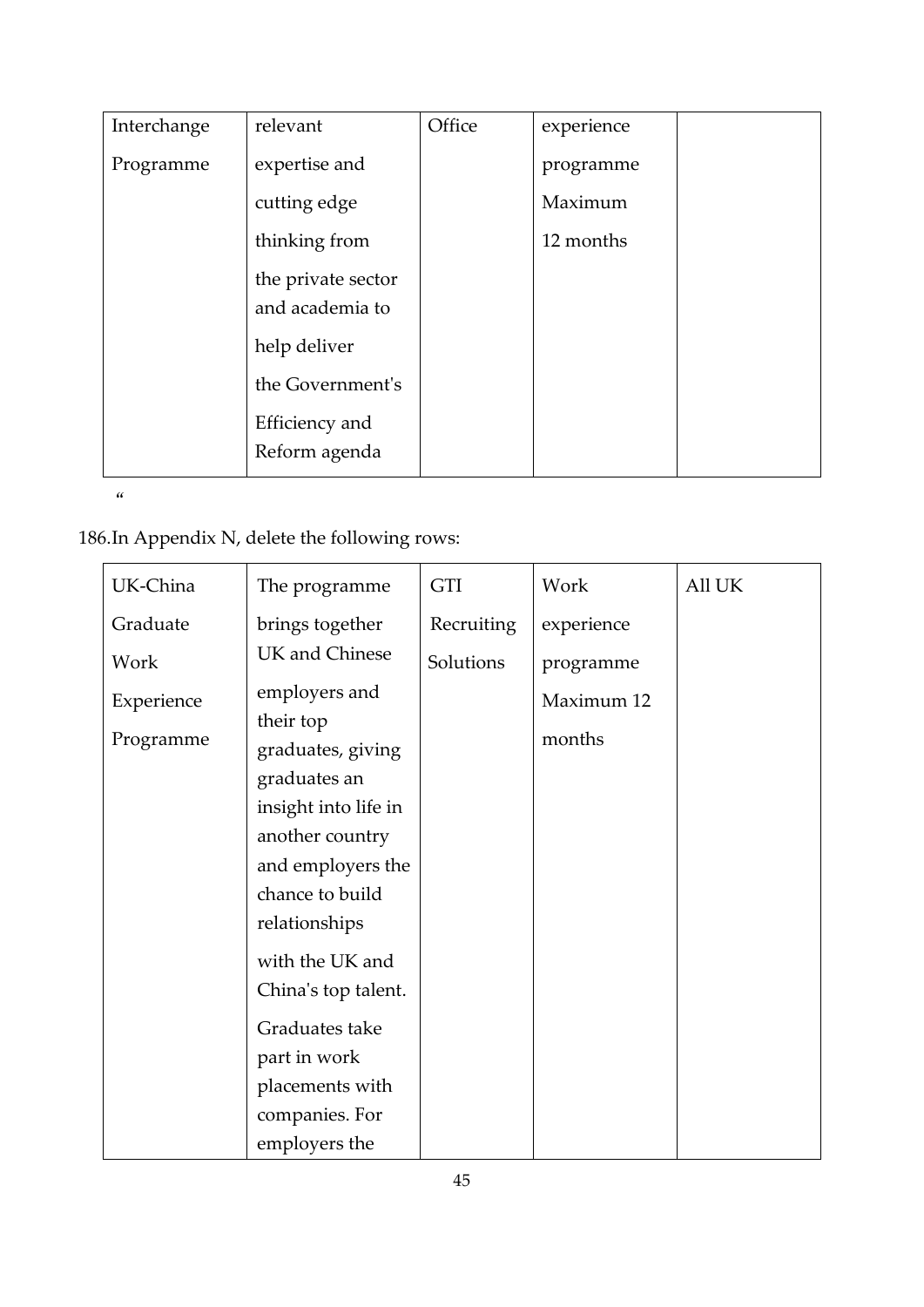|                                                         | programme is a<br>way to access the<br>UK and China's<br>most promising<br>talent, develop<br>cultural links<br>and raise the<br>company's profile.                                                                                                                                                                                            |                                       |                                                         |        |
|---------------------------------------------------------|------------------------------------------------------------------------------------------------------------------------------------------------------------------------------------------------------------------------------------------------------------------------------------------------------------------------------------------------|---------------------------------------|---------------------------------------------------------|--------|
| UK-India<br>Graduate<br>Work<br>Experience<br>Programme | Managed by GTI<br>Recruiting<br>Solutions on<br>behalf of the UK<br>India Education<br>and Research<br>Initiative,<br>the programme<br>gives Indian<br>graduates the<br>opportunity to<br>take part in<br>salaried<br>internships with<br>companies in the<br>UK and a greater<br>understanding of<br>UK people,<br>society and<br>way of life | <b>GTI</b><br>Recruiting<br>Solutions | Work<br>experience<br>programme<br>Maximum<br>12 months | All UK |

187.In Appendix O, above the table, delete;

"Only the level(s) of Test specified for each Test are approved."

and substitute: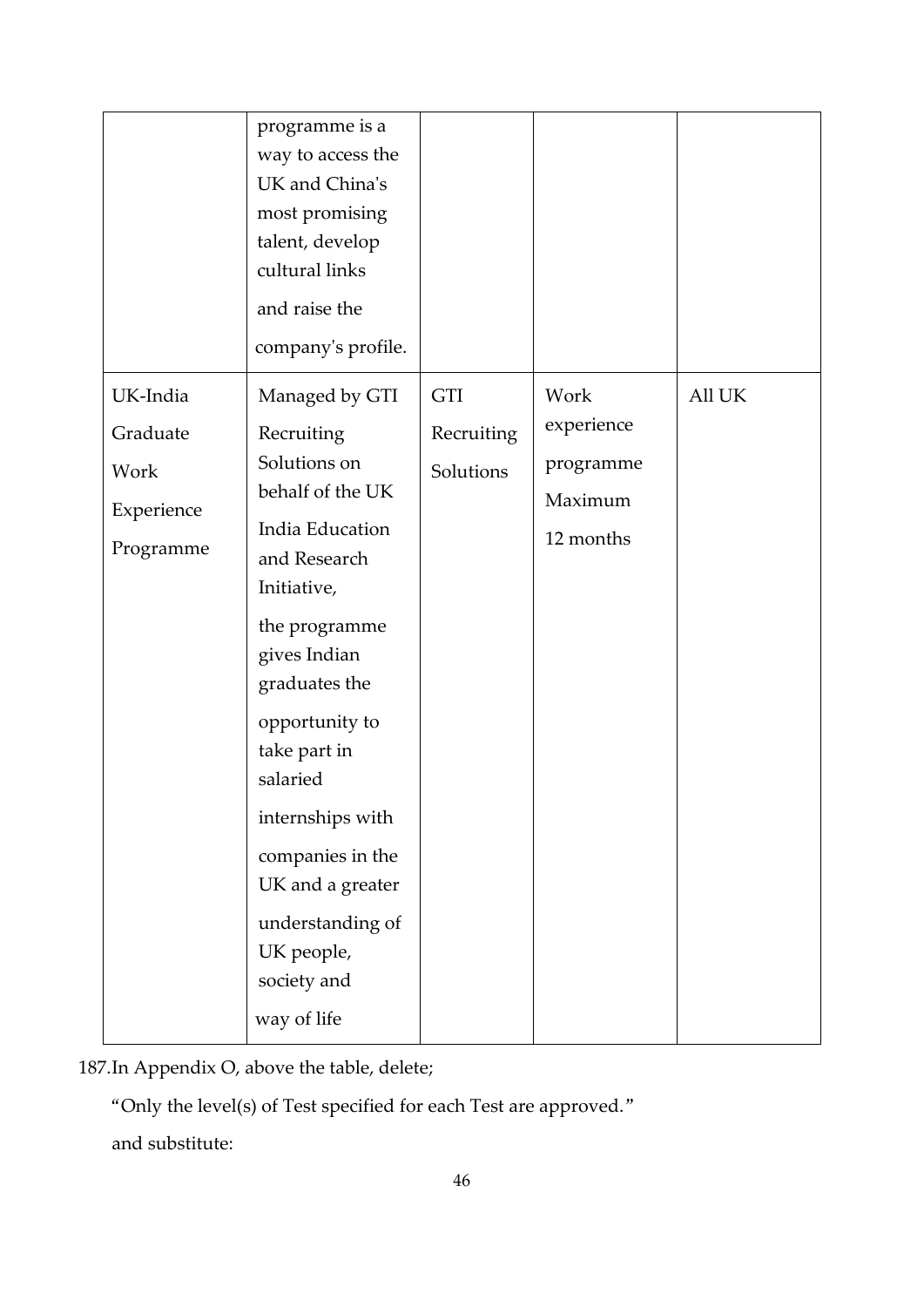"1. Where two or more components (reading, writing, speaking and listening) of an English language test are examined and awarded together, for example a combined exam and certificate for reading and writing skills, the specified evidence submitted by the applicant must show that he achieved the required scores in all the relevant components during a single sitting of that examination, unless exempted from sitting a component on the basis of his disability. This requirement does not apply to applications made under part 8 or Appendix FM unless Appendix KoLL applies'.

2. Only the level(s) of Test specified for each Test are approved.".

- 188.In Appendix O, in the last row of the table, "Graded Examinations in Spoken English", delete "A1" and substitute "A1 or higher".
- 189.In Appendix P, in Table 4, delete the entry "The Trust Bank Ltd".
- 190.In Appendix P, in Table 4, after the entry "Prudential Bank Ltd", insert new entry, "The Royal Bank Ltd".
- 191.In Appendix P, in Table 4, delete "Citibank NA Ghana Representative office" and substitute "Citibank NA Ghana".
- 192.In Appendix P, in Table 11, delete the entries "Bank Alfalah Limited", "The City Bank Limited" and "Trust Bank Limited".
- 193.In Appendix P, in Table 12, insert new entries "Bank Alfalah Limited", "The City Bank Limited" and "Trust Bank Limited".
- 194.In Appendix T Part 1 applicable countries delete "Migrants applying to enter the Isle of Man for more than six months from the countries listed below must present at the time of application a valid medical certificate issued by a medical practitioner listed in Part 2 of this Appendix confirming that they have undergone screening for active pulmonary tuberculosis and that such tuberculosis is not present in the applicant." and substitute:

"Migrants applying to enter the Isle of Man for more than 6 months from the countries listed below, or who are applying in a category which may lead to them being settled in the Isle of Man in accordance with the definition of "settled in the Isle of Man" contained in paragraph 6 of the Immigration Rules, must present at the time of application a valid medical certificate issued by a medical practitioner from a medical clinic listed in Part 2 of the UK Immigration Rules Appendix T, as amended from time to time, confirming that they have undergone screening for active pulmonary tuberculosis and that such tuberculosis is not present in the applicant."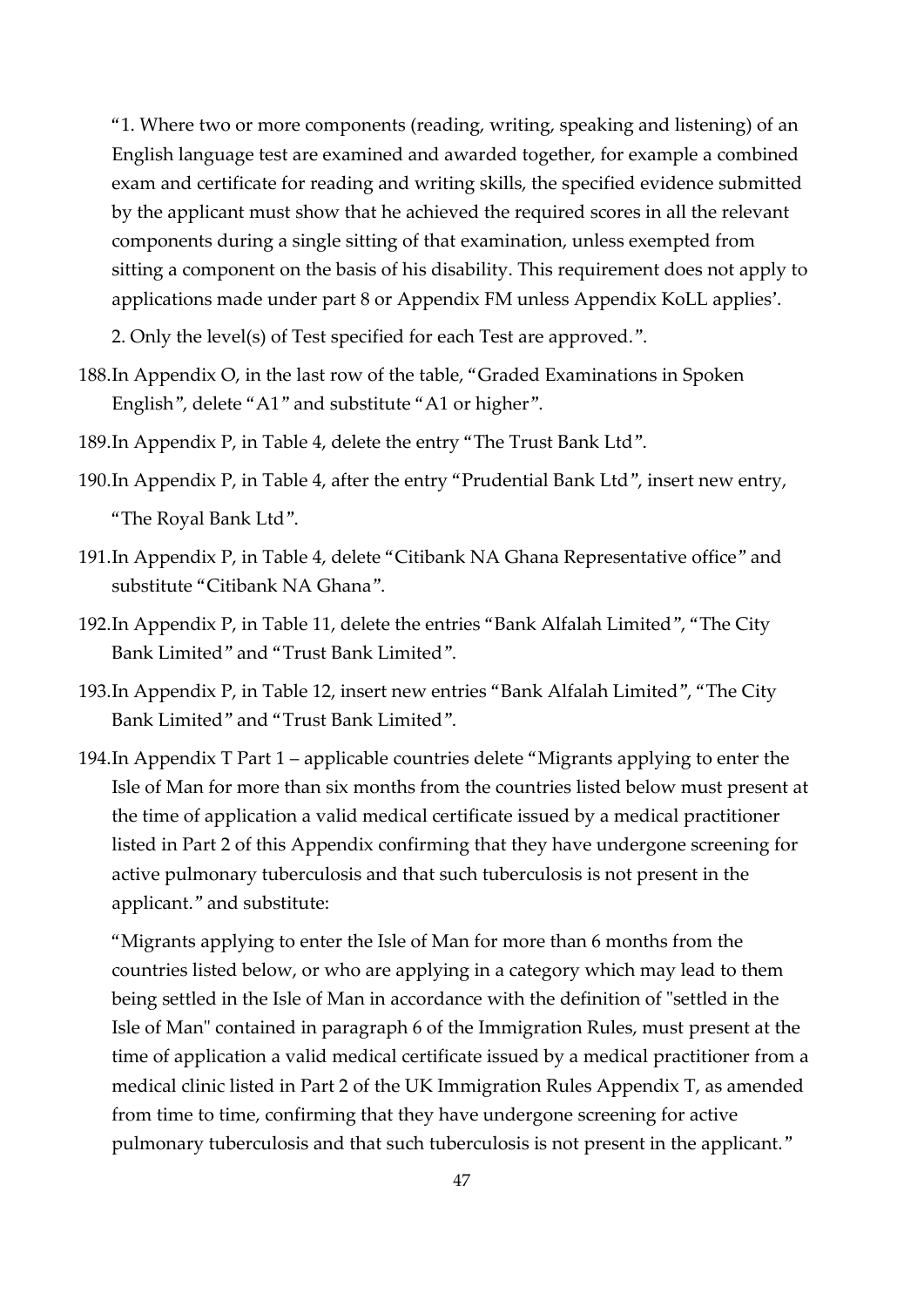195. In Appendix T Part 1- applicable countries before "Bangladesh" insert.

"Afghanistan

Algeria

Angola

Armenia

Azerbaijan".

196.In Appendix T Part 1- applicable countries after " Bangladesh" insert:

"Benin

Bolivia

Botswana

Brunei Darussalam".

197.In Appendix T Part 1 – applicable countries after "Burkina Faso" insert "Burundi".

198.In Appendix T Part 1 – applicable countries after "Cambodia" insert:

"Cameroon

Cape Verdi

Central African Republic

Chad

China

Congo

Congo Democratic Republic".

199.In Appendix T Part 1 – applicable countries after "Cote D'Ivoire" insert

"Djibouti

Dominican Republic

Ecuador

Equatorial Guinea".

200.In Appendix T Part 1 – applicable countries after "Eritrea" insert

"Ethiopia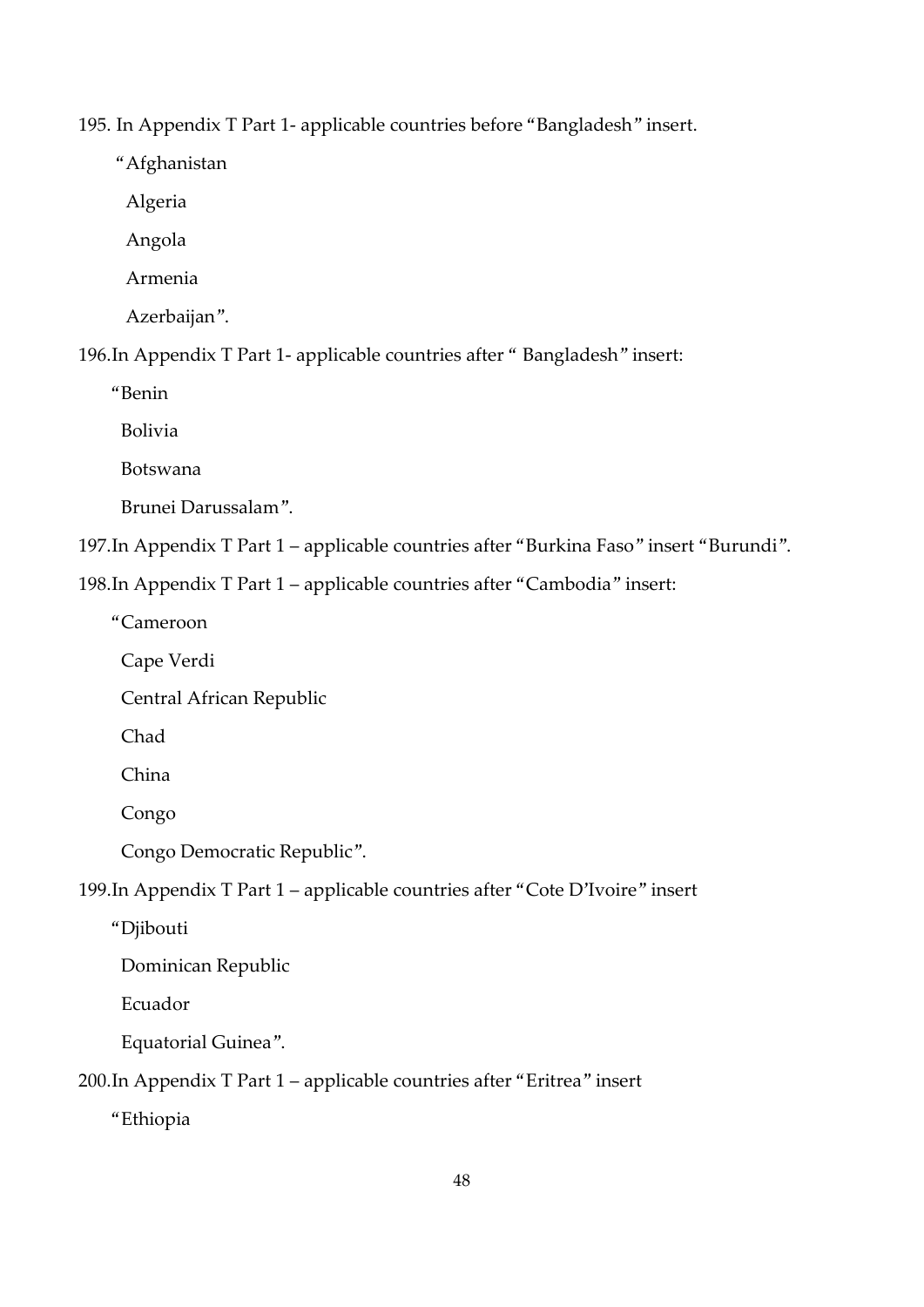Gabon

Gambia

Georgia".

201.In Appendix T Part 1 – applicable countries after "Ghana" insert

"Guatemala

Guinea

Guinea Bissau

Guyana

Haiti

Hong Kong or Macau".

# 202.In Appendix T Part 1 – applicable countries after "India" insert

"Indonesia

Kazakhstan".

203.In Appendix T Part 1 – applicable countries after "Kenya" insert

"Kiribati

Korea

Korea Democratic Republic of

Kyrgyzstan".

204.In Appendix T Part 1 – applicable countries after "Lesotho" insert

"Liberia

Madagascar

Malawi".

205.In Appendix T Part 1 – applicable countries after "Malaysia" add

"Mali

Marshall Islands

Mauritania

Micronesia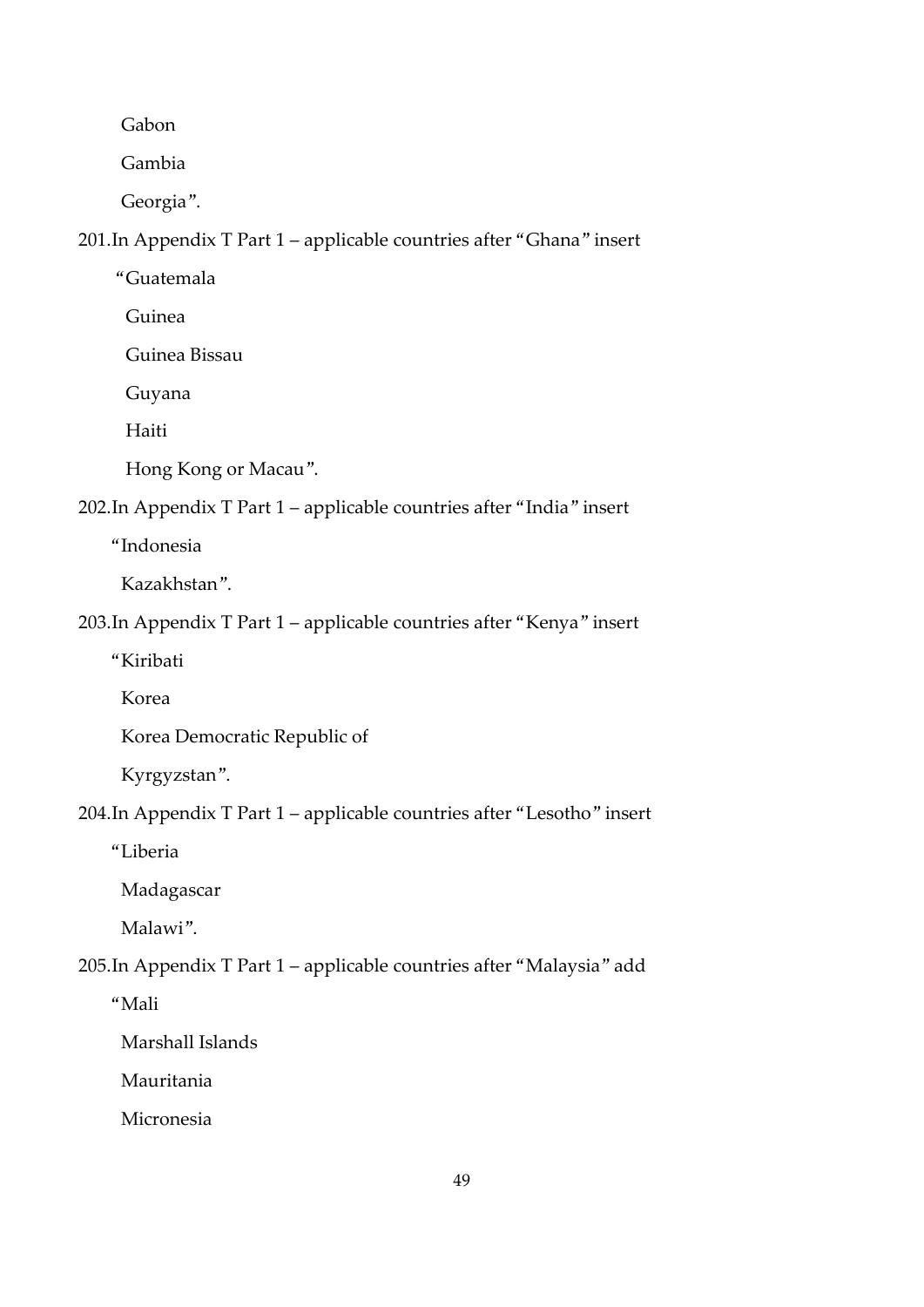Moldova

Mongolia

Morocco

Mozambique

Namibia".

206.In Appendix T Part 1 – applicable countries after "Nepal" insert

"Nigeria".

207.In Appendix T Part 1 – applicable countries after "Pakistan" insert

"Palau

Panama

Papua New Guinea

Paraguay

Peru

Russian Federation

Rwanda

Sao Tome & Principe

Senegal

Sierra Leone

Solomon Islands".

208.In Appendix T Part 1 – applicable countries after "South Africa" insert "South Sudan".

209.In Appendix T Part 1 – applicable countries after "Swaziland" insert "Tajikistan".

210.In Appendix T Part 1 – applicable countries after "Tanzania" insert "Timor Leste".

211.In Appendix T Part 1 – applicable countries after "The Philippines" insert

"Turkmenistan

Tuvalu

Uganda

Ukraine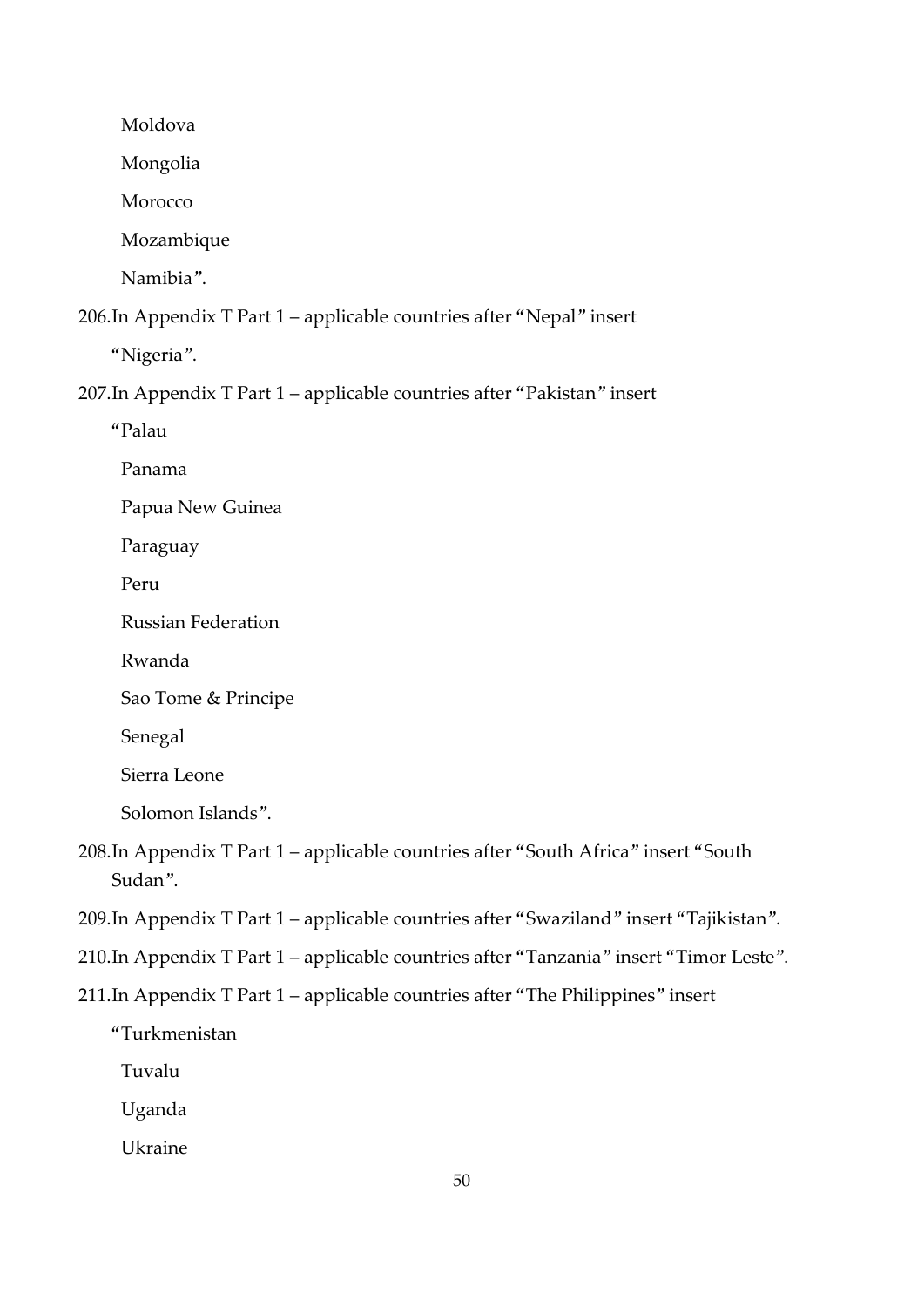Uzbekistan

Vanuatu

Vietnam

Zambia".

# 212.In Appendix T, delete part 2 and substitute: - [Not used]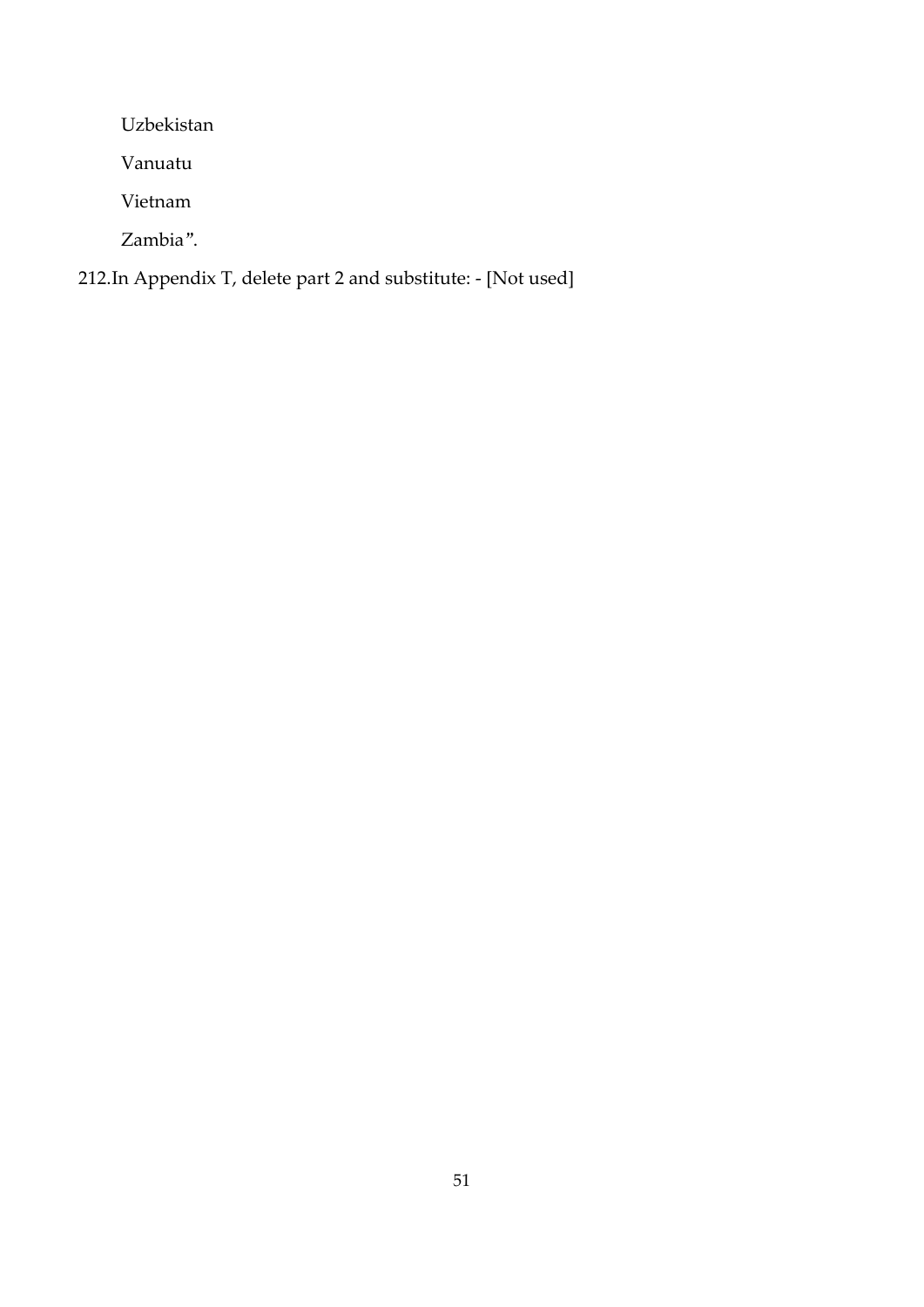#### **EXPLANATORY NOTE**

#### **1. Purpose of the Instrument**

1.1 The United Kingdom has made changes to the Immigration Rules applicable to the United Kingdom Rules in eight sets of changes which were laid before Parliament in April; June; July; September; October; November and December (2) 2013. The purpose of this instrument is to bring the Immigration rules for the Isle of Man into line with those of the United Kingdom in those categories which apply in both jurisdictions.

## **2. Policy Background**

## *What is being done and why*

## *Changes relating to the Points Based System*

#### *Tier 1 (General)*

- 2.1. The Tier 1 (General) category, in which applicants scored points for their qualifications, previous earnings, age and Isle of Man experience, was closed to new applicants in June 2011 but remains open for extension and settlement applications. The following changes are being made to this category:
	- A "genuine earnings" test is being introduced, following the introduction of similar tests in the Tier 1 (Entrepreneur) category and Tier 4, the student route. This change is being made in response to concerns that Tier 1 (General) is being abused by applicants submitting bogus claims of their earnings, particularly self-employed earnings. The new test gives caseworkers greater scope to test the evidence presented in cases where abuse is suspected.
	- A correction is being made to allow those who were granted as work permit holders, before switching into Tier 2 (ICT) and then into Tier 1 (General), to count the time spent in all three categories towards the five year qualifying period for settlement.

## *Tier 1 (Entrepreneur)*

- 2.2. The Tier 1 (Entrepreneur) category caters for applicants coming to the Isle of Man to set up, take over, or otherwise be involved in the running of a business in the Isle of Man. The following changes are being made to this category:
	- Changes to the Rules in the United Kingdom have been made in response to evidence of organised criminality and abuse by individual applicants in the Tier 1 (Entrepreneur) category. It was clear that, following reforms to other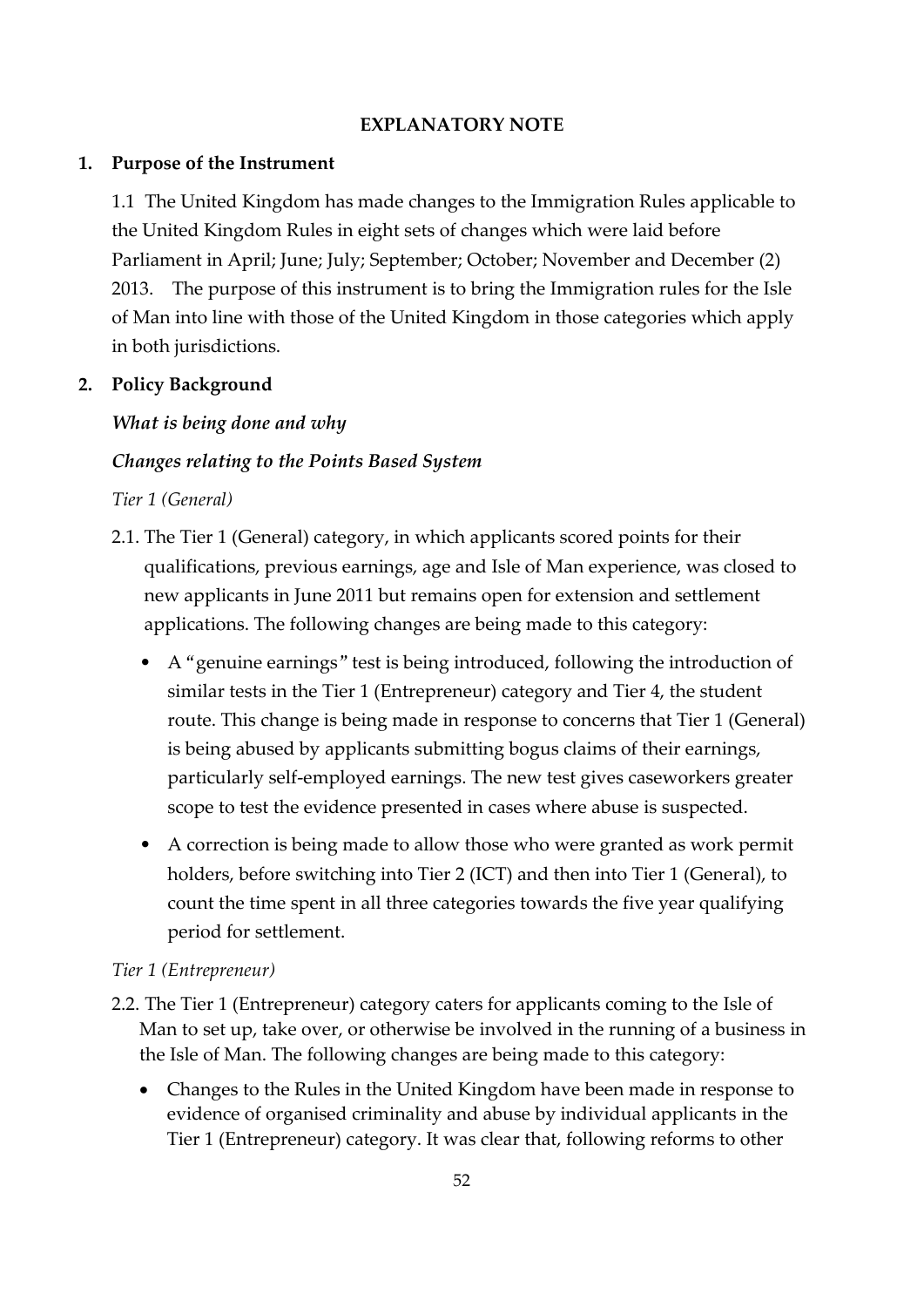immigration routes, loopholes in the Tier 1 (Entrepreneur) rules were being exploited. Funds were being re-cycled and artificial businesses were being created. The United Kingdom rules were strengthened to allow for a meaningful assessment of an applicant's claimed credentials and to prevent abusive applications being granted.

- The changes are being made to the Isle of Man Rules to ensure that, the UK having closed any loopholes, the individuals involved do not transfer their attentions to the Isle of Man. The changes are designed to improve the effectiveness of the current Rules and better tackle abuse rather than make strategic policy changes. The changes are not intended to introduce new requirements or stricter Rules for genuine entrepreneurs to come to, or stay in, the Isle of Man.
- Applicants must have investment funds to invest in their business and maintenance funds to support themselves and any dependants. A clarification is being made to confirm that applicants cannot rely on the same funds to satisfy the investment and maintenance criteria.
- A change is also being made to clarify that funding can be made available to an applicant's business, rather than directly in the applicant's own name, providing there is evidence to link the applicant sufficiently to that business.

## *Changes relating to Tier 2 of the Points-Based System*

- 2.3. Tier 2 of the Points-Based System caters for migrant workers with an offer of a skilled job from a licensed employer. There are four overall categories: Intra-Company Transfer (ICT), General, Minister of Religion, and Sportsperson. The following changes are being made to Tier 2:
	- A deregulatory change is being made to remove the English language requirement for applicants in the Tier 2 (ICT) category extending their stay beyond three years. (At present only those paid £152,100 are exempt.) The test is a basic one (level A1 on the Common European Framework of Reference) and as the Tier 2 (ICT) category ceased to lead to settlement in 2010, the need for integration is less relevant. This change is being made in response to representations from businesses in the UK.
	- A change is being made to add Tier 1 (Graduate Entrepreneur) to the list of categories which can benefit from the post-study work provisions when switching into the Tier 2 (General) category. These provisions waive the requirement for Sponsors to carry out a Resident Labour Market Test, and allow applicants to be paid "new entrant" rather than "experienced worker" salary rates.
	- A further deregulatory change is being made to waive the rule that Tier 2 (General) applicants cannot own more than 10% shares in the Sponsor's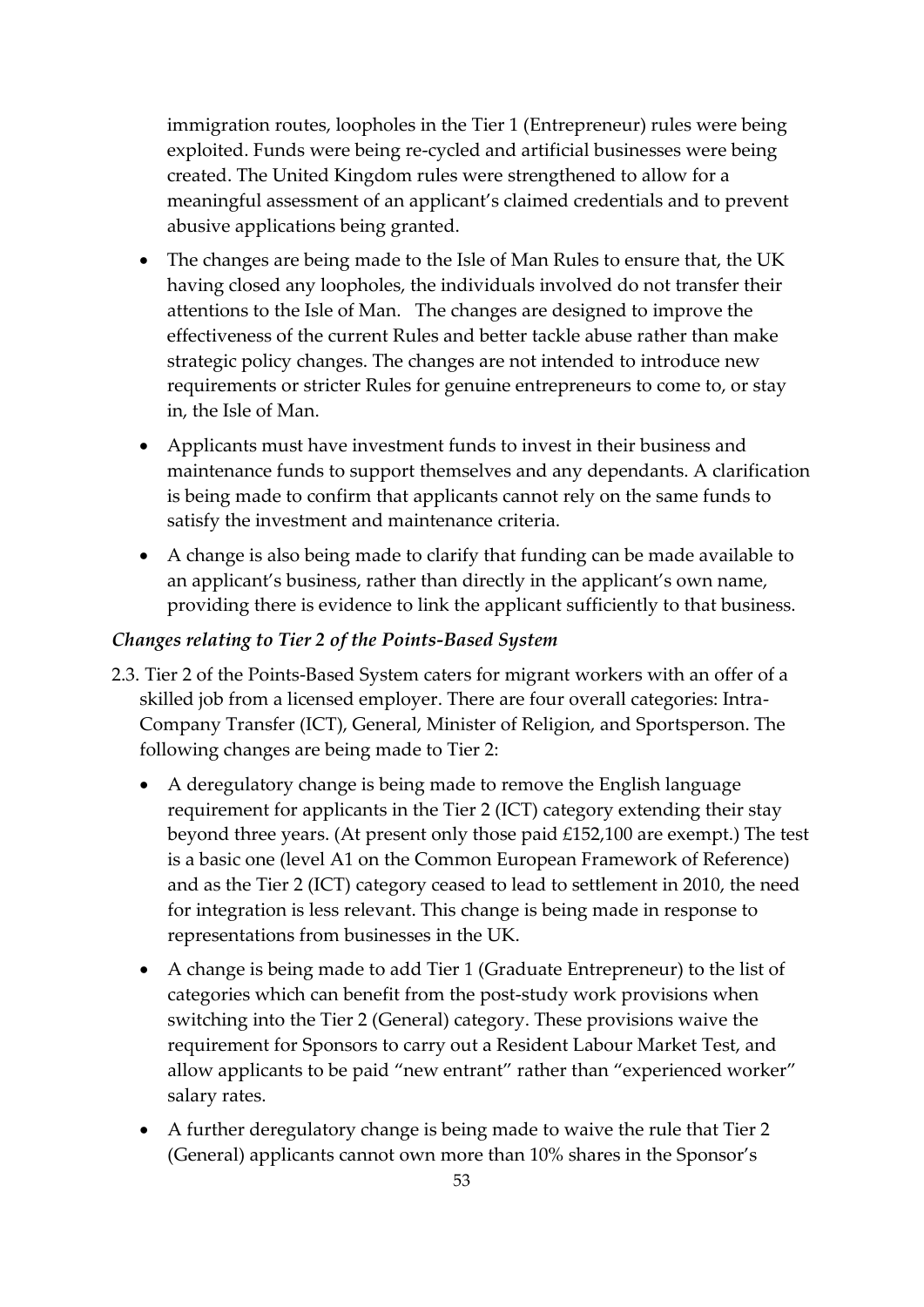business, for those who earn more £152,100 or more. This requirement was put in place as it is unlikely a genuine Resident Labour Market Test can take place for a job where the migrant appointed is a significant shareholder. However, the requirement is unnecessary and inappropriate for these high earners, who are not subject to the Resident Labour Market Test.

- A correction is being made to the Codes of Practice, which set out (among other things), minimum appropriate rates of pay for occupations under Tier 2 and the work permit arrangements. The correction amends the weekly hours on which the rates are based, in line with information from the salary sources used to derive the rates.
- For a Tier 2 migrant to qualify for settlement, their Sponsor must certify that they are still required and are being paid the appropriate rate for their occupation. A change is being made to require Tier 2 Sponsors to still hold (or have applied to renew) a Tier 2 Sponsor licence in order to endorse settlement applications.

#### *Changes relating to Tier 4 of the Points-Based System*

- 2.4. Tier 4 of the Points-Based System caters for international students who wish to study in the Isle of Man. The following changes are being made to Tier 4:
	- In 2012 a "genuineness" test was introduced for Tier 4 (General) Student applicants applying for entry clearance. This will now be extended to Tier 4 (General) Student applicants applying for leave to remain. This will enable decision makers to be satisfied that an applicant is a genuine student where there are concerns that the category is being used for other purposes. This will be accompanied by a change that also allows the decision maker to be satisfied that the applicant speaks adequate English.
	- Appendix H of the Immigration Rules lists the countries and regions from which applicants are subject to different documentary requirements and are exempt from the genuineness test under Tier 4 of the Points-Based System. The Home Office has reviewed the list, re-assessing countries against a range of risk and compliance criteria, and concluded that Barbados merits addition to the list on the basis of the high levels of compliance of their students. In addition, following its accession to the European Union Croatia is being removed from the list.

#### *Changes relating to Tier 5 of the Points-Based System*

2.5 Tier 5 of the Points-Based System caters for youth mobility and temporary workers coming for primarily non-economic purposes, and consists of two categories: Tier 5 (Youth Mobility Scheme) and Tier 5 (Temporary Worker). The Temporary Worker category consists of five sub-categories: Creative and Sporting, Charity Workers, Religious Workers, Government Authorised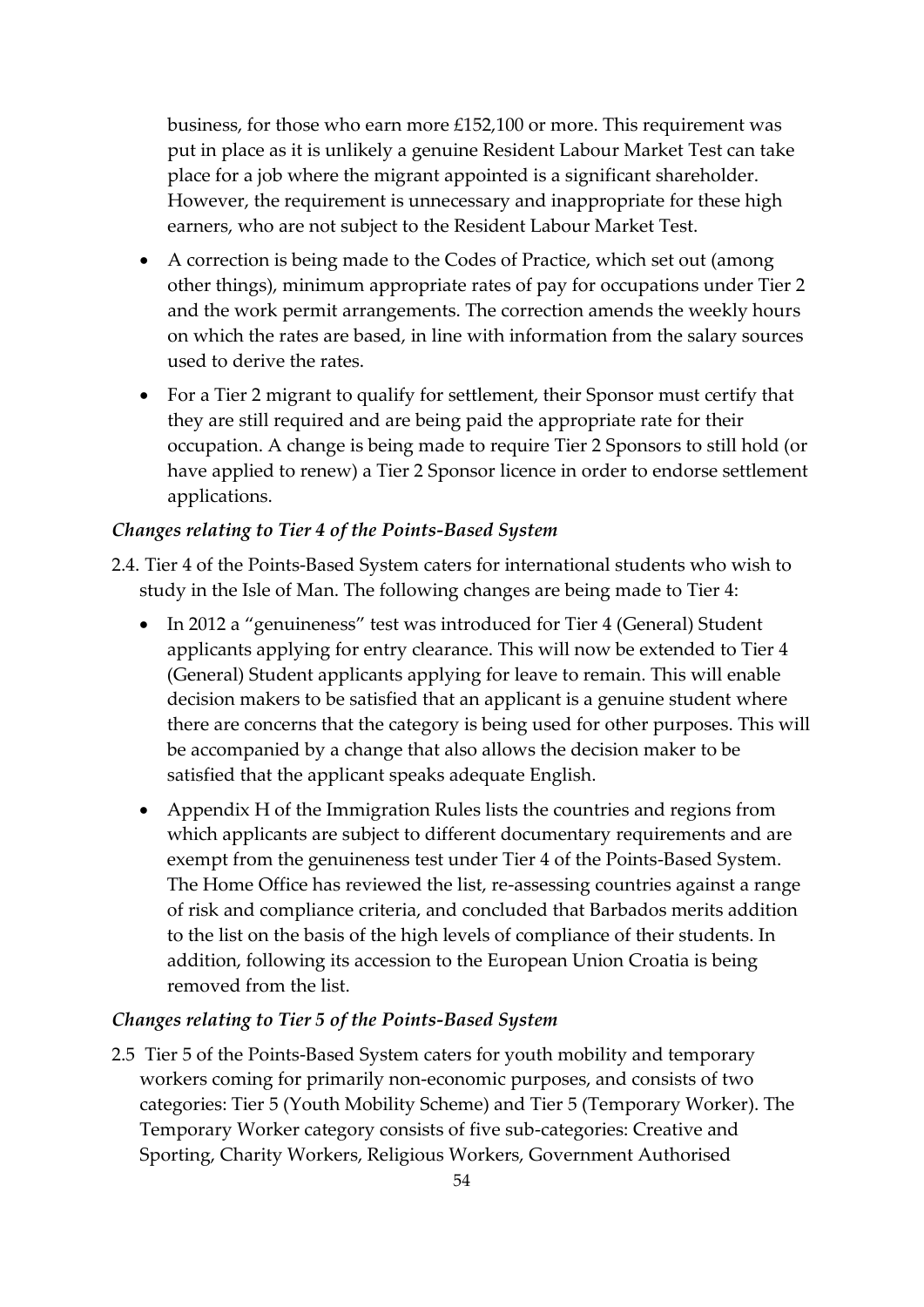Exchange, and International Agreement. Applicants must have a Tier 5 Sponsor, which is usually their Isle of Man employer. The following changes are being made to Tier 5:

- A "genuineness" test is being added to the Tier 5 (Temporary Worker) category, as with other categories. This change is being made to address concerns that the category is not always being used by those with the skills and experience to do the jobs they are being sponsored for, and who may in fact be coming to the Isle of Man for other purposes.
- On the Youth Mobility Scheme: Hong Kong is being added to the list of participating countries and territories and the annual allocation of places for all participating countries on the scheme is being set for 2014. There is an increase in the allocations for Australia (35,000 to 38,500) since it attracted a higher number of British youths under its reciprocal scheme in 2012 than in the previous year.
- Minor updates are being made to the list of Government Authorised Exchange Schemes to include two new work experience schemes: a postgraduate internship scheme run by De La Rue, and a Mandarin teaching programme run by the University of Ulster. The UK-China and UK-India Graduate Work Experience Programmes are being removed as they have been replaced by the wider internship scheme run by GTI recruiting solutions.

#### *Other miscellaneous changes to the Points Based System*

- 2.6. Amendments are being made to the provisions for applications submitted without all the specified documents, to improve flexibility where specified information can be verified by other means, and to clarify what is meant by a document in the wrong format. The circumstances of when and how this flexibility may be applied is set out to ensure consistency of decisions.
- 2.7. Changes to requirements to provide bank statements are being made, to allow electronic bank statements to be submitted for all bank accounts, not just those which are exclusively online accounts.
- 2.8. Changes are being made to make the required format of payslips consistent across the Immigration Rules and published guidance. The changes will also make it easier for employers by removing an unnecessary requirement to stamp and sign original payslips which are not on headed paper.
- 2.9. The rules for dependants of Tier 4 (General) Students and students are being restructured to ensure they clearly reflect the established policy and practice.
- 2.10. Further updates are being made to the lists of financial institutions in Bangladesh and Ghana from which documents can be verified, and are therefore accepted for Points-Based System applications.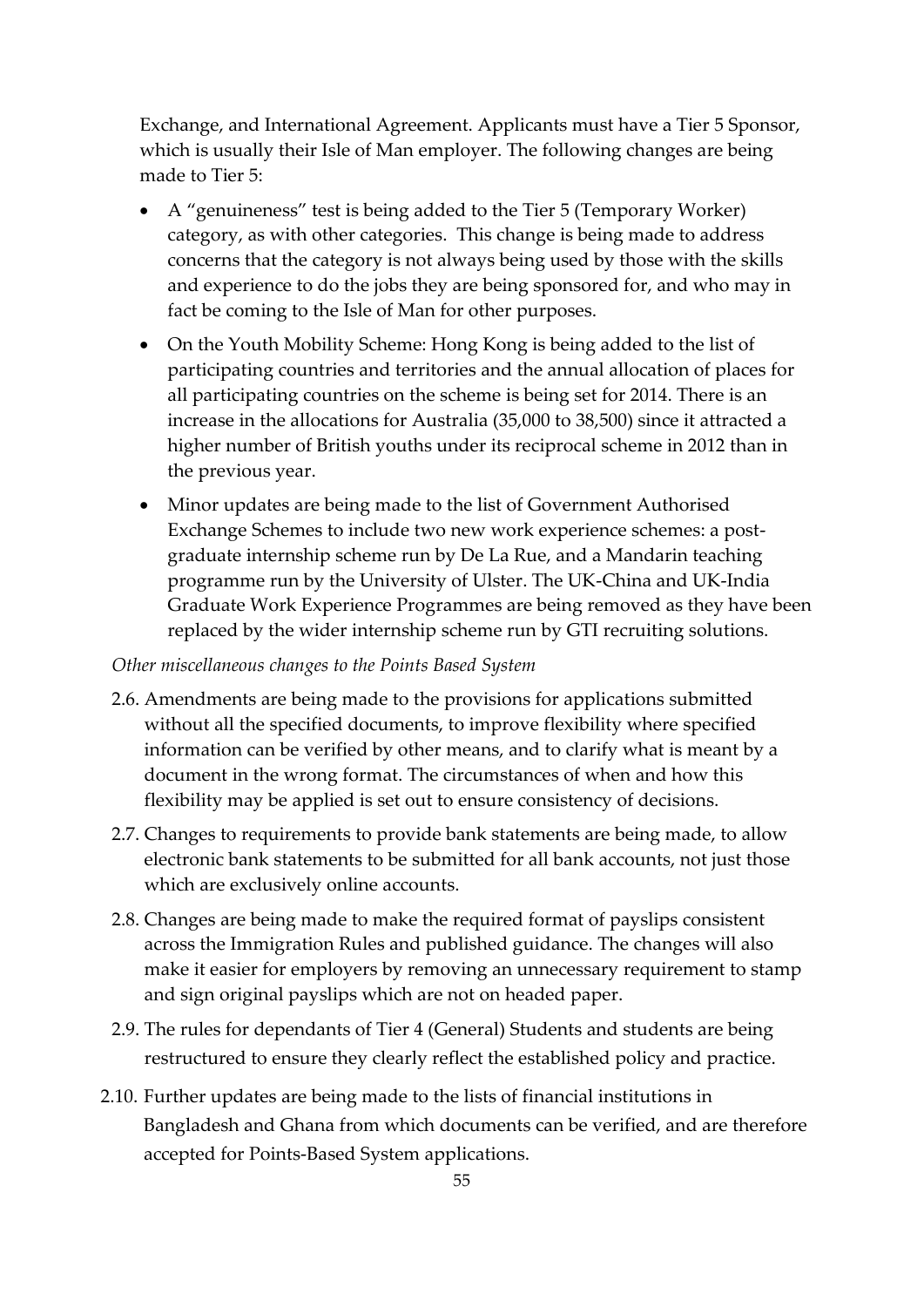- 2.11. Sports players and coaches applying in the Tier 2 (Sportsperson) and Tier 5 (Temporary Worker – Creative and Sporting) categories must be endorsed by an Isle of Man Body affiliated to the relevant UK Governing Body for their sport. Three additions are being made to the list of approved governing bodies – Netball Scotland, British Wheelchair Basketball and The British Wheel of Yoga.
- 2.12.The following minor corrections are being made to changes implemented by previous Statements of Changes:
	- The Codes of Practice set out (among other things) appropriate salary rates for skilled workers. A correction is being made to a typographical error in the "experienced worker" rate for accountants, to change it from £23,600 to £26,300.
	- A correction is being made to the table showing equivalent occupations under the previous Standard Occupational Classification (SOC) 2000 system and the replacement SOC 2010 system. An equivalent occupation for marketing / sales managers was previously omitted and is now being included.
	- Corrections are being made to the entries on the Shortage Occupation List for musicians (to add sub-principals and numbered string positions to the jobs included on the list, as recommended by the UK Migration Advisory Committee in its February 2013 report) and engineer / inspection technicians (to correct the occupation code used). The Isle of Man does not have its own Shortage Occupation List at this time and the UK Shortage Occupation List is referred to in connection with the Points Based System.
	- Missing details are being added of the Cabinet Office Interchange Programme, which operates under the Government Authorised Exchange sub-category of Tier 5 (Temporary Workers).

## *Changes relating to dependants in the Points-Based System and other work routes*

- 2.13. The judgment of the High Court in *R (on the application of Zhang) v Secretary of State for the Home Department* related to the ability of migrants in the UK in other immigration categories to switch into the status of a Points-Based System dependant. The judgment did not strike down the existing Rule but set a legal precedent which it predicted would cause difficulties in enforcing the Rule in future.
- 2.14. The present requirement (that only those who entered the Isle of Man as dependants can apply in-country as dependants) is therefore being amended to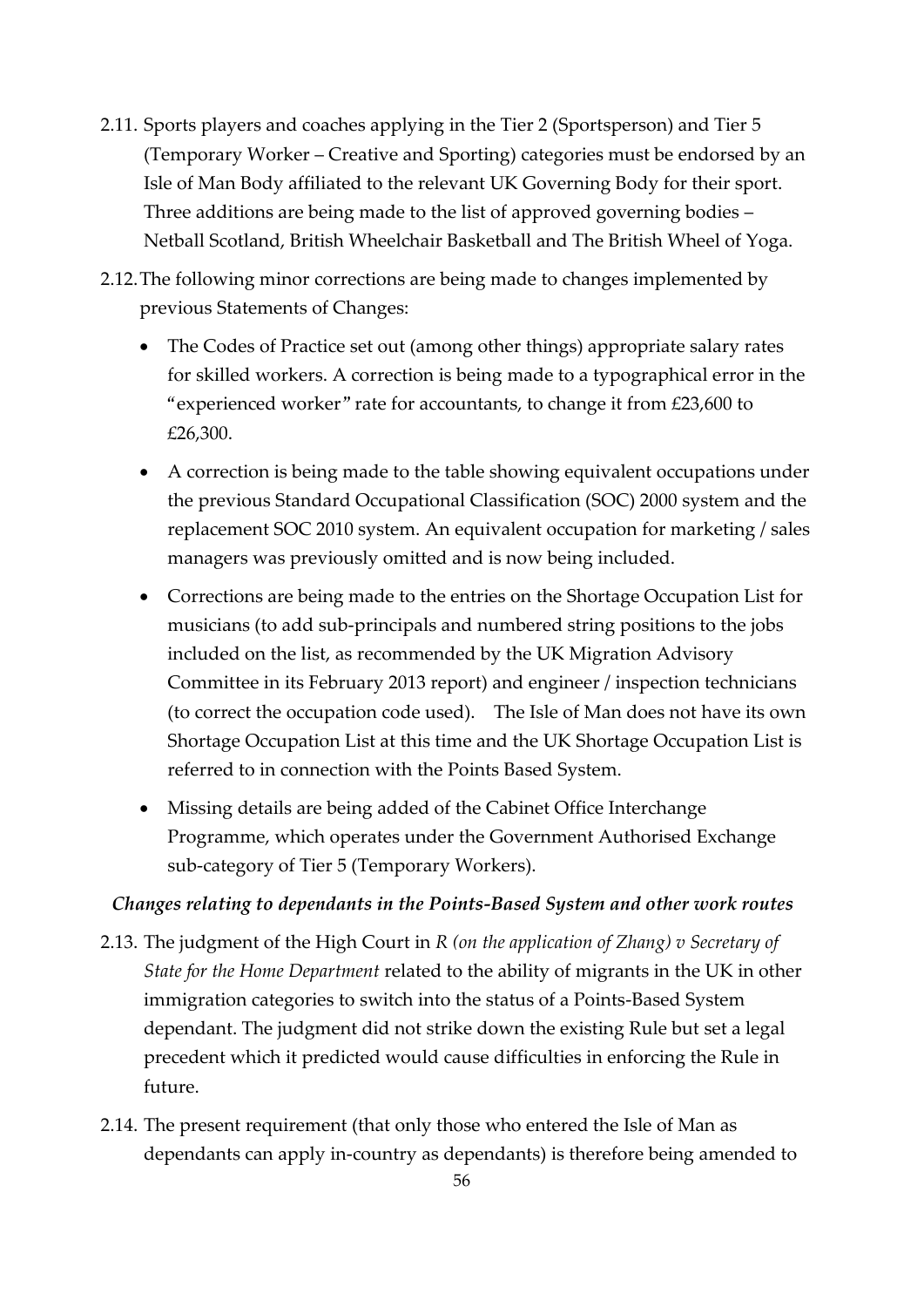bring it more in line with the Rules for family members of British citizens and settled persons. The changes will mean that applicants can apply in-country as a dependant, providing they are not an illegal entrant, or were last granted as a visitor, temporary admission or temporary release. This also entails adding a definition of "visitor" to the Immigration Rules.

2.15. The present restrictions on switching the other way around, from dependant to being a main applicant in a person's own right, will remain. This will continue to prevent main applicants and their dependants from continually swapping statuses in order to prolong their stay in the Isle of Man, which would undermine other restrictions such as those on maximum length of stay in certain immigration categories.

## *Changes relating to the Family Immigration Rules*

- 2.16.The following minor changes to Appendix FM-SE are being made in respect of the operation of the financial requirements for applications from partners and dependent children under Appendix FM:
	- Allowing a pension paid by another government department or agency to be counted in the same way as the State pension paid by the Department for Work and Pensions.
	- Counting cash savings in a pension savings account held by the applicant or their sponsor, whatever their age.
- 2.17.A clarification is being made to amend the pre19 November 2012 routes under Part 8 for a spouse, civil partner, unmarried partner or same-sex partner to make clear that those pre-19 November 2012 applicants who can still access those routes can do so if they have overstayed by no more than 28 days.
- 2.18. The following minor changes and clarifications are being made to the Immigration Rules relating to family life:
	- To make a minor clarification to the eligibility criteria for leave to remain as a parent under Appendix FM.
	- To amend the provisions under Appendix FM-SE for applications submitted without all the specified documents, to improve flexibility where specified information can be verified by other means, and to clarify what is meant by a document in the wrong format.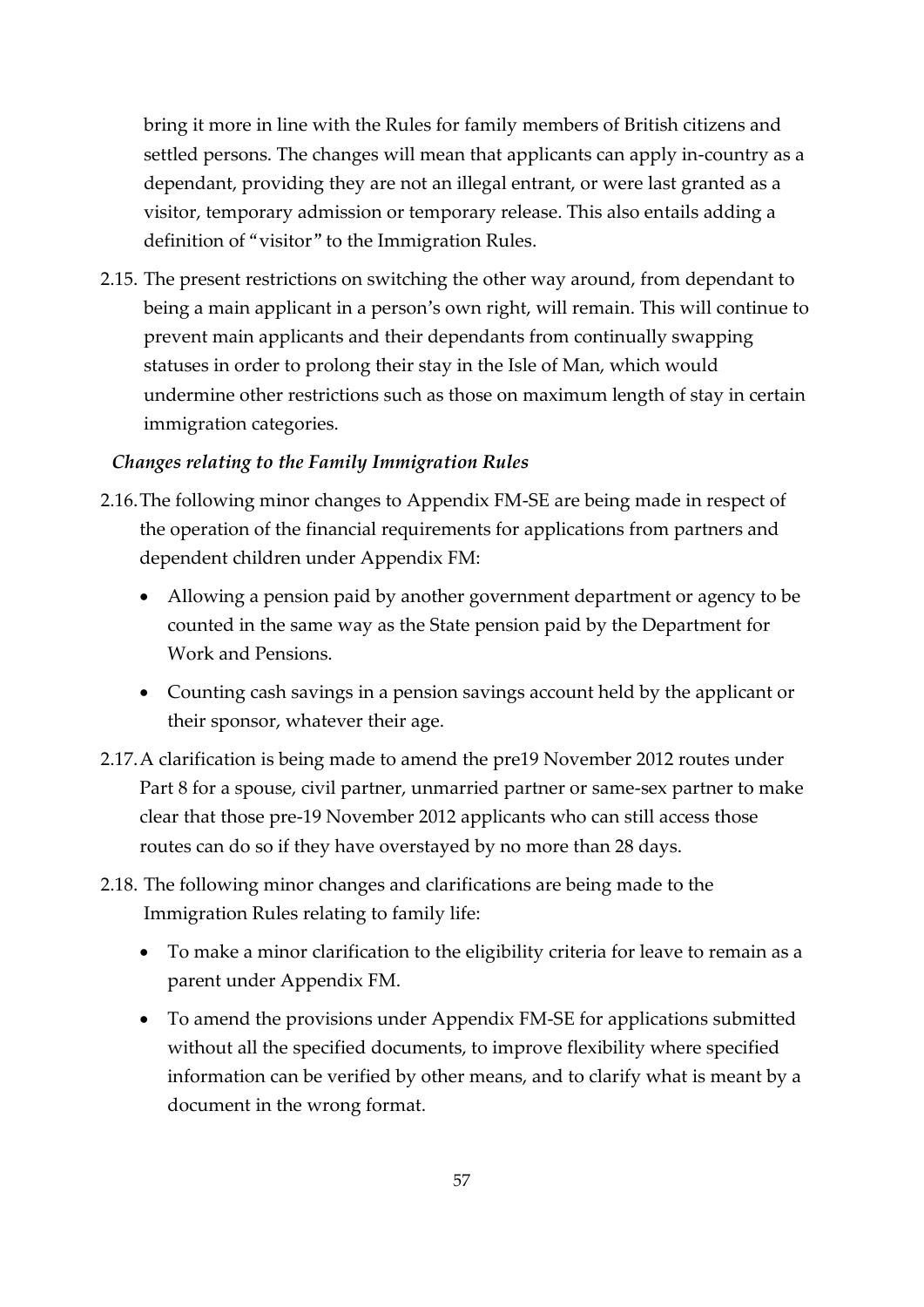- To amend the requirements for specified evidence under Appendix FM-SE to allow electronic bank statements to be submitted for all bank accounts, not just those which are exclusively online accounts, and to ensure consistency across the Immigration Rules in the required format of payslips.
- To clarify the information to be evidenced through personal bank statements provided under Appendix FM-SE.
- To clarify that Appendix FM-SE allows cash savings used to meet the financial requirements to be held in a bank/savings account which is investment-based (e.g. a stocks and shares Individual Savings Account), as well as in a deposit account.
- To amend Appendix FM-SE to allow cash savings used to meet the financial requirements to include the proceeds of the sale, within 6 months of the date of application, of a property (or share of this) owned by the applicant, their partner or both jointly.
- To clarify the provisions under Appendix FM-SE for the calculation of income from salaried and non-salaried employment.
- To amend Appendix FM-SE to allow a sponsor who is returning to the Isle of Man to take up non-salaried employment in the Isle of Man starting within 3 months of their return to count the gross "on-target" earnings which may be expected from satisfactory performance in their standard or core hours of work.

## *Changes relating to the extension of provision in the Immigration Rules for curtailment*

2.19. Paragraph 322(5A) added an additional general reason for refusal, where a migrant's offending has caused serious harm or he is a persistent offender who has shown a particular disregard for the law. Paragraph 323 is amended to provide that leave may be curtailed for the same general reason.

## *Changes relating to pre-PBS routes*

2.20. Repeal of Part 6. We propose to repeal remaining provisions in Part 6 of the Rules which comprise residual rules for further leave for a number of pre- PBS work routes, including the provisions for Bulgarians and Romanians entering under EC Association Agreements (ECAA). It has not been possible to enter on any of these routes since June 2008 and any periods of further leave granted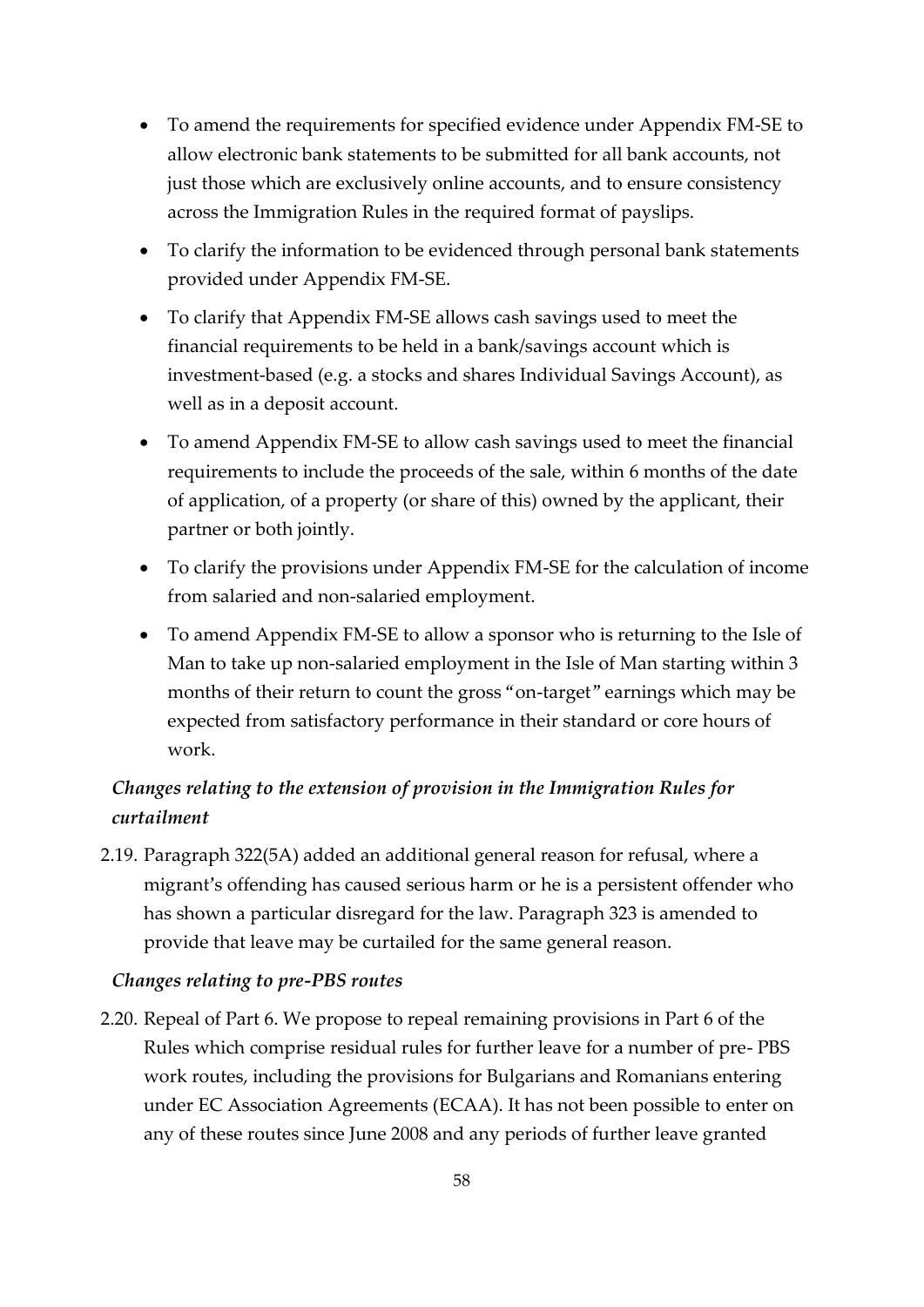under Part 6 will have already expired. Nationals of EEA states may qualify for permanent residence under the Immigration (European Economic Area) Regulations 2009<sup>4</sup> .

## *Changes relating to English language requirements*

- 2.21. Changes are being made to improve flexibility, by enabling applicants to pass an English language requirement up to and including B1 or B2 level if they have previously satisfied a requirement at that level in Tier 4 of the Points-Based System.
- 2.22. A clarification is being made to confirm that, where two or more components (reading, writing, speaking and listening) of an English language test are examined and awarded together, for example a combined exam and certificate for reading and writing skills, applicants must achieve the required scores in all the relevant components during a single sitting, and cannot combine scores from different parts of the same examination sat at different times. This change does not affect applicants applying for limited leave under the family rules.

#### *Changes relating to Overseas Domestic Workers*

2.23. A number of amendments are being made to clarify the provisions governing the grant of further leave to overseas domestic workers who entered the Isle of Man under the Rules in place before 19 November 2012. These amendments clarify that domestic workers wishing to extend their limited leave are, and have always been, required to be in full time domestic work in a single household. Further amendments are intended to ensure that the length of leave granted at each extension includes any period of unexpired leave in addition to the extension granted.

#### *Changes relating to translations of specified documents*

2.24 Minor changes are being made to the requirements relating to translations of specified documents, to better reflect operational practice when verifying translations.

-

<sup>4</sup> SD 635/09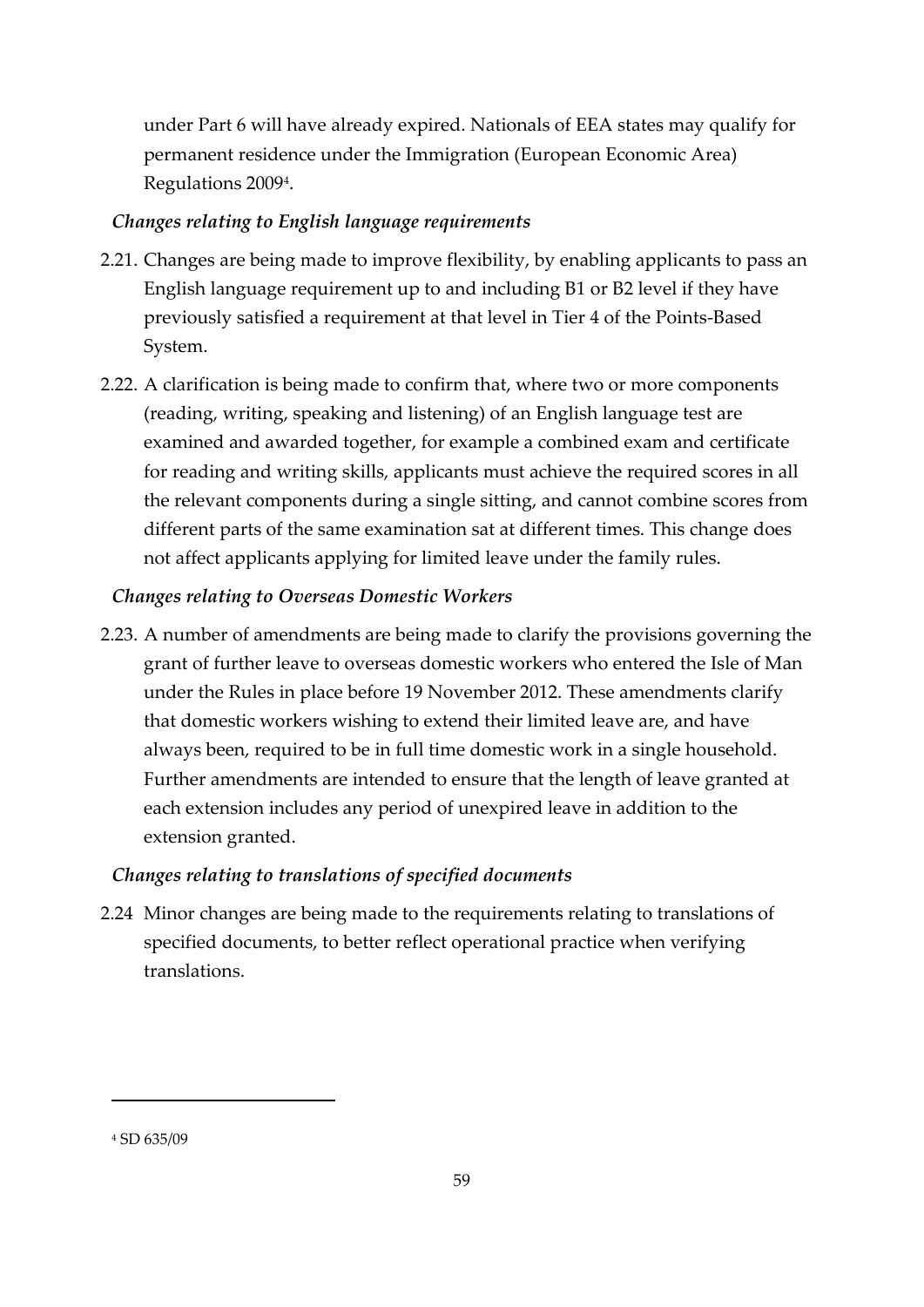#### *Changes to Appendix 1- Visa Requirements*

- 2.25 Changes to the visit visa requirement for Kuwaiti nationals who hold a diplomatic or special passport – this change ensures that the Visa regime for the Isle of Man remains in line with that of the United Kingdom.
- 2.26. Holders of non-national travel documents currently require a visa before travel to the Isle of Man. This rule encapsulates holders of Holy See Service and Temporary Service passports issued by the Holy See. The UK Government has assessed the procedures for issuance of these documents and their security to be robust enough to merit an exemption from the visit visa requirement. Nationals, citizens and diplomatic passport holders of the Vatican City are already exempt from the visa requirement.

#### *Changes relating to Tuberculosis Screening*

- 2.29. The UK has had a longstanding policy of screening new entrants from high incidence tuberculosis countries intending to remain for over six months. Screening has been conducted at ports of entry and, since October 2005, preentry in some high incidence tuberculosis countries. On 21 May 2012 the UK government announced its intention to expand upon the pre-entry screening programme as that allows for more extensive screening. Entry clearance applicants intending to come to the UK for over six months from countries where pre-entry screening is available will be required to present a certificate from a designated screening provider confirming that screening has been conducted and that the applicant is not suffering from active pulmonary tuberculosis. Where tuberculosis is detected, the applicant will be required to undertake treatment and further screening before any entry clearance application can be made. These changes have been incorporated into the Isle of Man Immigration Rules as the UK will screen applicants for visas for the Isle of Man in the same way.
- 2.30. This Statement amends previous Statements of Changes in relation to compulsory screening for active pulmonary tuberculosis of migrants coming to the Isle of Man for more than six months from specified countries and requires persons applying as fiancé(e)s from those countries to undergo screening. This Statement adds Algeria, Angola, Armenia, Azerbaijan, Benin, Botswana, Brunei Darussalam, Burundi, China, Cameroon, Cape Verdi, Central African Republic,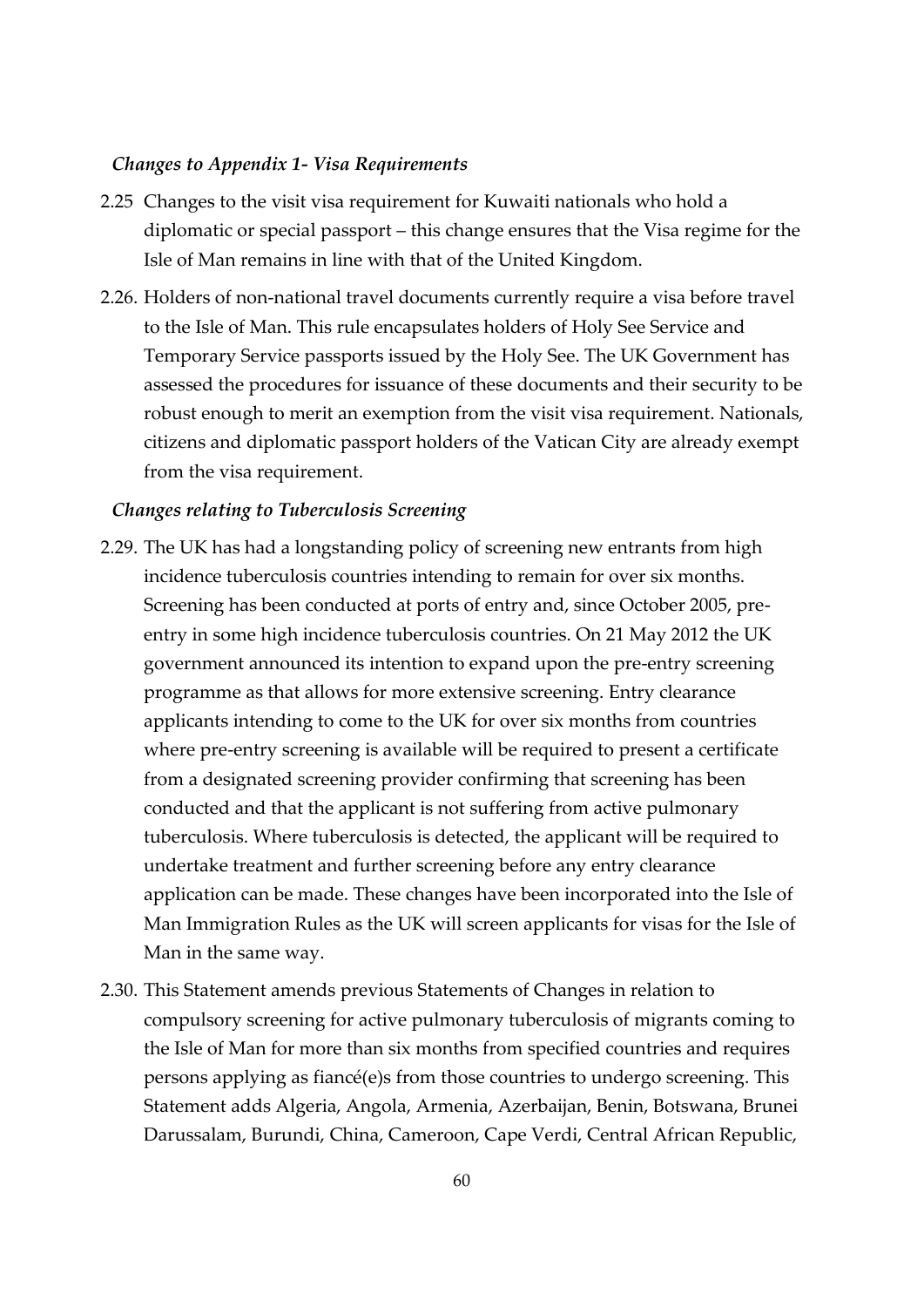Chad, Congo, Congo Democratic Republic of, Djibouti, Equatorial Guinea Ethiopia, Gabon, Gambia, Georgia, Guinea, Guinea Bissau, Hong Kong Indonesia, Kazakhstan, Kiribati, Korea, Korea Democratic Republic of, Kyrgyzstan, Liberia, Macau Madagascar, Malawi, Mali, Marshall Islands, Micronesia, Moldova, Mongolia, Morocco, Mozambique, Namibia, Nigeria, Papua New Guinea, Palau, Russian Federation, Rwanda, Sao Tome & Principe, Senegal, Sierra Leone, Solomon Islands, Tajikistan, Timor Leste, Turkmenistan, Tuvalu, Uganda, Uzbekistan, Ukraine Vanuatu Vietnam and Zambia to the specified countries

2.31. The UK maintains a list of authorised screening clinics which is subject to change from time to time . These changes make it clear that TB screening certificates for the Isle of Man should be issued by a clinic which appears on the list in the UK Immigration Rules.

#### *Changes to visitor routes*

- 2.32. Currently general visitors (i.e. tourists and those visiting family) and business visitors are not permitted to study in the Isle of Man. We are introducing some flexibility for these visitors to undertake up to 30 days of recreational, English Language or academic study provided that is not the main purpose of their visit. Recreational study means leisure and holiday-type courses such as pottery or horse riding. Any other study (including any English language) may only take place at an institution that holds a licence under Tier 4 of the Points Based System or which is accredited by an approved body.
- 2.33. Changes are being made to increase the permissible activities that a business visitor can undertake in the Isle of Man. Firstly, to allow internal auditors from global corporations to undertake short internal audits as business visitors rather than using the Tier 2 Intra-Company Transfer route. Secondly, to expand the training a business visitor can receive to include corporate training that is for the purposes of the visitor's employment overseas, delivered by an Isle of Man company that is neither part of the person's employer's corporate group nor whose main activity is the provision of training.

#### *Minor updates and clarifications*

- 2.34.The statement of changes also contains the following minor and technical changes:
	- To clarify that child visitors may not study at state schools.